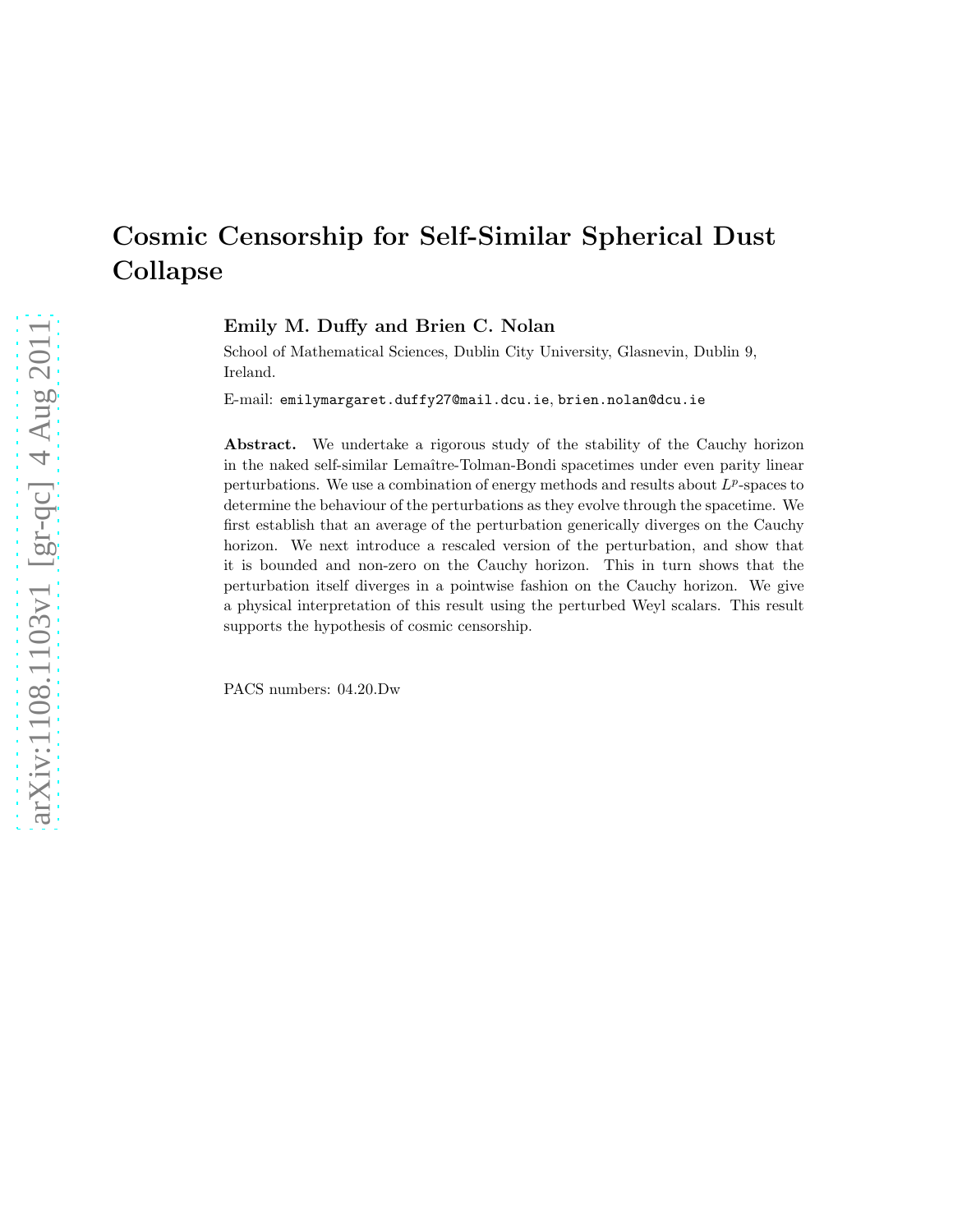### 1. Introduction: Cosmic Censorship and Perturbation Theory

The formation of naked singularities in various collapse models is a well known occurance; examples include the Reissner-Nordström  $(RN)$  and Kerr spacetimes [\[1\]](#page-47-0), certain models of critical collapse [\[2\]](#page-47-1) and certain self-similar perfect fluid and dust solutions [\[3\]](#page-47-2). In response to the formation of such singularities, Roger Penrose proposed that the evolution of physically reasonable and generic initial data will not result in the formation of a naked singularity, a statement known as the cosmic censorship hypothesis (CCH) [\[1\]](#page-47-0). Indeed, it is noted that many spacetimes which contain naked singularities also show high degrees of symmetry and it is tempting to conclude that the formation of the naked singularity is (in some cases) due to the unphysical symmetry of the spacetime.

It follows that one manner in which the CCH can be studied is by disturbing the symmetry of a naked singularity spacetime by introducing perturbations. Should these perturbations remain finite as they evolve through the spacetime, then the singularity has displayed stability to such perturbations. In particular, the behaviour of perturbations on the Cauchy horizon (CH) of the RN spacetime is illustrative. Recall that the CH is the first null ray emitted by the singularity; it can equally be thought of as the boundary which separates observers who can see the singularity from those who cannot. In RN, the CH is a hypersurface on which perturbations diverge. More precisely, metric perturbations which arrive at the CH from the exterior have an infinite flux on the CH, as measured by observers crossing the CH. One might expect that perturbations evolving through other spacetimes containing naked singularities would show similar divergent behaviour on the CH.

Should the perturbations turn out to behave in a finite manner on the CH, in certain cases one can still rule out the spacetime as a serious counter-example to the CCH. In some cases, the spacetime involves an unrealistic matter model, for example the Vaidya spacetime containing null dust or the perfect fluid spacetime, which neglects shear, viscosity and heat conduction. Another phenomenon which sometimes occurs is that the formation of the naked singularity depends on specific initial data; any perturbation of the initial data and the naked singularity fails to form [\[4\]](#page-47-3).

We consider here the behaviour of even parity perturbations of the self-similar Lemaître-Tolman-Bondi spacetime. We note that this spacetime cannot be taken as a serious counter-example to the CCH, as the first of the above-mentioned defects is present in this spacetime. The matter model used is a dust cloud which ignores pressure (and pressure gradients), and therefore does not provide a realistic description of gravitational collapse. Nonetheless, the simplicity of this spacetime makes it a very useful toy model for gravitational collapse resulting in naked singularity formation. For example, in the present paper we develop techniques that should in principle be applicable to any spherically symmetric self-similar spacetime.

In a previous paper [\[5\]](#page-47-4), the behaviour of odd parity perturbations of the selfsimilar LTB spacetime was considered. These perturbations were found to remain finite at the CH, where finiteness is measured with respect to certain energy norms of the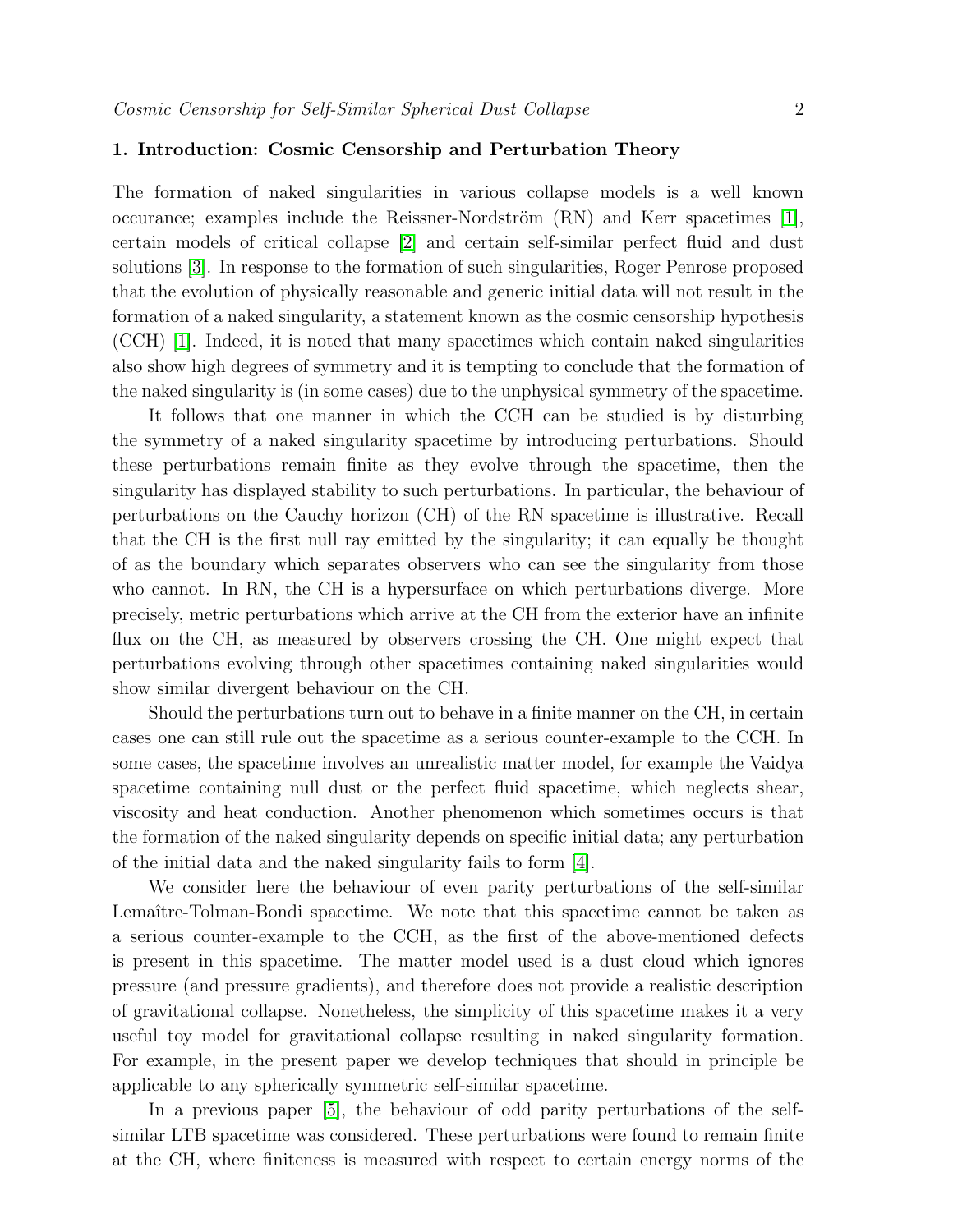perturbation, and pointwise values thereof. This result holds for a general choice of initial data and initial data surface. In this paper, we use broadly similar techniques, with non-trivial extensions, to examine the behaviour of even parity perturbations of the same spacetime.

The question of the behaviour of even parity perturbations of this spacetime was considered by Nolan and Waters [\[6\]](#page-47-5). In this work, both a harmonic decomposition and a Fourier mode decomposition of the gauge invariant perturbation variables and equations were used, and the individual Fourier modes  $X_{\omega,\ell,m}(z)$  were analysed. It was found that modes which are finite on the past null cone remain finite on the Cauchy horizon. However, the question of how to resum these modes on the Cauchy horizon was not fully addressed and so the problem of getting a complete analytic understanding the even parity linear perturbations remains unresolved.

In the next section, we describe the structure of the self-similar LTB spacetime and examine conditions necessary for this spacetime to have a naked singularity. In Section [3,](#page-6-0) we discuss the perturbation formalism due to Gerlach and Sengupta. This formalism uses a multipole decomposition to write linear metric and matter perturbations in terms of functions depending on the similarity coordinate z and the comoving radial coordinate r. These perturbations do not share the background symmetries of self-similarity and spherical symmetry. In Section [4](#page-10-0) we derive a fundamental four-dimensional system of coupled linear PDEs which describe the evolution of the even parity perturbations.

In practice, we work with a five dimensional system, which has the very useful property of symmetric hyperbolicity. These five variables obey an equation of motion arising from the linearised Einstein equations and must also satisify a constraint, the elimination of which produces the four variable system. Having determined a useful form for the perturbation variables and the Einstein equations, we aim to examine the behaviour of the perturbations as they reach the CH. In particular, we wish to know whether or not the perturbations remain finite there.

Our strategy in addressing this problem is as follows. In Section [4,](#page-10-0) we find that the perturbations obey a PDE whose coefficients, as a consequence of the self-similarity, depend only on the similarity coordinate. This means that we can take the state vector  $\vec{u}$  which describes the perturbations and integrate with respect to the radius, to produce a kind of "average". Since the CH is a surface of constant similarity variable, and since the equations of motion have coefficients independent of the radius, we can reasonably expect that the behaviour of this averaged perturbation should reflect the behaviour of the perturbation itself. In other words, we use the behaviour of solutions to the averaged perturbation's equation of motion as a guide to the behaviour of the perturbation itself. This is the core strategy behind this work.

In Section [5](#page-18-0) we analyse the behaviour of solutions to the ODE which this averaged form satisfies, as they approach the CH. This ODE has a regular singular point, and methods for solving such systems are well understood. We can show that solutions to this system generically blow-up on the CH, with a characteristic power given by an eigenvalue of a particular matrix, which we denote  $-c$ . However, since this result applies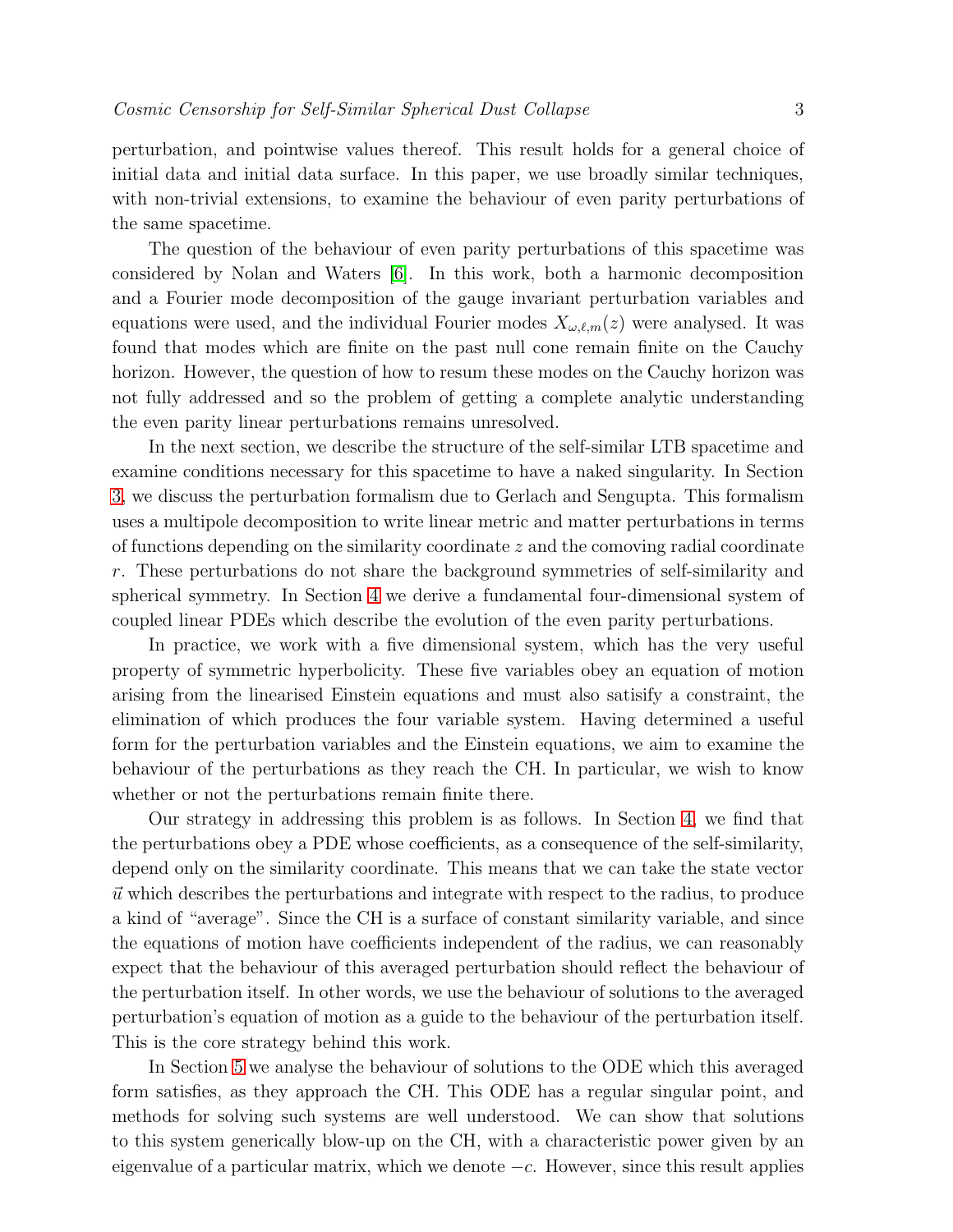only to an average of  $\vec{u}$ , we cannot immediately conclude that  $\vec{u}$  blows-up at the CH in a pointwise manner.

In Section [6,](#page-25-0) we investigate the pointwise behaviour of  $\vec{u}$  by introducing a new state vector  $\vec{x}$ , related to  $\vec{u}$ , which we expect to have a finite limit on the CH. We devote the next section to a series of results, which cumulatively show that  $\vec{x}$  is finite and non-zero on the CH. This in turn establishes that  $\vec{u}$  blows-up in a pointwise manner on the CH.

Finally, in Section [7](#page-40-0) we use the perturbed Weyl scalars to give a physical interpretation of our result. In Section [8](#page-42-0) we make some concluding remarks and discuss further developments of this work. We use units in which  $G = c = 1$ .

#### 2. The Self-Similar LTB Spacetime

### 2.1. The LTB Spacetime

The Lemaître-Tolman-Bondi spacetime is a spherically symmetric spacetime containing a pressure-free perfect fluid which undergoes an inhomogeneous collapse into a singularity. Under certain conditions this singularity can be naked. We will initially use comoving coordinates  $(t, r, \theta, \phi)$ , in which the radius r labels each successive shell in the collapsing dust. The line element for such a spacetime can be written as

<span id="page-3-1"></span>
$$
ds^{2} = -dt^{2} + e^{\nu}(t, r)dr^{2} + R^{2}(t, r)d\Omega^{2},
$$
\n(1)

where  $d\Omega^2 = d\theta^2 + \sin^2 \theta d\phi^2$  and  $R(t,r)$  is the physical radius of the dust. The stressenergy tensor of the dust can be written as

$$
\bar{T}^{\mu\nu} = \bar{\rho}(t,r)\bar{u}^{\mu}\bar{u}^{\nu},
$$

where  $\bar{u}^{\mu}$  is the 4-velocity of the dust and  $\bar{\rho}(t,r)$  is its rest mass density. In comoving coordinates,  $\bar{u}^{\mu} = \delta_0^{\mu}$  $\frac{\mu}{0}$ .

The background Einstein equations for the metric and stress energy in comoving coordinates immediately provide the following results,

<span id="page-3-2"></span>
$$
e^{\nu/2} = \frac{1}{\sqrt{1+f(r)}} \frac{\partial R}{\partial r}, \qquad \bar{\rho}(t,r) = \frac{1}{4\pi R^2} \left(\frac{\partial R}{\partial r}\right)^{-1} \frac{\partial m}{\partial r},\tag{2}
$$

<span id="page-3-0"></span>
$$
\left(\frac{\partial R}{\partial t}\right)^2 - \frac{2m(r)}{R} = f(r). \tag{3}
$$

The function  $m(r)$  is known as the Misner-Sharp mass and is a suitable mass measure for spherically symmetric spacetimes.

Recall that a shell focusing singularity is a singularity which occurs when the physical radius  $R(t, r)$  of the dust cloud decreases to zero, so that all the matter shells have been "focused" onto a single point. In this spacetime, a shell focusing singularity occurs on a surface of the form  $t = t_{sf}(r)$ , which includes the scaling origin  $(t, r) = (0, 0)$ .

We immediately specialise to the marginally bound case by setting  $f(r) = 0$ . See [\[5\]](#page-47-4) for more details on the background spacetime.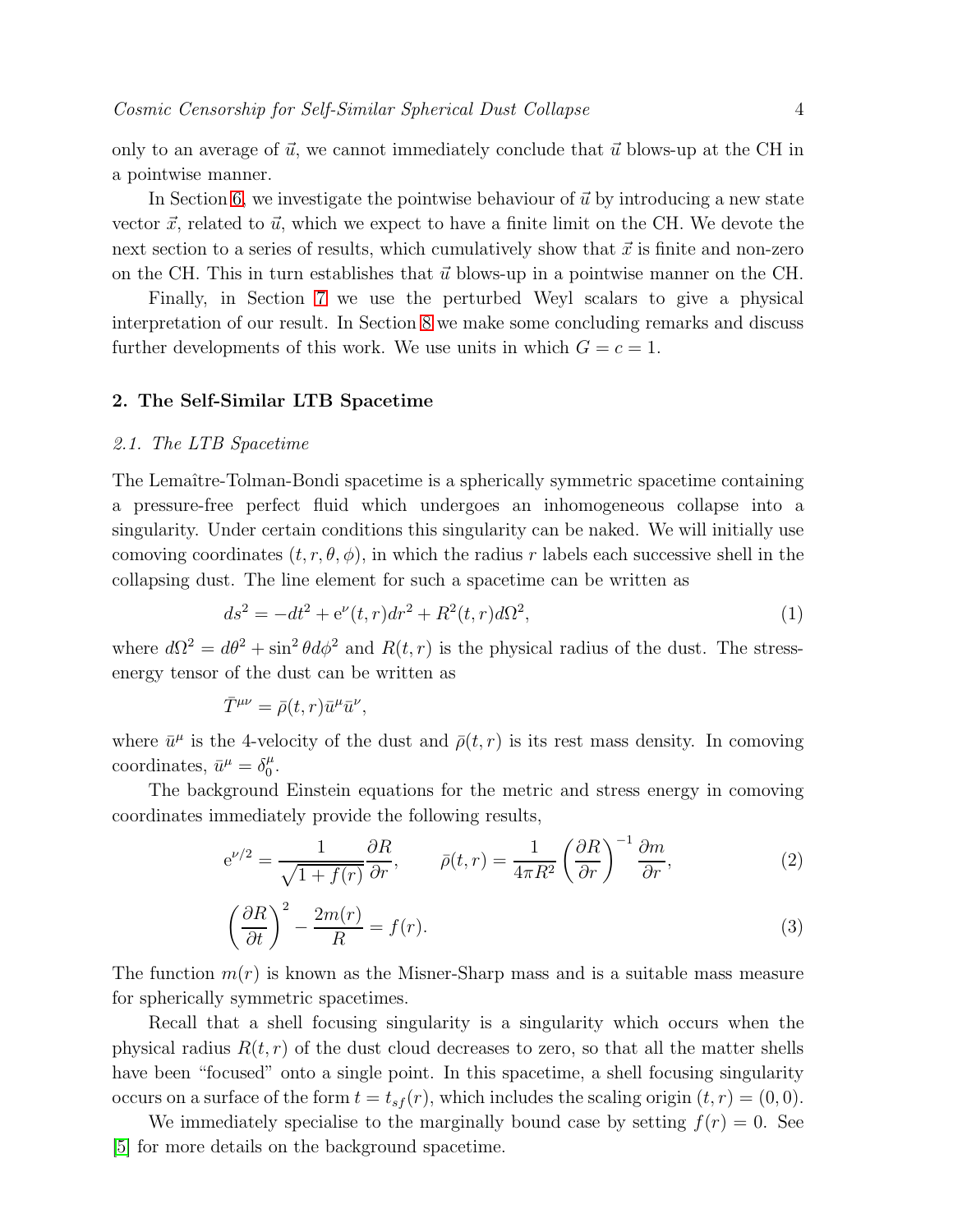## 2.2. Self-Similarity

We follow here the conventions of [\[8\]](#page-47-6). A spacetime displays self-similarity if it admits a homothetic Killing vector field, that is, a vector field  $\vec{\xi}$  such that

$$
\mathcal{L}_{\vec{\xi}}g_{\mu\nu} = 2g_{\mu\nu}.\tag{4}
$$

In comoving coordinates, the homothetic Killing vector field is given by  $\vec{\xi} = t\frac{\partial}{\partial t} + r\frac{\partial}{\partial r}$ . When self-similarity is imposed on the metric and stress-energy tensor, we find that functions appearing in the metric, the dust density and the Misner-Sharp mass have the following scaling behaviour

<span id="page-4-0"></span>
$$
\nu(t,r) = \nu(z), \qquad R(t,r) = rS(z), \tag{5}
$$

<span id="page-4-1"></span>
$$
\bar{\rho}(t,r) = \frac{q(z)}{r^2}, \qquad m(r) = \lambda r,\tag{6}
$$

where  $z = -t/r$  is the similarity variable and  $\lambda$  is a constant (the case  $\lambda = 0$  corresponds to flat spacetime). Having imposed self-similarity, we find that combining [\(3\)](#page-3-0), [\(5\)](#page-4-0) and [\(6\)](#page-4-1), produces

<span id="page-4-2"></span>
$$
S(z) = (az+1)^{2/3},\tag{7}
$$

where  $a = 3\sqrt{\frac{\lambda}{2}}$  $\frac{\lambda}{2}$ . The form of the line element [\(1\)](#page-3-1) is invariant under the coordinate transformation  $r \to \tilde{r} = \tilde{r}(r)$ . We choose r so that  $R|_{t=0} = r$  and  $\frac{\partial R}{\partial r}|_{t=0} = 1$ . With this expression for  $S(z)$  we can solve for  $\frac{\partial R}{\partial r}$  explicitly. In [\(2\)](#page-3-2) we convert  $\frac{\partial R}{\partial r}$  to a derivative in  $(z, r)$  and find that

<span id="page-4-4"></span>
$$
e^{\nu/2} = \frac{\partial R}{\partial r} = \left(\frac{1}{3}az + 1\right)(1 + az)^{-1/3}.\tag{8}
$$

We note that by combining [\(6\)](#page-4-1) with [\(2\)](#page-3-2), we can find an expression for  $q(z)$ ,

<span id="page-4-3"></span>
$$
q(z) = \frac{a^2}{6\pi (3 + 4az + a^2 z^2)}.
$$
\n(9)

We state the metric in  $(z, r)$  coordinates for future use,

$$
ds^{2} = -r^{2}dz^{2} + e^{\nu}(z)(1 - z^{2}e^{-\nu}(z))dr^{2} - 2rzdrdz + R^{2}d\Omega^{2}.
$$
 (10)

In Section [7](#page-40-0) we will need the radial null directions of the self-similar LTB spacetime. In terms of  $(z, r)$  coordinates, retarded null coordinates u and v take the form

<span id="page-4-5"></span>
$$
u = r \exp\left(-\int_{z}^{z_{o}} \frac{dz'}{f_{+}(z')}\right), \qquad v = r \exp\left(-\int_{z}^{z_{o}} \frac{dz'}{f_{-}(z')}\right), \qquad (11)
$$

where  $f_{\pm} := \pm e^{\nu/2} + z$ . In these coordinates, the metric takes the form

$$
ds^{2} = -\frac{t^{2}}{uv}(1 - e^{\nu}z^{-2}) du dv + R^{2}(t, r) d \Omega^{2}.
$$

In order to calculate the perturbed Weyl scalars, we will need the radially in- and outgoing null vectors,  $l^{\mu}$  and  $n^{\mu}$ . These vectors obey the normalization  $g_{\mu\nu}l^{\mu}n^{\nu} = -1$ . A suitable choice is therefore

<span id="page-4-6"></span>
$$
\vec{l} = \frac{1}{B(u, v)} \frac{\partial}{\partial u}, \qquad \qquad \vec{n} = \frac{\partial}{\partial v}, \qquad (12)
$$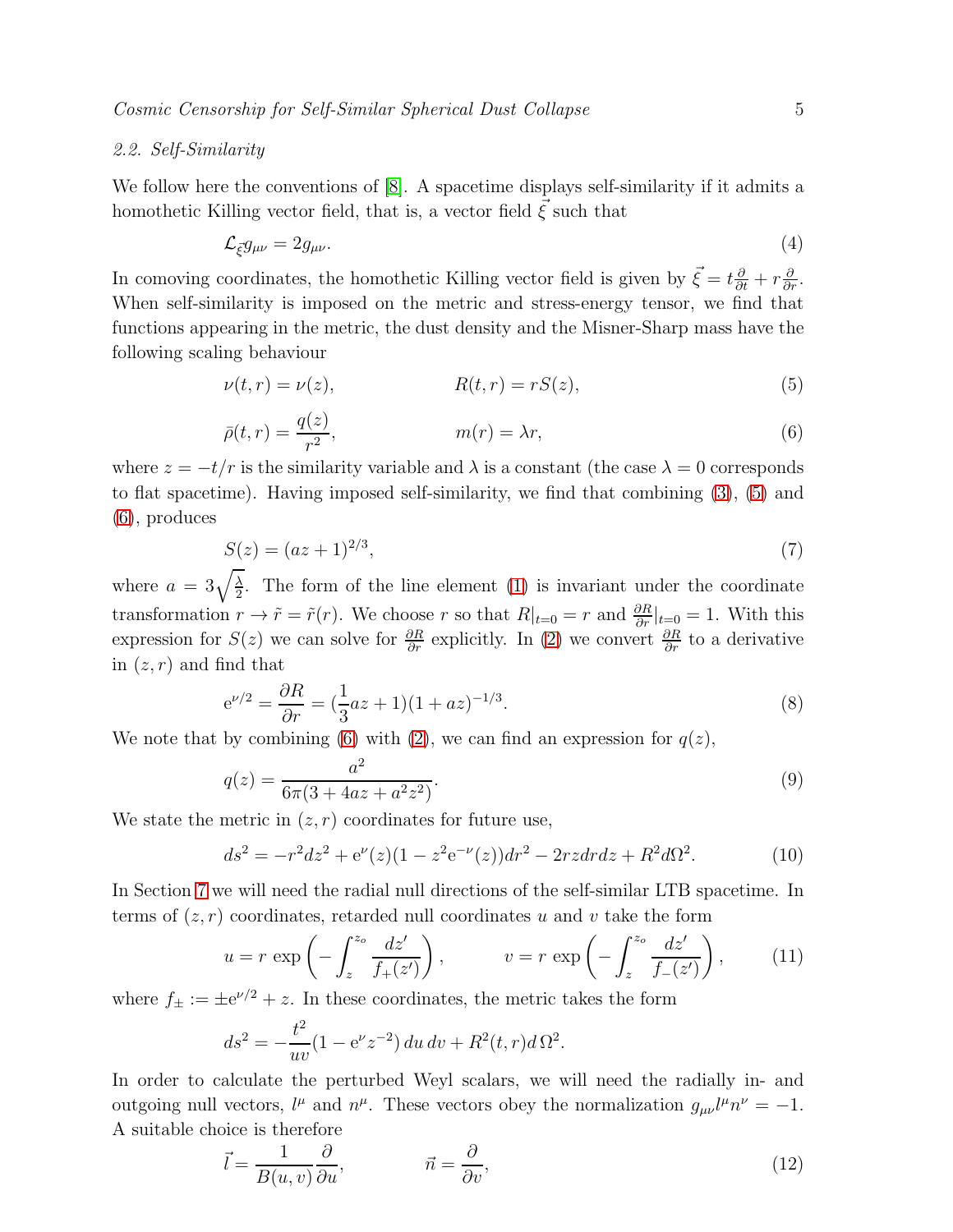where  $B(u, v) = \frac{t^2}{2uv} \left( 1 - \frac{e^{\nu(z)}}{z^2} \right)$  $\frac{\nu(z)}{z^2}$ . In what follows, we shall always use a dot to indicate differentiation with respect to the similarity variable  $z, \cdot = \frac{\partial}{\partial z}$ .

### 2.3. Nakedness of the Singular Origin

We now consider the conditions required for the singularity at the scaling origin  $(t, r) = (0, 0)$  to be naked. As a necessary and sufficient condition for nakedness, the spacetime must admit causal curves which have their past endpoint on the singularity. It can be shown [\[6\]](#page-47-5) that it is actually sufficient to consider only null geodesics with their past endpoints on the singularity, and without loss of generality, we restrict our attention to the case of radial null geodesics (RNGs).

The equation which governs RNGs can be read off the metric [\(1\)](#page-3-1),

$$
\frac{dt}{dr} = \pm e^{\nu/2}.\tag{13}
$$

Since we wish to consider outgoing RNGs we select the  $+$  sign. We can convert the above equation into an ODE in the similarity variable,

<span id="page-5-0"></span>
$$
z + rz' = -e^{\nu/2}.
$$
 (14)

We look for constant solutions to this equation, which correspond to null geodesics that originate from the singularity. In other words, the existence of constant solutions to [\(14\)](#page-5-0) is equivalent to the nakedness of the singularity. For constant solutions, we set the derivative of  $z$  to zero, so that the Cauchy horizon is the first root of

<span id="page-5-1"></span>
$$
z + e^{\nu/2} = z + S(z) - z\dot{S}(z) = 0,
$$
\n(15)

where we reserve the dot notation to indicate a derivative with respect to  $z, \cdot := d/dz$ . By using  $(7)$ , we can write  $(15)$  as an algebraic equation in z,

$$
az^{4} + \left(1 + \frac{a^{3}}{27}\right)z^{3} + \left(\frac{a^{2}}{3}\right)z^{2} + az + 1 = 0.
$$
 (16)

We wish to discover when this equation will have real solutions. This can easily be found using the polynomial discriminant for a quartic equation, which is negative when there are two real roots. In this case we have

$$
D = \frac{1}{27}(-729 + 2808a^3 - 4a^6),\tag{17}
$$

which is negative in the region  $a < a^*$  where  $a^*$  is

$$
a^* = \frac{3}{(2(26+15\sqrt{3}))^{1/3}} \approx 0.638\ldots
$$
\n(18)

This translates to the bound  $\lambda \leq 0.09$ . From [\(6\)](#page-4-1), we can see that this result implies that singularities which are "not too massive" can be naked. See Figure [1](#page-6-1) for a Penrose diagram of this spacetime.

**Remark 2.1** In fact, one can find  $D < 0$  in two ranges, namely  $a < a^* \approx 0.64$  and  $a > a^{**} \approx 8.89$ . We reject the latter range as begin unphysical. Consider [\(7\)](#page-4-2), which indicates that the shell-focusing singularity occurs at  $z = -1/a$ . If we chose the range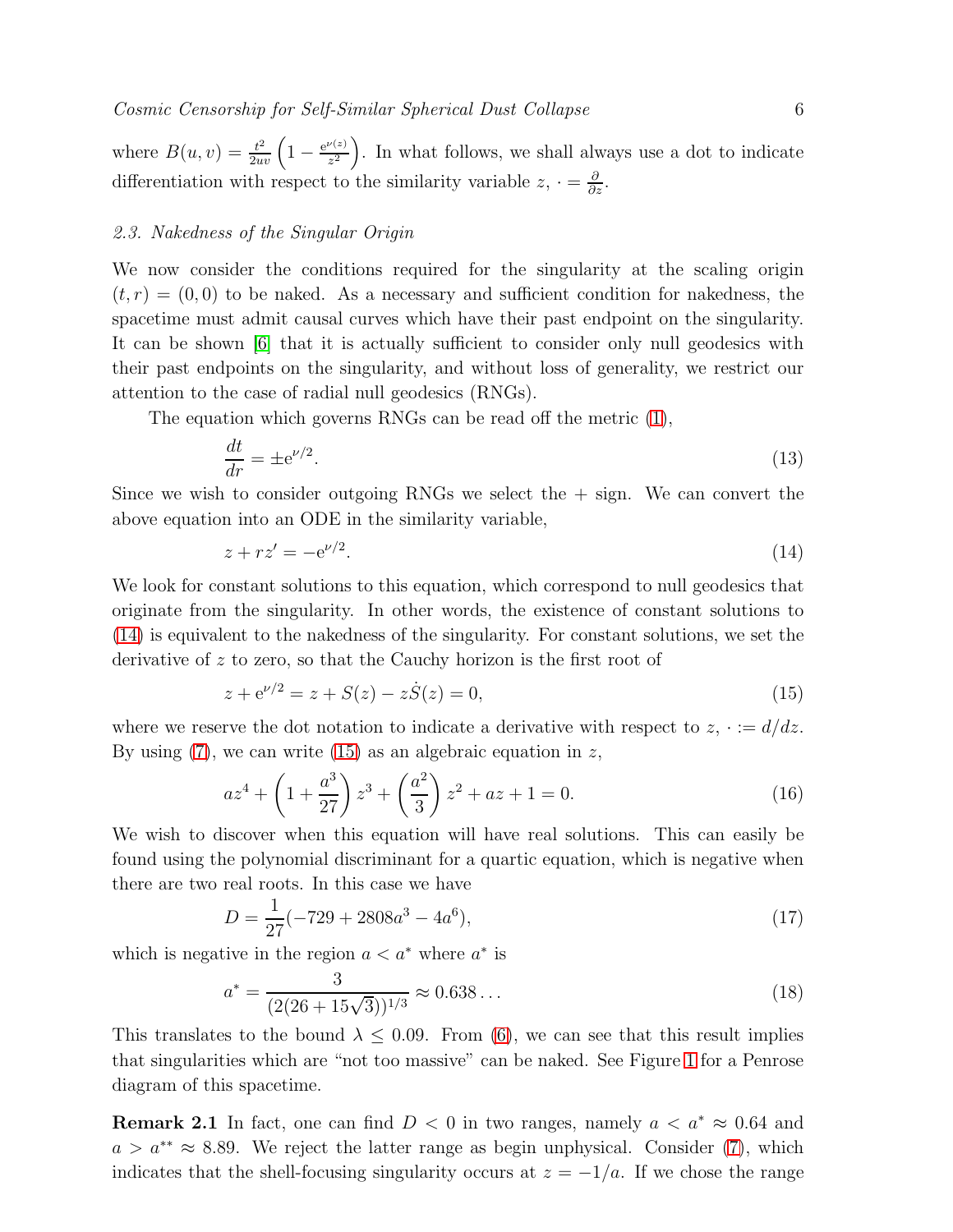

<span id="page-6-1"></span>Figure 1. Structure of the self-similar LTB spacetime. We present here the conformal diagram for the self-similar LTB spacetime. The gray shaded region represents the interior of the collapsing dust cloud. We label the past null cone of the naked singularity by  $\mathcal{N}$ , future and past null infinity by  $\mathcal{J}^+$  and  $\mathcal{J}^-$  and the Cauchy horizon by  $\mathcal{H}$ .

 $a > a^{**}$  we would find that the corresponding outgoing RNG occurs after the shell focusing singularity and so is not part of the spacetime.

Remark 2.2 We note that this analysis has assumed that the entire spacetime is filled with a dust fluid. A more realistic model would involve introducing a cutoff at some radius  $r = r*$ , after which the spacetime would be empty. We would then match the interior matter-filled region to an exterior Schwarszchild spacetime. However, it can be shown that this cutoff spacetime will be globally naked so long as the cutoff radius is chosen to be sufficiently small [\[7\]](#page-47-7). We will therefore neglect to introduce such a cutoff.

#### <span id="page-6-0"></span>3. The Gerlach-Sengupta Formalism

We shall use the Gerlach-Sengupta method [\[9\]](#page-47-8) to perturb this spacetime (we follow the presentation of [\[10\]](#page-47-9)). This method exploits the spherical symmetry of the spacetime by performing a decomposition of the spacetime into two submanifolds (with corresponding metrics). Perturbations of the spacetime are then expanded in a multipole decomposition and gauge invariant combinations of the perturbations are constructed.

We begin by writing the metric of the entire spacetime  $(\mathcal{M}^4, g_{\mu\nu})$  as

<span id="page-6-2"></span>
$$
ds^2 = g_{AB}(x^C)dx^A dx^B + R^2(x^C)\gamma_{ab}dx^a dx^b,
$$
\n(19)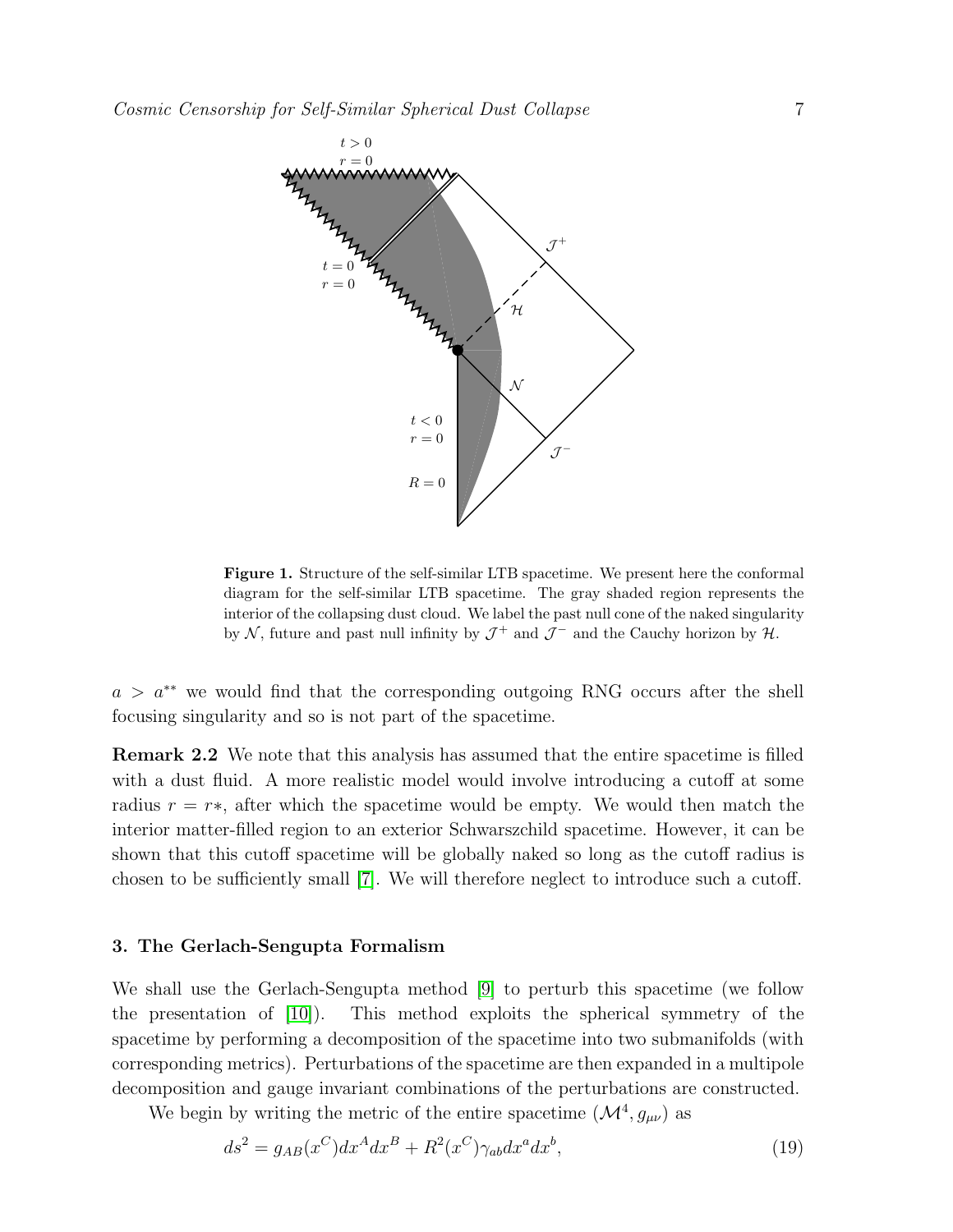where  $g_{AB}$  is a Lorentzian metric on the 2-dimensional manifold  $\mathcal{M}^2$  and  $\gamma_{ab}$  is the metric for the 2-sphere  $S^2$  (and the full manifold is  $\mathcal{M}^4 = \mathcal{M}^2 \times S^2$ ). The indices  $A, B, C \dots$ indicate coordinates on  $\mathcal{M}^2$  and take the values  $A, B \ldots = 1, 2$  while the indices  $a, b, c \ldots$ indicate coordinates on  $\mathcal{S}^2$  and take the values  $a, b \ldots = 3, 4$ . The covariant derivatives on  $\mathcal{M}^4$ ,  $\mathcal{M}^2$  and  $\mathcal{S}^2$  are denoted by a semi-colon, a vertical bar and a colon respectively. The stress-energy can be split in a similar fashion,

$$
t_{\mu\nu}dx^{\mu}dx^{\nu} = t_{AB}dx^{A}dx^{B} + Q(x^{C})R^{2}\gamma_{ab}dx^{a}dx^{b},
$$

where  $Q(x^C) = \frac{1}{2}t^a_{\ a}$  is the trace across the stress-energy on  $S^2$ , which vanishes in the LTB case. Now if we define

$$
v_A = \frac{R_{|A}}{R},
$$
  

$$
V_0 = -\frac{1}{R^2} + 2v_{|A}^A + 3v^A v_A,
$$

then the Einstein equations for the background metric and stress-energy read

$$
G_{AB} = -2(v_{A|B} + v_A v_B) + V_0 g_{AB} = 8\pi t_{AB},
$$
  
\n
$$
\frac{1}{2}G^a{}_a = -\mathcal{R} + v^A v_A + v^A_{|A} = 8\pi Q(x^C),
$$

where  $G^a_{\ a} = \gamma^{ab} G_{ab}$  and  $R$  is the Gaussian curvature of  $\mathcal{M}^2$ ,  $\mathcal{R} = \frac{1}{2} R_A^{(2)A}$  where  $R_{AE}^{(2)}$ AB indicates the Ricci tensor on  $\mathcal{M}^2$ .

We now wish to perturb the metric [\(19\)](#page-6-2), so that  $g_{\mu\nu}(x^{\alpha}) \to g_{\mu\nu}(x^{\alpha}) + \delta g_{\mu\nu}(x^{\alpha})$ . To do this, we decompose  $\delta g_{\mu\nu}(x^{\alpha})$  and write explicitly the angular dependence using the spherical harmonics. We write the spherical harmonics as  $Y_l^m \equiv Y$ .  $\{Y\}$  forms a basis for scalar harmonics, while  $\{Y_a := Y_a, S_a := \epsilon_a^b Y_b\}$  form a basis for vector harmonics. Finally,  $\{Y\gamma_{ab}, Z_{ab} := Y_{a:b} + \frac{l(l+1)}{2}\}$  $\frac{(-1)}{2}Y\gamma_{ab}, S_{a:b} + S_{b:a}$  form a basis for tensor harmonics.

We can classify these harmonics according to their behaviour under spatial inversion  $\vec{x} \rightarrow -\vec{x}$ : A harmonic with index l is even if it transforms as  $(-1)^{l}$  and odd if it transforms as  $(-1)^{l+1}$ . According to this classification, Y, Y<sub>a</sub> and Z<sub>ab</sub> are even, while  $S_a$  and  $S_{(a:b)}$  are odd.

We now expand the metric perturbation in terms of the spherical harmonics. Each perturbation is labelled by  $(l, m)$  and the full perturbation is given by a sum over all l and m. However, since each individual perturbation decouples in what follows, we can neglect the labels and summation symbols. The metric perturbation is given by

$$
\delta g_{AB} = h_{AB}Y, \qquad \delta g_{Ab} = h_A^{\mathbf{E}}Y_{:b} + h_A^{\mathbf{O}}S_b,
$$
  

$$
\delta g_{ab} = R^2KY\gamma_{ab} + R^2GZ_{ab} + h(S_{a:b} + S_{b:a}),
$$

where  $h_{AB}$  is a symmetric rank 2 tensor,  $h_A^{\mathbf{E}}$  and  $h_A^{\mathbf{O}}$  are vectors and K, G and h are scalars, all on  $\mathcal{M}^2$ . We similarly perturb the stress-energy  $t_{\mu\nu} \to t_{\mu\nu} + \delta t_{\mu\nu}$  and expand the perturbation in terms of the spherical harmonics,

<span id="page-7-0"></span>
$$
\delta t_{AB} = \Delta t_{AB} Y, \qquad \qquad \delta t_{Ab} = \Delta t_A^{\mathbf{E}} Y_{:b} + \Delta t_A^{\mathbf{O}} S_b, \tag{20}
$$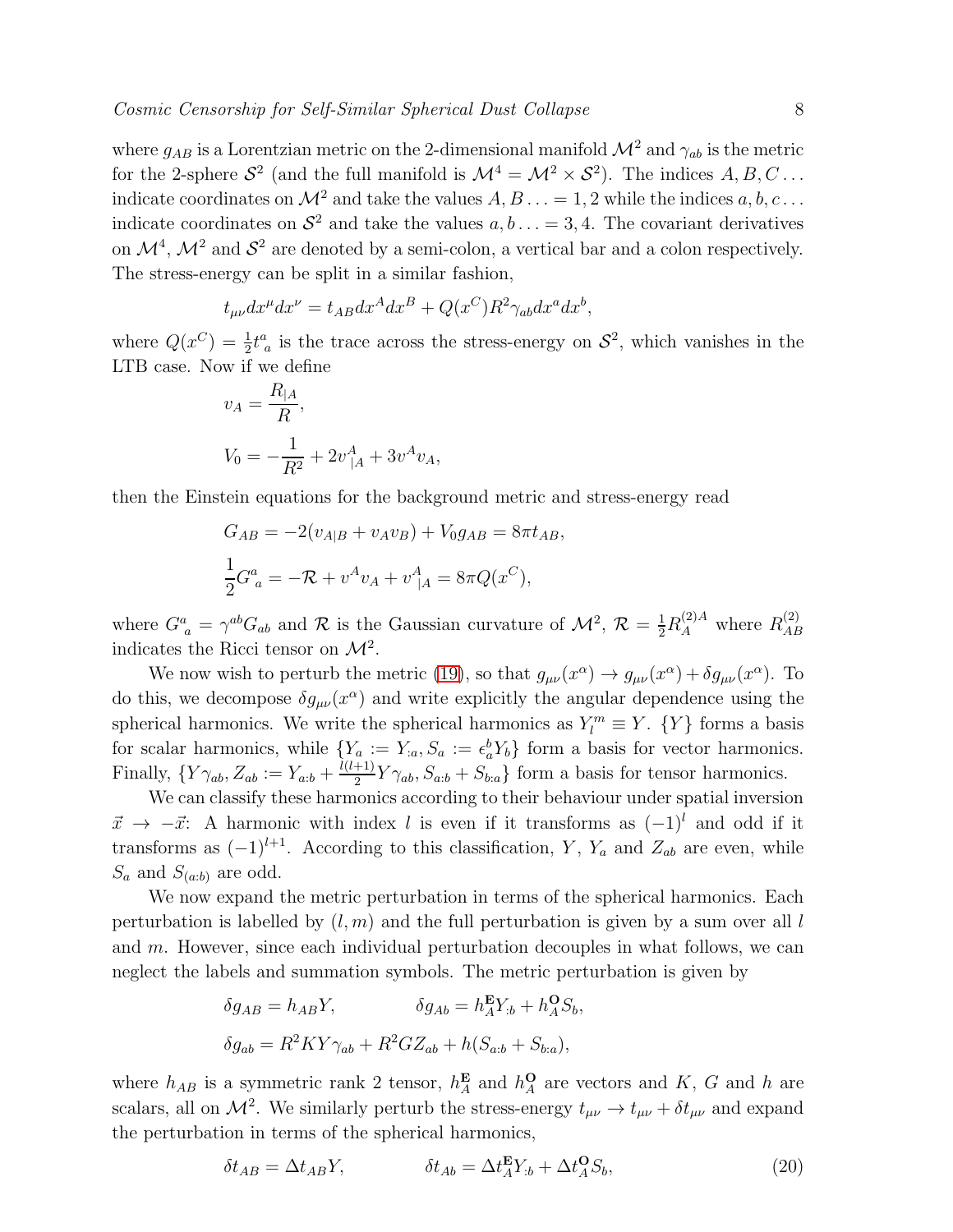$$
\delta t_{ab} = r^2 \Delta t^3 \gamma_{ab} Y + r^2 \Delta t^2 Z_{ab} + 2 \Delta t S_{(a:b)},\tag{21}
$$

where  $\Delta t_{AB}$  is a symmetric rank 2 tensor,  $\Delta t_A^{\mathbf{E}}$  and  $\Delta t_A^{\mathbf{O}}$  are vectors and  $\Delta t^3$ ,  $\Delta t^2$  and  $\Delta t$  are scalars, all on  $\mathcal{M}^2$ .

We wish to work with gauge invariant variables, which can be constructed as follows. Suppose the vector field  $\xi$  generates an infinitesimal coordinate transformation  $\vec{x} \rightarrow \vec{x'} = \vec{x} + \vec{\xi}$ . We wish our variables to be invariant under such a transformation. We can decompose  $\vec{\xi}$  into even and odd harmonics and write the one-form fields

$$
\underline{\xi}^{E} = \xi_{A}(x^{C})Ydx^{A} + \xi^{\mathbf{E}}(x^{C})Y_{:a}dx^{a}, \qquad \underline{\xi}^{\mathbf{O}} = \xi^{\mathbf{O}}S_{a}dx^{a}
$$

We then construct the transformed perturbations after this coordinate transformation and look for combinations of perturbations which are independent of  $\vec{\xi}$ , and therefore gauge invariant. We will list here only the even parity gauge independent perturbations and we set the odd parity perturbations to zero. In the even parity case, the metric perturbation is described by a gauge invariant 2-tensor  $k_{AB}$  and a gauge invariant scalar  $k,$ 

<span id="page-8-2"></span>
$$
k_{AB} = h_{AB} - (p_{A|B} + p_{B|A}), \qquad k = K - 2v^A p_A, \tag{22}
$$

where  $p_A = h_A^{\mathbf{E}} - (1/2)R^2 G_{|A}$ . The even parity gauge invariant matter perturbation is given by

<span id="page-8-0"></span>
$$
T_{AB} = \Delta t_{AB} - t_{AB}{}^{|C} p_C - 2(t_{CA} p^C{}_{|B} + t_{CB} p^C{}_{|A}),\tag{23}
$$

<span id="page-8-5"></span>
$$
T_A = \Delta t_A - t_A^C p_C - R^2 \left(\frac{t^a}{4}\right) G_{|A},\tag{24}
$$

<span id="page-8-1"></span>
$$
T^{3} = \Delta t^{3} - \frac{p^{C}}{R^{2}} \left(\frac{R^{2} t_{a}^{a}}{2}\right)_{|C}, \qquad T^{2} = \Delta t^{2} - \left(\frac{R^{2} t_{a}^{a}}{2}\right) G. \qquad (25)
$$

In the Regge-Wheeler gauge,  $h_A^E = h = G = 0$ , which implies that  $p_A = 0$  and the gauge invariant matter perturbations coincide with the bare matter perturbations, which simplifies matters considerably.

We now list the linearised Einstein equations, which can be written in terms of the gauge invariant quantities listed above. We find

<span id="page-8-4"></span>
$$
(k_{CA|B} + k_{CB|A} - k_{AB|C})v^{C} - g_{AB}(2k_{CD}^{D} - k_{D|C}^{D})v^{C}
$$

$$
-(k_{|A}v_{B} + k_{|B}v_{A} + k_{|AB}) + \left(V_{0} + \frac{l(l+1)}{2R^{2}}\right)k_{AB}
$$

$$
-g_{AB}\left(k_{F}^{F}\frac{l(l+1)}{2R^{2}} + 2k_{DF}v^{D|F} + 3k_{DF}v^{D}v^{F}\right)
$$

$$
+g_{AB}\left(\frac{(l-1)(l+2)}{2R^{2}}k - k_{|F}^{F} - 2k_{|F}v^{F}\right) = 8\pi T_{AB}, \quad (26)
$$

<span id="page-8-3"></span>
$$
-k^{AB}_{\quad|AB} + (k_A^A)_{|B}^{\quad|B} - 2k^{AB}_{\quad|A}v_B + k^A_{A|B}v^B + R^{AB}(k_{AB} - k_{A|B})
$$

$$
-\frac{l(l+1)}{2R^2}k_A^A + k_A^A + 2k_{|A}v^A = 16\pi T^3 \ , \tag{27}
$$

$$
k_{AB}^{\ \ |B} - k_{B|A}^B + k_B^B v_B - k_{|A} = 16\pi T_A,\tag{28}
$$

$$
k_A^A = 16\pi T^2. \tag{29}
$$

.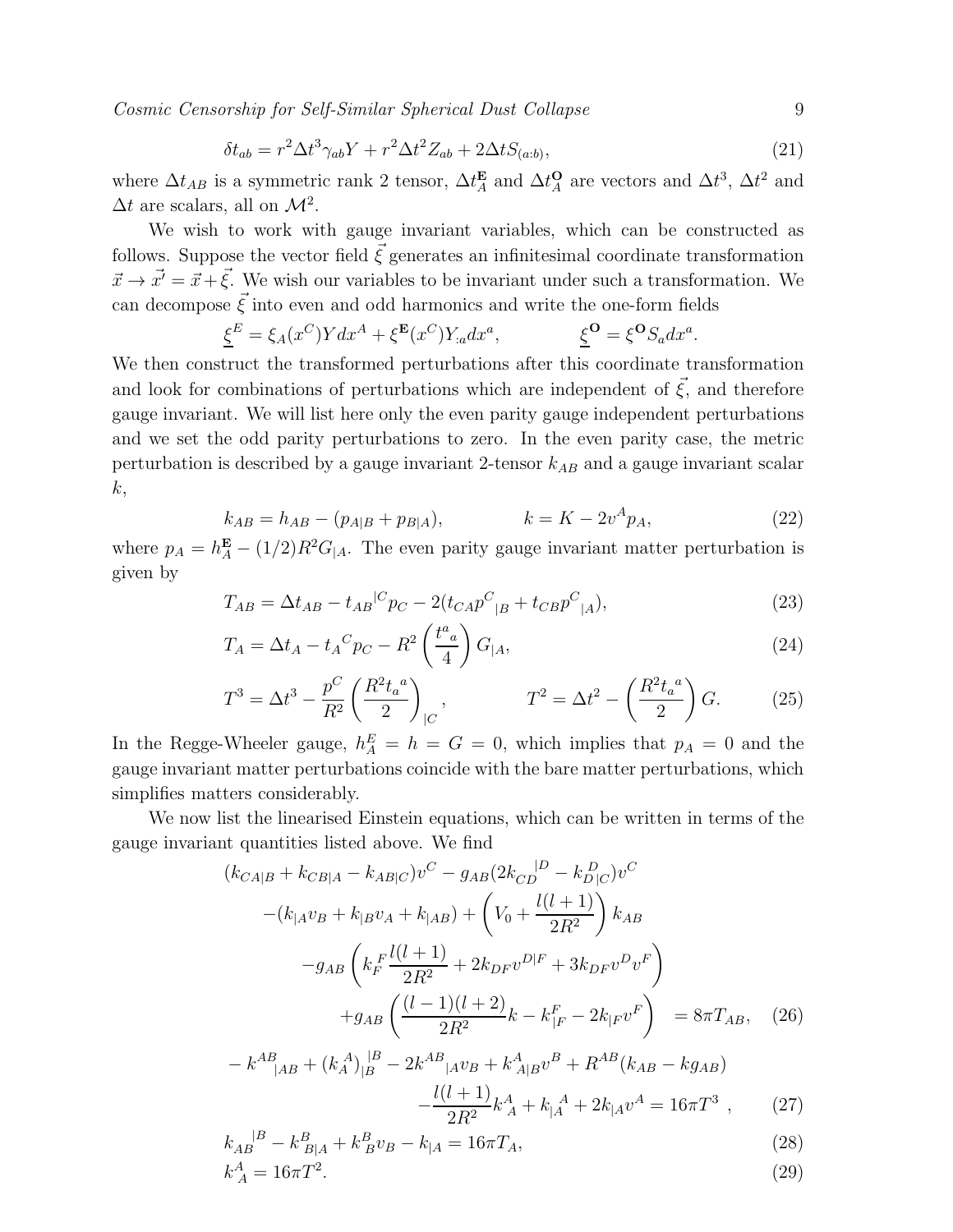Finally, we present the linearised stress-energy conservation equations, for completeness.

<span id="page-9-0"></span>
$$
(t_{AB|D} + 2t_{AB}v_D)k^{BD} + Q(k_{|A} - 2kv_A) - t_{AB}k^{|B} + \frac{1}{2}t^{BC}k_{BC|A} - \frac{1}{2}t_{AB}k_F^{F|B}
$$

$$
+ t_{AB}k^{BF}_{|F} - \frac{1}{R^2}(R^2T_{AB})^{|B} + \frac{l(l+1)}{R^2}T_A + 2v_A T^3 = 0
$$
(30)

$$
\frac{1}{R^2}(R^2T_B)^{|B|} + T^3 - \frac{(l-1)(l+2)}{2}\frac{T^2}{R^2} = \frac{1}{2}k_{AB}t^{AB} + Q(k - \frac{1}{2}k_A^A). \tag{31}
$$

We now consider the form of these equations for the background LTB spacetime.

## 3.1. The Matter Perturbation

To proceed further, we must find a relation between the gauge invariant matter perturbation terms [\(23](#page-8-0) - [25\)](#page-8-1) and the dust density and velocity discussed in section 2.1. This amounts to specifying the matter content of the perturbed spacetime. To do this, we write the stress-energy of the full spacetime as a sum of the background stress-energy and the perturbation stress-energy (where a bar indicates a background quantity),

$$
T_{\mu\nu} = \overline{T}_{\mu\nu} + \delta T_{\mu\nu}.
$$

We assume that the perturbed spacetime also contains dust and write the density as  $\rho = \overline{\rho} + \delta \rho$  and the fluid velocity as  $u_{\mu} = \overline{u}_{\mu} + \delta u_{\mu}$ . We can now find an expression for the perturbation stress-energy (keeping only first order terms),

<span id="page-9-3"></span>
$$
\delta T_{\mu\nu} = \overline{\rho}(\overline{u}_{\mu}\delta u_{\nu} + \overline{u}_{\nu}\delta u_{\mu}) + \delta \rho \overline{u}_{\mu}\overline{u}_{\nu}.
$$
\n(32)

The perturbation of the dust velocity can now be expanded in terms of spherical harmonics as  $\delta u_{\mu} = (\delta u_A, \delta u_a) = (\delta u_A Y, \delta u_E Y_{:a})$ . By imposing conservation of stressenergy and requiring that the perturbed velocity  $u_{\mu} = \overline{u}_{\mu} + \delta u_{\mu}$  obeys  $u^{\mu}u_{\mu} = -1$ , one can show that the perturbed velocity can be written in the form

<span id="page-9-2"></span>
$$
\delta u_{\mu} = (\partial_A \Gamma(t, r) Y, \gamma(t, r) Y_{a}), \qquad (33)
$$

where the variable  $\Gamma$  acts as a velocity potential and obeys an equation of motion arising from perturbed stress-energy conservation (specifically, from the acceleration equations arising from stress-energy conservation),

<span id="page-9-1"></span>
$$
\frac{\partial \Gamma}{\partial z} = -\frac{1}{2}\alpha(z, r),\tag{34}
$$

where we have labelled the first component of  $k_{AB}$  (see [\(22\)](#page-8-2)) as  $k_{00} = \alpha(z, p)$ . In addition, by using [\(31\)](#page-9-0) one can show that

$$
\gamma(z,p) = \Gamma(z,p) + g(p),\tag{35}
$$

where  $p = \ln r$  and  $q(p)$  is an initial data function for the velocity perturbation. If we compare this form for the perturbed stress-energy to the Gerlach-Sengupta form, we can find the gauge invariant matter perturbations for the LTB spacetime, which we write in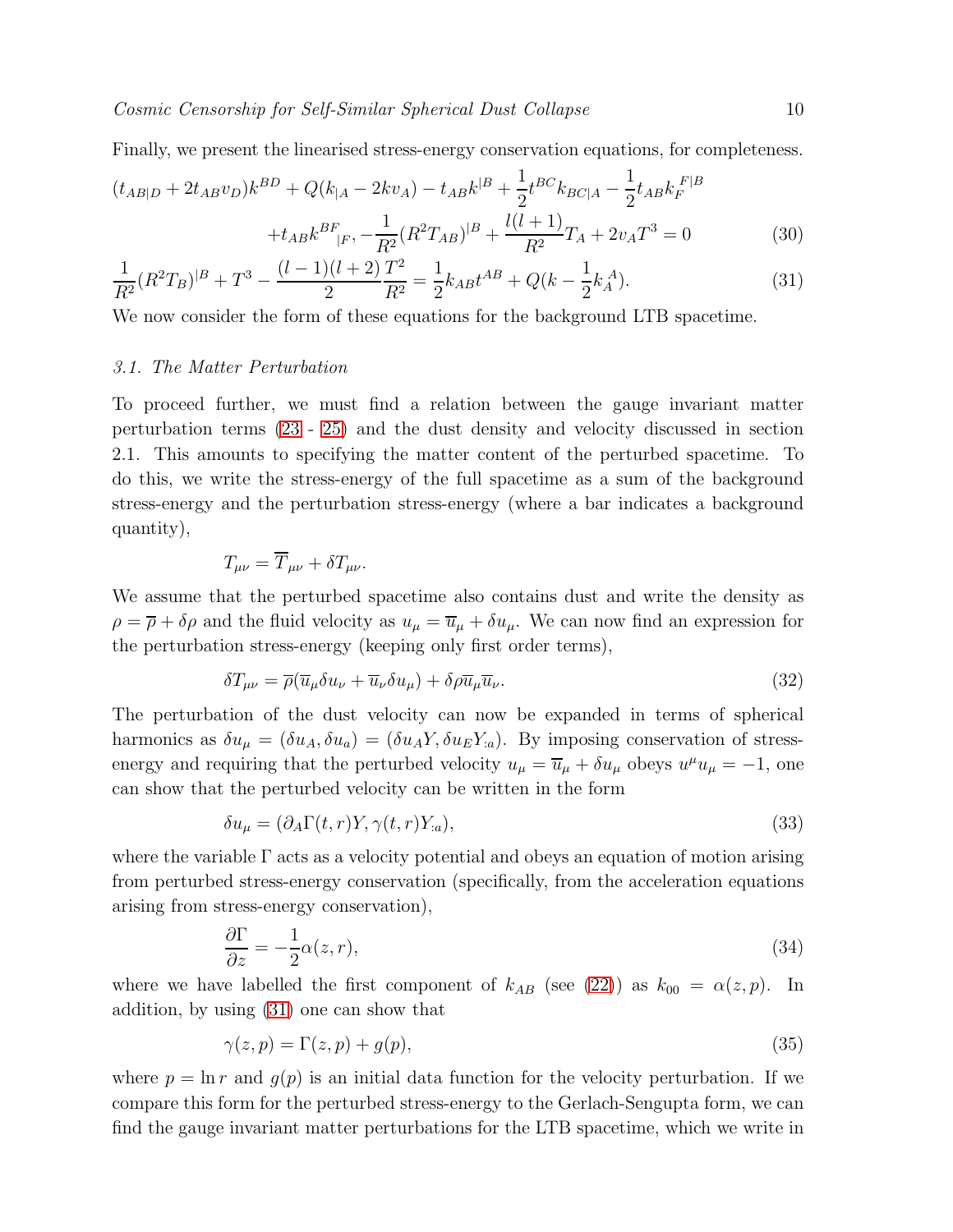terms of  $(z, p)$  coordinates. The gauge invariant tensor  $T_{AB}$  is given in  $(z, p)$  coordinates by

$$
T_{00} = 2\rho e^{p} \frac{\partial \Gamma}{\partial z} + e^{2p} \delta \rho,
$$
  
\n
$$
T_{01} = T_{10} = e^{p} \rho \left( \frac{\partial \Gamma}{\partial p} + z \frac{\partial \Gamma}{\partial z} \right) + e^{2p} z \delta \rho,
$$
  
\n
$$
T_{11} = 2\rho z e^{p} \frac{\partial \Gamma}{\partial p} + e^{2p} z^{2} \delta \rho.
$$

The vector  $T_A$  is given by  $T_A = (e^p \rho \gamma(z, p), e^p \rho \gamma(z, p) z)$  and the gauge invariant scalars both vanish,  $T^2 = 0$ ,  $T^3 = 0$ .

# <span id="page-10-0"></span>4. Reduction of the Perturbation Equations and the Main Existence Theorem

In what follows, we omit the exact form of various matrices and vectors if they appear in versions of the system of perturbation equations which we do not use; relevant terms are included in Appendix A as indicated. As we have imposed self-similarity on this spacetime, a natural set of coordinates to present the linearised Einstein equations in is  $x^{\mu} = (z, p, \theta, \phi)$ , where  $z = -t/r$  is the similarity coordinate and  $p = \ln(r)$ . The metric in these coordinates takes the form

$$
ds^{2} = e^{2p}(-dz^{2} + ((S - z\dot{S})^{2} - z^{2})dp^{2} - 2zdzdp + S^{2}d\Omega^{2}).
$$

Our initial full set of perturbation equations consists of both components of  $(27)$ , the  $t-p$  and  $p-p$  components of [\(26\)](#page-8-4) and the equation of motion [\(34\)](#page-9-1) for  $\Gamma(z, p)$ . We now discuss the series of simplifications which allows us to make this choice, before stating the initial six dimensional system of mixed evolution and constraint equations [†](#page-10-1).

- (1) We note that since  $T^2 = 0$  in this spacetime, by [\(29\)](#page-8-3) the metric perturbation tensor  $k_{AB}$  is trace-free. We use this to eliminate one component of  $k_{AB}$ .
- (2) Since  $T^2$  vanishes, [\(29\)](#page-8-3) implies that the metric perturbation  $k_{AB}$  is trace-free. Additionally, given that the scalars  $Q$  and and  $T^3$  both vanish in the LTB case, one can show that [\(27\)](#page-8-3) is identically satisfied, assuming that the background Einstein equations, [\(28\)](#page-8-3) and [\(31\)](#page-9-0) all hold. We will therefore use [\(31\)](#page-9-0) in preference to [\(27\)](#page-8-3).
- (3) We note that the  $t t$  component of [\(26\)](#page-8-4) gives us a relation for the perturbation of the dust velocity  $\delta \rho$  in terms of the velocity and metric perturbation. We use this equation to eliminate  $\delta \rho$  from the system.
- $(4)$  The variable k is the only variable which appears at second order in derivatives in the resulting system. We therefore introduce a first order reduction by letting  $u(z, p) = k(z, p), v(z, p) = \partial k/\partial p$  and  $w(z, p) = \dot{k}$ , where  $\cdot = \partial/\partial z$ .

<span id="page-10-1"></span><sup>†</sup> To download a Mathematica notebook containing these calculations, go to www.student.dcu.ie/∼duffye27.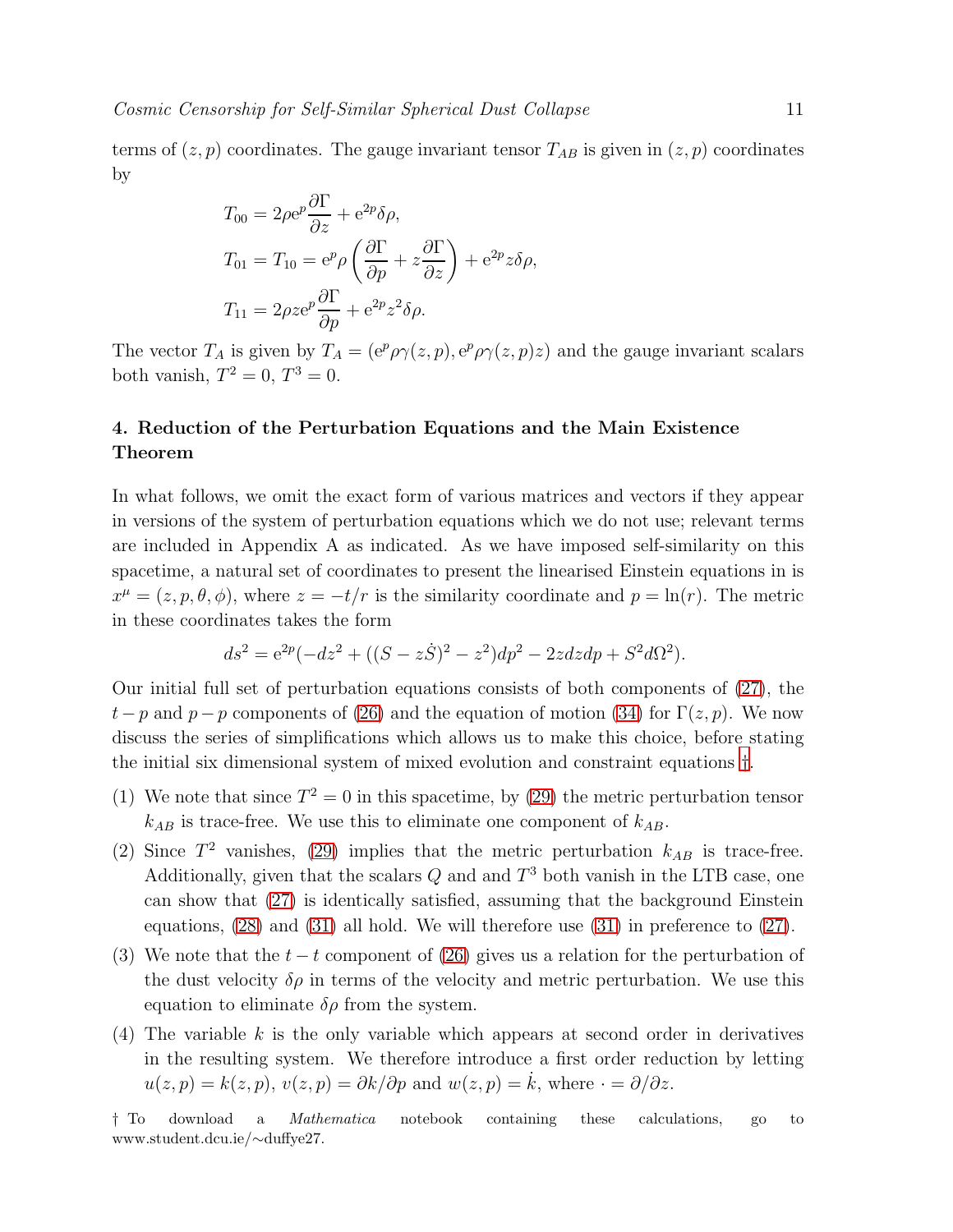- (5) The resulting system of equations consists of both components of [\(27\)](#page-8-3), the  $t p$ and  $p - p$  components of [\(26\)](#page-8-4) and the equation of motion [\(34\)](#page-9-1) for  $\Gamma(z, p)$ . To this we append the auxiliary equations  $k = w$  and  $\dot{v} = \partial w / \partial p$ , which makes a total of seven equations.
- (6) This results in a first order system of seven equations for six variables, which we combine into a vector

$$
\vec{X} = (\alpha(z, p), \beta(z, p), u(z, p), v(z, p), w(z, p), \Gamma(z, p))^T \in \mathbb{R}^6.
$$

Here  $\alpha(z, p)$  and  $\beta(z, p)$  are the independent components of the tensor  $k_{AB}$  in  $(z, p)$ coordinates

$$
k_{AB} = \begin{pmatrix} \alpha(z,p) & \beta(z,p) \\ \beta(z,p) & \delta(z,p) \end{pmatrix},
$$

and since  $T^2 = 0$ , [\(29\)](#page-8-3) implies that  $\delta = 2z\beta(z, p) + (S(S - 2z\dot{S}) + z^2(-1 + \dot{S}^2))\alpha(z, p)$ . Finally  $\Gamma(z, p)$  is the velocity potential given in [\(33\)](#page-9-2).

(7) We can write the system of equations in a more compact form as

<span id="page-11-0"></span>
$$
M(z)\frac{\partial \vec{X}}{\partial z} + N(z)\frac{\partial \vec{X}}{\partial p} + O(z)\vec{X} = \vec{S}_7(z, p),\tag{36}
$$

for  $7 \times 6$  matrices  $M(z)$ ,  $N(z)$  and  $O(z)$  and a 7 dimensional source vector  $\vec{S}_7$ . The dimensions of this system suggest that it may be possible to rewrite it as a 6 dimensional system of evolution equations with a constraint. To identify the constraint, we look for linear combinations of the rows of  $M(z)$  which add to give zero. This corresponds to a linear combination of the equations in [\(36\)](#page-11-0) which has no time derivatives, that is, a constraint. We call this the Einstein constraint.

(8) Having identified this constraint, we construct a new system consisting of six of the equations of the original system, with the constraint added to them. This is fully equivalent to the original seven equation system. We can write this system in a similar manner to [\(36\)](#page-11-0),

<span id="page-11-1"></span>
$$
P(z)\frac{\partial \vec{X}}{\partial z} + Q(z)\frac{\partial \vec{X}}{\partial p} + R(z)\vec{X} = \vec{\Sigma}_6(z, p),\tag{37}
$$

for  $6 \times 6$  matrices  $P(z)$ ,  $Q(z)$  and  $R(z)$  and a source vector  $\vec{\Sigma}_6$ . We note that in addition to the Einstein constraint, we have the trivial constraint  $\partial k/\partial p = v(z, p)$ .

- (9) Having identified the two constraints, we would like to use them to eliminate two variables from the system and thus reduce the number of variables from six to four. To do this, we need to diagonalise the system. We multiply through  $(37)$  by  $P^{-1}$  and find the Jordan canonical form  $\tilde{T}$  of the matrix coefficient of  $\partial \vec{X}/\partial p$ ,  $T := P^{-1}Q$ . We also identify the similarity matrix S such that  $\tilde{T} = S^{-1}TS$ .
- (10) To diagonalise the system, we let  $\vec{Y} = S\vec{X}$ , where  $\det(S) \neq 0$ .  $\vec{Y}$  obeys the equation

<span id="page-11-2"></span>
$$
\frac{\partial \vec{Y}}{\partial z} + \tilde{T}(z)\frac{\partial \vec{Y}}{\partial p} + \tilde{R}(z)\vec{Y} = \vec{\sigma}_6(z, p),\tag{38}
$$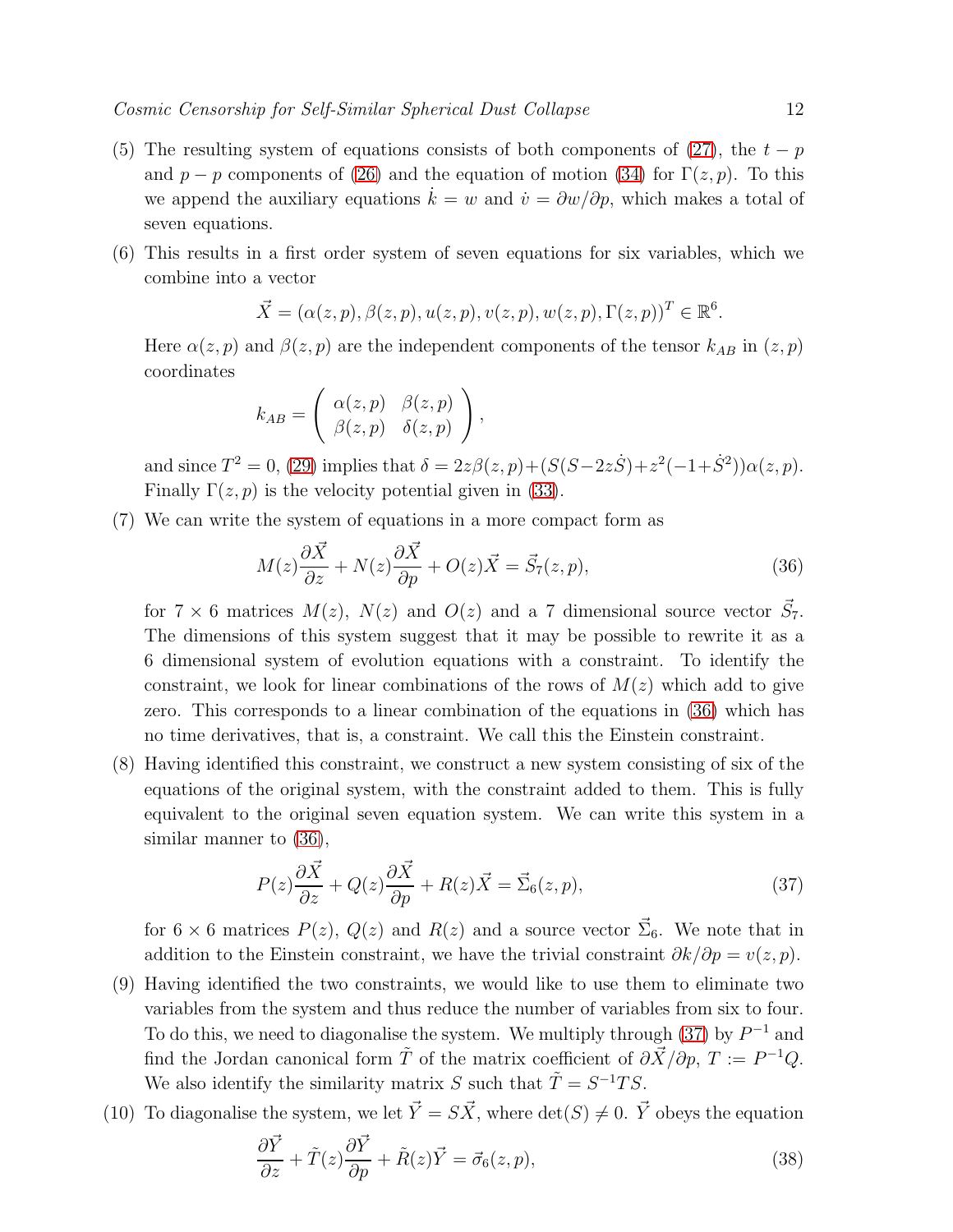where  $\tilde{T} = S^{-1}TS$ ,  $\tilde{R} = \dot{S} + S^{-1}P^{-1}RS$  and  $\vec{\sigma}_6 = S^{-1}P^{-1}\vec{\Sigma}_6$ . The matrix  $\tilde{T}$  is in Jordan form but is not diagonal.

(11) In terms of the components of  $\vec{X}$ , the components of  $\vec{Y} \in \mathbb{R}^6$  are

$$
Y_1(z,p) = -\alpha(z,p) - 8\pi z q(z) \Gamma(z,p) + v(z,p)
$$
  
\n
$$
- zw(z,p) + \frac{\dot{S}(z)}{S(z)} \beta(z,p),
$$
  
\n
$$
Y_2(z,p) = 8\pi q(z) \Gamma(z,p),
$$
  
\n
$$
Y_3(z,p) = u(z,p),
$$
  
\n
$$
Y_4(z,p) = \frac{-\beta(z,p) + S(8\pi q(z) \Gamma(z,p) + w(z,p))(S - z\dot{S})}{S(S - z\dot{S})}
$$
  
\n
$$
+ \frac{(z + \dot{S}(S - z\dot{S}))\alpha(z,p)}{\alpha(z, \dot{S})},
$$

$$
S(S - z\dot{S})
$$
  
\n
$$
Y_5(z, p) = \frac{(1 + \dot{S})(\beta(z, p) + (-z - S + z\dot{S})\alpha(z, p))}{2S(S - z\dot{S})},
$$
  
\n
$$
Y_6(z, p) = \frac{(-1 + \dot{S})(-\beta(z, p) + (z - S + z\dot{S})\alpha(z, p))}{2S(S - z\dot{S})},
$$

where  $S(z)$  is the radial function and  $q(z)$  is the density given by [\(9\)](#page-4-3).

(12) The Einstein constraint can be given in terms of  $\vec{Y}$  as

<span id="page-12-0"></span>
$$
c_1(z)Y_1(z,p) + c_2(z)Y_2(z,p) + c_3(z)Y_3(z,p) + c_4(z)Y_4(z,p)
$$
  
+
$$
c_5(z)Y_5(z,p) + c_6(z)Y_6(z,p) + c_7(z)\frac{\partial Y_4}{\partial p}(z,p) + c_8(z)g(p) = 0.
$$
 (39)

where the coefficients are not important. The  $g(p)$  term comes from the source term  $\vec{\Sigma}_6$  in [\(36\)](#page-11-0), which could be written as  $\vec{\Sigma}_6 = \vec{b}(z)g(p)$  where the form of  $\vec{b}(z)$  is not needed.

(13) The trivial constraint  $\partial k/\partial p = v(z, p)$  can be stated in terms of  $\vec{Y}$  as

<span id="page-12-1"></span>
$$
Y_1(z,p) + zY_4(z,p) + (z - S + z\dot{S})Y_5(z,p) + (z + S - z\dot{S})Y_6(z,p) - \frac{\partial Y_3}{\partial p}(z,p) = 0.
$$
\n(40)

<span id="page-12-2"></span>(14) Lemma 4.1 Suppose that [\(39\)](#page-12-0) is satisfied on an initial surface  $z = z_0$ . Then assuming that [\(38\)](#page-11-2) holds, [\(39\)](#page-12-0) will be satisfied on all surfaces  $z \in (z_c, z_0]$ .

Proof This is a straightforward but lengthy calculation which was carried out using computer algebra.

This lemma indicates that the constraint [\(39\)](#page-12-0) is propagated by the system.

(15) The trivial constraint [\(40\)](#page-12-1) is also propagated in the sense of Lemma [4.1.](#page-12-2) The existence of these two constraints suggests that the true number of free variables in this system is four. We therefore aim to reduce this system to a free evolution system of four variables by using the two constraints to eliminate two variables.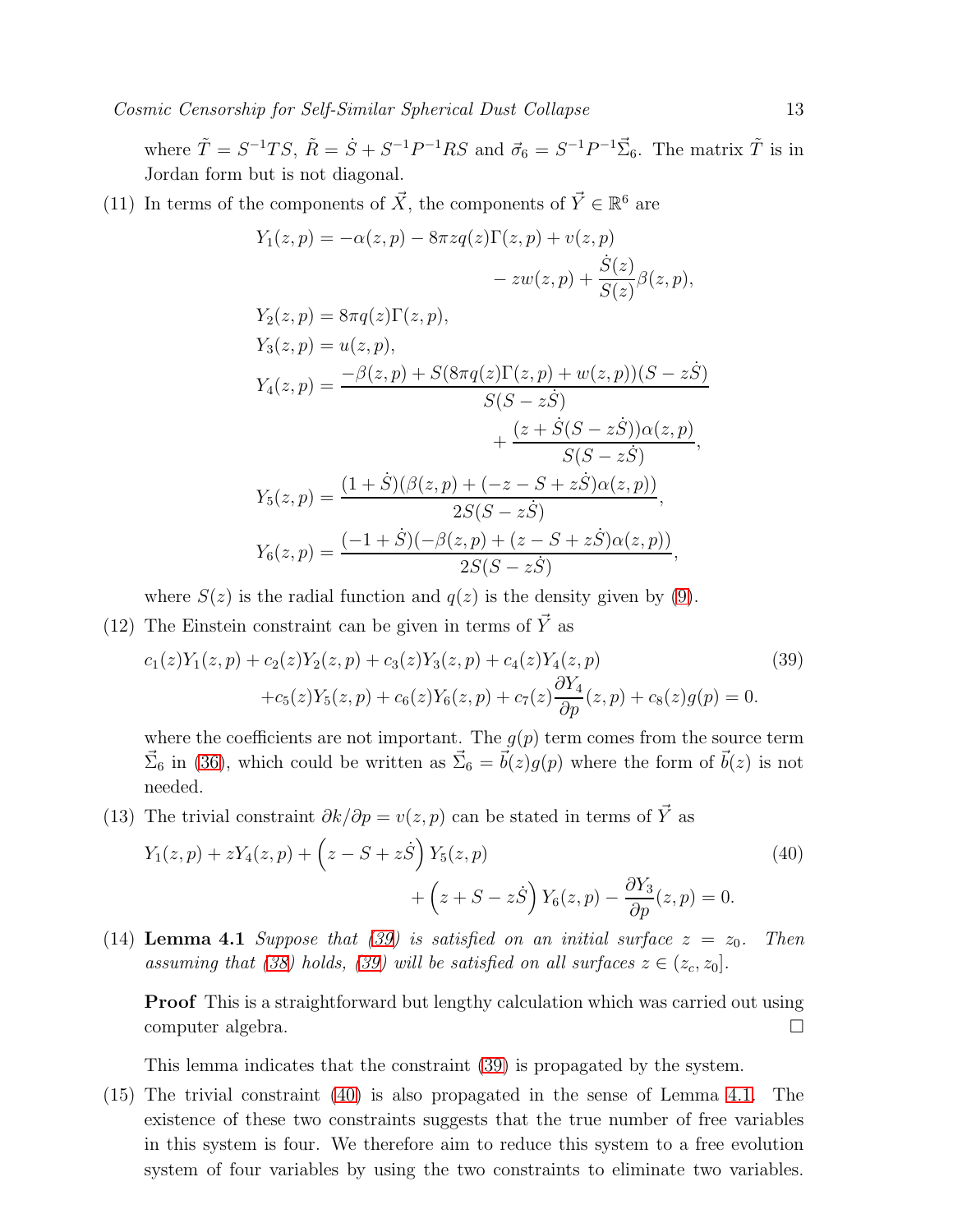This is carried out in such a way as to keep the system always first order in all variables.

- (16) We carry out this reduction in two steps, by first passing to a five dimensional system (which is still a mixed evolution-constraint system) by solving the trivial constraint for one variable, and then passing to a four dimensional system by solving the nontrivial constraint for another variable. The advantage to carrying out the reduction in this manner is that the five dimensional system is symmetric hyperbolic, which will be useful in what follows.
- (17) The five dimensional system is obtained by solving the trivial constraint [\(40\)](#page-12-1) for the variable  $Y_1(z, p)$ . We eliminate this variable and reduce the system to five variables, with a state vector  $\vec{w} \in \mathbb{R}^5$ . Again we would like to put the system in a diagonalised form. We do this as before by calculating the Jordan canonical form of the matrix coefficient  $H(z)$  of  $\partial \vec{w}/\partial p$  and letting  $\vec{u} = S \vec{w} \in \mathbb{R}^5$ , where S is the similarity matrix arising from the transformation of  $H(z)$  into Jordan canonical form. In terms of  $\vec{Y}$ , the new variables are given by

$$
u_1(z, p) = f_1(z)Y_3(z, p),
$$
  
\n
$$
u_2(z, p) = Y_2(z, p),
$$
  
\n
$$
u_3(z, p) = Y_4(z, p) + f_2(z)Y_3(z, p),
$$
  
\n
$$
u_4(z, p) = Y_5(z, p) + f_3(z)Y_3(z, p),
$$
  
\n
$$
u_5(z, p) = Y_6(z, p) + f_4(z)Y_3(z, p),
$$

where

$$
f_1(z) = \frac{1 - \dot{S}(z)}{2S(z)}, \qquad f_2(z) = \frac{-z\dot{S}(z)^2 + S(z)(\dot{S}(z) + z\ddot{S}(z))}{S(z)(S(z) - z\dot{S}(z))},
$$

$$
f_3(z) = \frac{1 + \dot{S}(z)}{2S(z)}, \qquad f_4(z) = \frac{-1 + \dot{S}(z)}{2S(z)}.
$$

(18) The five dimensional system obeys an equation of motion of the form

<span id="page-13-1"></span>
$$
\frac{\partial \vec{u}}{\partial z} + \tilde{A}(z)\frac{\partial \vec{u}}{\partial p} + \tilde{C}(z)\vec{u} = \vec{\Sigma}_5(z, p). \tag{41}
$$

We shall use this form of the system in the next two sections chiefly because it has the useful property that it is symmetric hyperbolic. This means that the matrix  $\tilde{A}$ ,

$$
\tilde{A} = \begin{pmatrix}\n0 & 0 & 0 & 0 & 0 \\
0 & 0 & 0 & 0 & 0 \\
0 & 0 & -\frac{1}{z} & 0 & 0 \\
0 & 0 & 0 & -(z - S + z\dot{S})^{-1} & 0 \\
0 & 0 & 0 & 0 & -(z + S - z\dot{S})^{-1}\n\end{pmatrix},
$$

is symmetric. The matrix  $\tilde{C}$  and the source term  $\vec{\Sigma}_5$  are given in Appendix A. (19) In terms of these new variables, the Einstein constraint becomes

<span id="page-13-0"></span>
$$
g_1(z)u_1(z,p) + g_2(z)u_2(z,p) + g_3(z)u_3(z,p) + g_4(z)u_4(z,p)
$$
  
+
$$
g_5(z)u_5(z,p) + g_6(z)\frac{\partial u_3}{\partial p}(z,p) + g_7(z)g(p) = 0,
$$
\n(42)

where the coefficients  $g_i(z)$ ,  $i = 1, \ldots, 7$  are listed in Appendix A, and  $g(p)$  is an initial data function. We note that  $q_5(z)$  vanishes on the Cauchy horizon.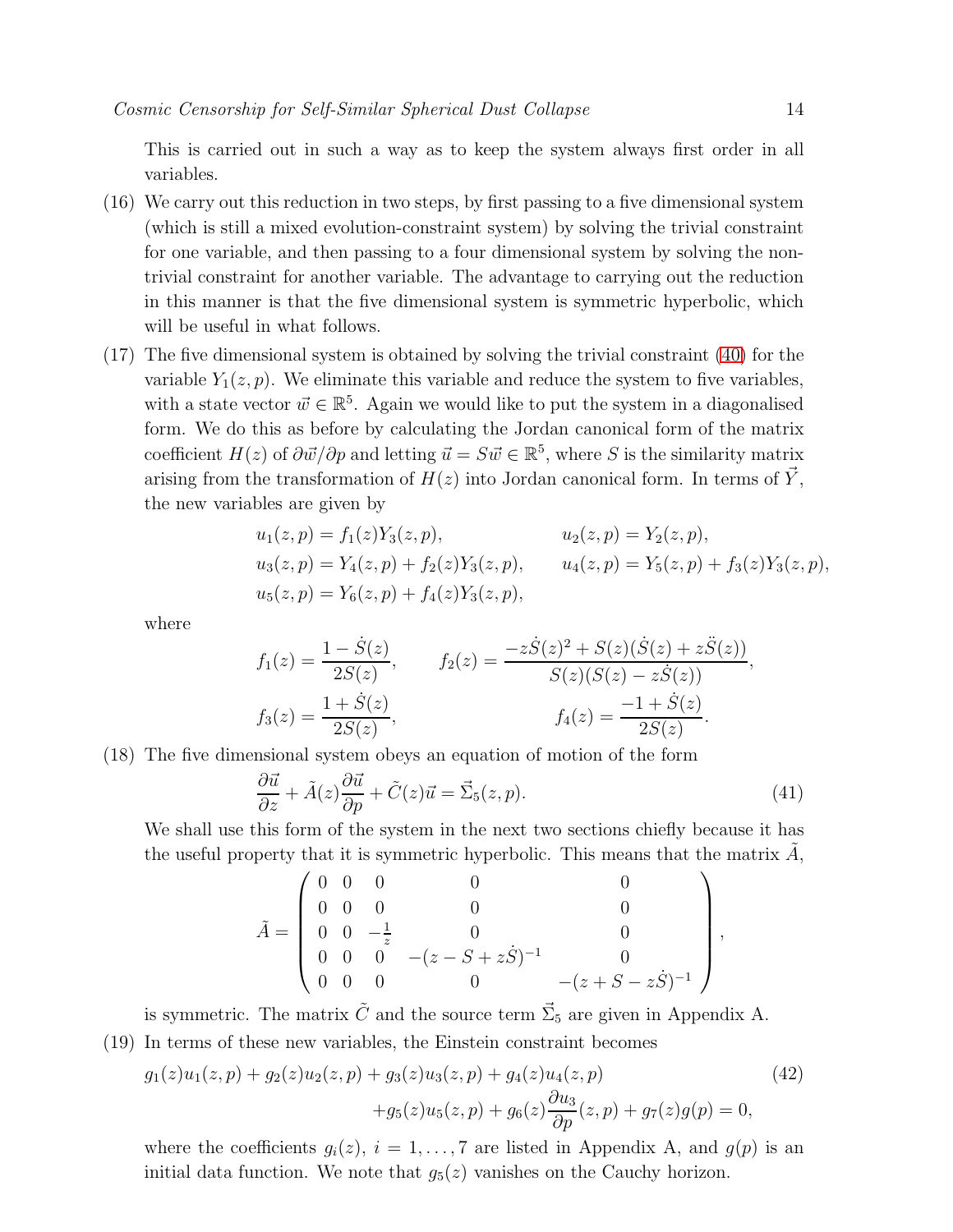(20) In order to eliminate one more variable, we solve [\(42\)](#page-13-0) for  $u_2(z, p)$ . As before, we then put the new system in Jordan canonical form by writing it in terms of the vector  $\vec{k} \in \mathbb{R}^4$ , where in terms of  $\vec{u}(z, p)$ , the new variables are

$$
k_1(z, p) = u_1(z, p),
$$
  $k_2(z, p) = \frac{u_3(z, p)}{f(z)},$   
\n $k_3(z, p) = u_4(z, p),$   $k_4(z, p) = u_5(z, p),$ 

where

$$
f(z) = \frac{12(3+2az)(2a-3h(z))^2(2a+3h(z))}{(3+az)(16a^4+108a^2z-81h(z)-48a^3h(z)-27a(-4+3zh(z)))},
$$
  
and  $h(z) = (1+az)^{1/3}$ .

(21)  $\vec{k}$  obeys the differential equation

<span id="page-14-1"></span>
$$
\frac{\partial \vec{k}}{\partial z} + E(z)\frac{\partial \vec{k}}{\partial p} + B(z)\vec{k} = \vec{\Sigma}_4(z, p),\tag{43}
$$

where  $E(z)$  is given in Appendix A and we omit  $B(z)$  and  $\vec{\Sigma}_4$ . This system is a free evolution system in the sense that there are no further constraints which must be obeyed by these variables. The system cannot be reduced to any simpler form than this. However, the matrix  $E(z)$  is not symmetrizable, which implies that this system is not symmetric hyperbolic. This is why we choose to work with the five dimensional system [\(41\)](#page-13-1) and the Einstein constraint [\(42\)](#page-13-0).

We will slightly rewrite the five dimensional system [\(41\)](#page-13-1) as

<span id="page-14-0"></span>
$$
t\frac{\partial \vec{u}}{\partial t} + A(t)\frac{\partial \vec{u}}{\partial p} + C(t)\vec{u} = \vec{\Sigma}(t, p)
$$
\n(44)

where now  $t = z - z_c$ , so that  $t = 0$  is the Cauchy horizon. In terms of the coefficient matrices and source in [\(41\)](#page-13-1),  $A(t) = t\tilde{A}(z)$ ,  $C(t) = t\tilde{C}(z)$  and  $\vec{\Sigma}(t, p) = t\vec{\Sigma}_5(z, p)$ . We briefly list here the most important properties of this system.

- $\vec{u}(t, p)$  is a five dimensional vector, whose components are linear combinations of the components of the gauge invariant metric and matter perturbations.
- $A(t)$  and  $C(t)$  are five-by-five matrices. We note that  $A(t) = tA(z)$  and the matrix  $\tilde{A}(z)$  contains a factor of  $h^{-1}(z)$  in the  $(5,5)$  component. Here  $h(z) :=$  $z+S-z\dot{S}=z-f(z)$ , where  $S(z)$  is the radial function (see [\(7\)](#page-4-2)) and  $f(z)=-S+z\dot{S}$ .  $f(z_c) = z_c$  so that  $h(z)$  vanishes on the Cauchy horizon. If we Taylor expand  $h(z) = z - z_c - \dot{f}(z_c)(z - z_c) + O((z - z_c)^2) = t - \dot{f}(z_c)t + O(t^2)$ , then we can see that  $th^{-1}(z)$  is analytic at the Cauchy horizon where  $t = 0$ . This in turn implies that  $A(t) = t\tilde{A}(z)$  is analytic at the Cauchy horizon. Similar remarks apply to the matrix  $C(t) = t\tilde{C}(z)$ , since the fifth row of  $\tilde{C}(z)$  contains  $h^{-1}(z)$  factors. Similarly, the fifth component of  $\vec{\Sigma}_5$  contains a factor of  $h^{-1}(z)$ . So overall,  $A(t)$ ,  $C(t)$  and  $\vec{\Sigma}(t, p)$  are analytic for  $t \geq 0$ .
- $A(t)$  is diagonal, whereas  $C(t)$  is not. The first four rows of  $A(t)$ ,  $C(t)$  and  $\Sigma(t, p)$ are  $O(t)$  as  $t \to 0$ , while the last row of each is  $O(1)$  as  $t \to 0$ .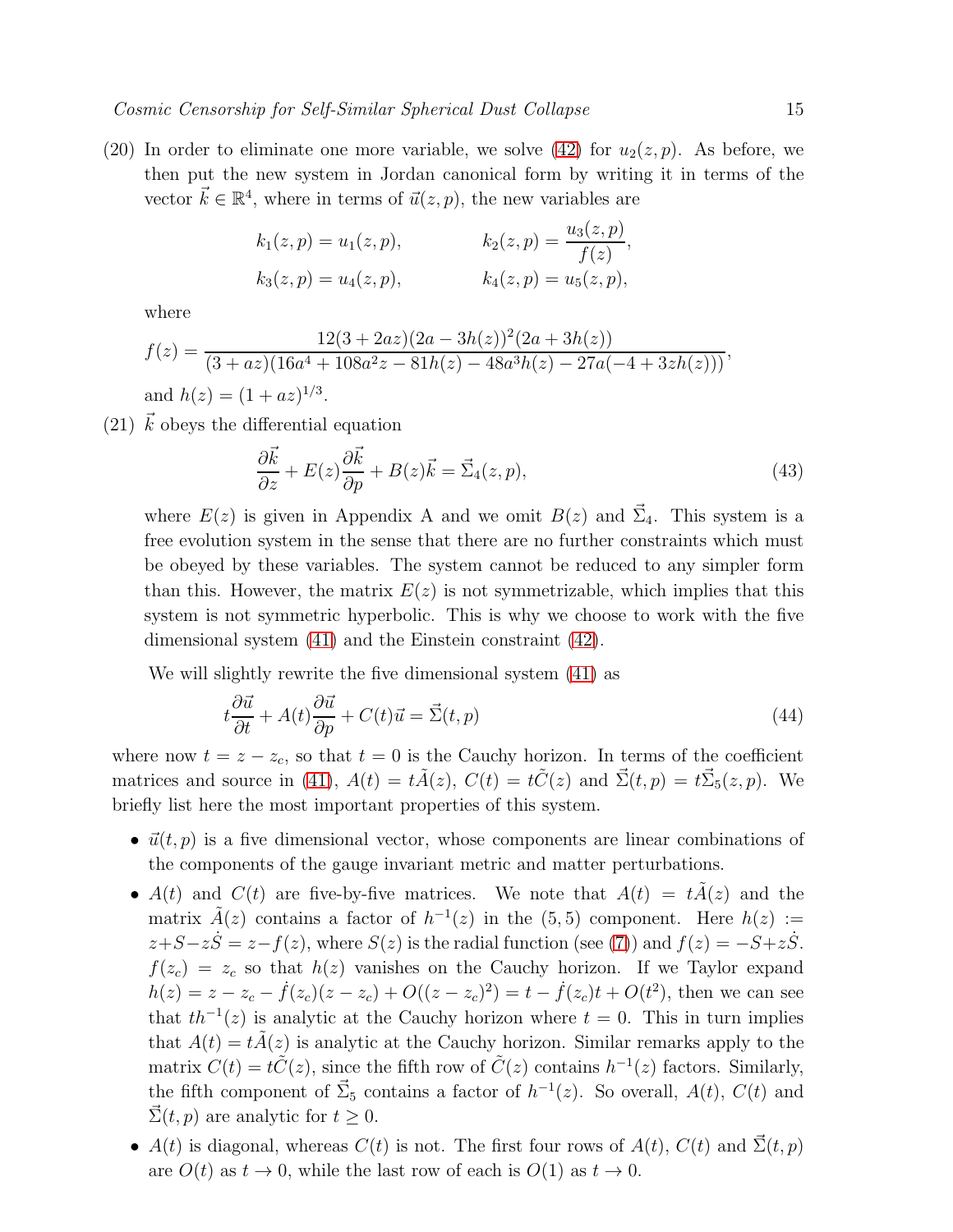- The source  $\vec{\Sigma}$  is separable and we can write it as  $\vec{\Sigma}(z, p) = \vec{h}(t)g(p)$ , where  $\vec{h}(t)$  is an analytic vector valued function of t and  $q(p)$  is an initial data term.
- $g(p)$  represents the perturbation of the dust velocity and is a free initial data function. The results below follow for  $g \in C_0^{\infty}(\mathbb{R}, \mathbb{R})$  which we assume henceforth.

<span id="page-15-0"></span>In what follows,  $t_1$  is the initial data surface and  $0 \le t \le t_1$ , where  $t = 0$  is the Cauchy horizon, so the Cauchy horizon is approached in the direction of decreasing  $t$ .

**Theorem 4.2** The IVP consisting of the system  $(44)$  along with the initial data

$$
\vec{u}\Big|_{t_1} = \vec{f}(p)
$$

where  $\vec{f} \in C_0^{\infty}(\mathbb{R}, \mathbb{R}^5)$ , possesses a unique solution  $\vec{u}(t, p)$ ,  $\vec{u} \in \mathbb{C}^{\infty}(\mathbb{R} \times (0, t_1], \mathbb{R}^5)$ . For all  $t \in (0, t_1], \, \vec{u}(t, \cdot) : \mathbb{R} \to \mathbb{R}^5$  has compact support.

Proof This is a standard result from the theory of symmetric hyperbolic systems, see Chapter 12 of [\[11\]](#page-47-10).

We note that since the constraint is propagated by the five dimensional system (see Lemma [4.1\)](#page-12-2), a choice of smooth and compactly supported initial data for the components  $u_1(z, p), u_3(z, p), u_4(z, p)$  and  $u_5(z, p)$  is sufficient to ensure that  $u_2(z, p)$  as given by the constraint [\(42\)](#page-13-0) is also smooth and compactly supported. Therefore, this theorem also provides sufficient conditions for the existence of unique solutions to the four dimensional free evolution system.

**Remark 4.1** In Section [6](#page-25-0) we will require solutions  $\vec{u}(t, p)$  in  $L^1(\mathbb{R}, \mathbb{R}^5)$  for a choice of initial data  $\vec{f} \in L^1(\mathbb{R}, \mathbb{R}^5)$ . It follows immediately from Theorem [4.2](#page-15-0) by the density of  $C_0^{\infty}$  in  $L^1$  that for  $0 < t \leq t_1$ ,  $\vec{u}(\cdot, p) \in L^1(\mathbb{R}, \mathbb{R}^5)$ . To show that we can extend our choice of initial data to  $L^1$ , we require a bound on  $\vec{u}$ , which is established in the following lemma. For this lemma, we will need Grönwall's inequality  $[12]$ , which states that for continuous functions  $\phi(t)$ ,  $\psi(t)$  and  $\chi(t)$ , if

$$
\phi(t) \le \psi(t) + \int_a^t \chi(s)\phi(s) \, ds,
$$

then

$$
\phi(t) \le \psi(t) + \int_a^t \chi(s)\psi(s) \exp\left(\int_s^t \chi(u) \, du\right) \, ds.
$$

**Lemma 4.3** The  $L^1$ -norm of  $\vec{u}(t,p)$  obeys the bound

<span id="page-15-2"></span>
$$
||\vec{u}(t)||_1 \le c_1(t)||\vec{u}(t_1)||_1 + c_2(t)||g||_1,
$$
\n(45)

for  $0 < t \leq t_1$ , where  $c_1(t)$  and  $c_2(t)$  are continuous on  $(0, t_1]$ .

**Proof**  $\vec{u}$  obeys the equation

<span id="page-15-1"></span>
$$
t\frac{\partial \vec{u}}{\partial t} + A(t)\frac{\partial \vec{u}}{\partial p} + C(t)\vec{u} = \vec{\Sigma}(t, p)
$$
\n(46)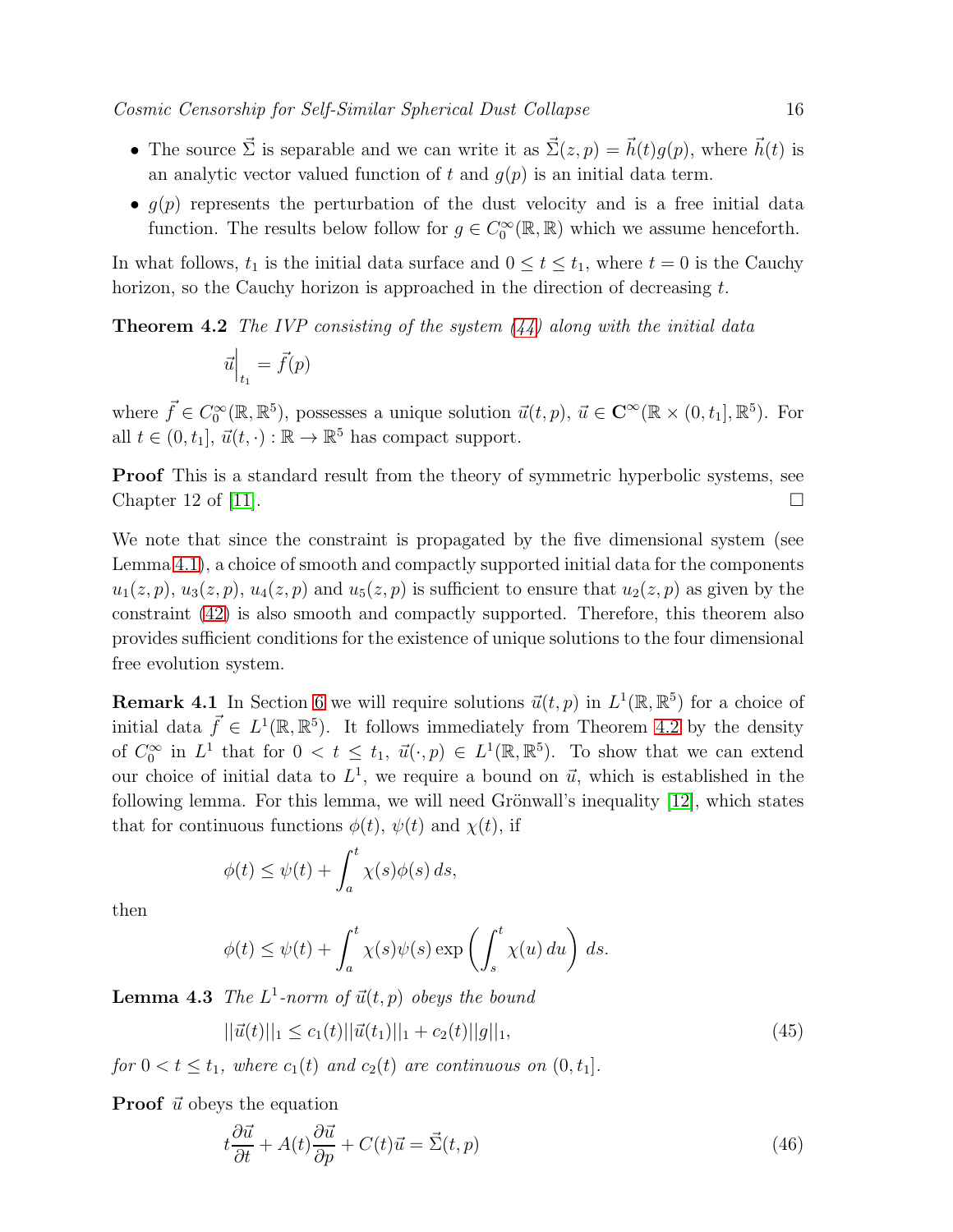where  $\vec{\Sigma} = \vec{h}(t)g(p)$  and  $g(p)$  in an initial data term. Each row of [\(46\)](#page-15-1) can be written as

<span id="page-16-0"></span>
$$
t\frac{\partial u_i}{\partial t} + a_i(t)\frac{\partial u_i}{\partial p} + c_i(t)u_i = \Sigma_i(t, p) - \sum_{j=1, j\neq i}^{5} c_{ij}(t)u_j(t, p) = S_i(t, p), \quad (47)
$$

for  $i = 1, \ldots, 5$ , where  $a_i(t)$  and  $c_i(t)$  are the diagonal components of the matrices  $A(t)$ and  $C(t)$  respectively, and because  $C(t)$  is not diagonal, the off-diagonal components  $c_{ii}(t)$  are put into the source term  $S_i(t, p)$ . We can solve [\(47\)](#page-16-0) using the method of characteristics. The characteristics are given by

<span id="page-16-2"></span>
$$
\frac{dp_i}{dt} = \frac{a_i(t)}{t} \qquad \Rightarrow \qquad p_i(t) = \eta_i + \pi_i(t), \tag{48}
$$

where  $\pi_i(t) = -\int_t^{t_1}$  $a_i(\tau)$  $\frac{d\tau}{d\tau}d\tau$  and  $\eta_i = p_i(t_1)$ . On characteristics, [\(47\)](#page-16-0) becomes

<span id="page-16-1"></span>
$$
t\frac{du_i}{dt}(t, p_i(t)) + c_i(t)u_i(t, p_i(t)) = S_i(t, p_i(t)).
$$
\n(49)

The integrating factor for [\(49\)](#page-16-1) is  $e^{\xi_i}(t)$  where  $\xi_i(t) = -\int_t^{t_1}$  $c_i(\tau)$  $\frac{(\tau)}{\tau}d\tau$ , and the solution to [\(49\)](#page-16-1) is

$$
u_i(t, p_i) = e^{-\xi_i}(t)u_i^{(0)}(p_i - \pi_i(t)) - e^{\xi_i}(t)\int_t^{t_1} \frac{e^{\xi_i}(\tau)}{\tau} S_i(\tau, p_i + \pi_i(\tau) - \pi_i(t))d\tau.
$$
 (50)

We take the  $L^1$ -norm by taking an absolute value and integrating with respect to p; this produces

<span id="page-16-3"></span>
$$
||u_i(t)||_1 = e^{-\xi_i}(t)||u_i^{(0)}||_1
$$
  
+e^{\xi\_i}(t)\int\_{\mathbb{R}}\left(\int\_t^{t\_1}\frac{e^{\xi\_i}(\tau)}{\tau}|S\_i(\tau, p\_i + \pi\_i(\tau) - \pi\_i(t))|d\tau\right) dp.

Recall Theorem [4.2](#page-15-0) which tells us that at each  $t \in (0, t_1], u_j \in C_0^{\infty}(\mathbb{R}, \mathbb{R})$ . This allows us to apply Fubini's theorem; that is, to interchange the order of the integrals above. We note that the structure of the characteristics [\(48\)](#page-16-2) indicates that evaluation of the  $L^1$ -norm of a function  $f(t, p)$  at fixed time t yields the same result as the evaluation of the  $L^1$ -norm of f evaluated on characteristics, that is

<span id="page-16-4"></span>
$$
\int_{\mathbb{R}} |f(\tau, p| dp = \int_{\mathbb{R}} |f(\tau, p_i + \pi_i(\tau) - \pi_i(t))| dp.
$$

So, applying Fubini's theorem and using the form of  $S_i$  produces

$$
||u_i(t)||_1 = e^{-\xi_i}(t)||u_i^{(0)}||_1 +
$$
  
\n
$$
e^{\xi_i}(t)\int_t^{t_1} \frac{e^{\xi_i}(\tau)}{\tau} \left( |h_i(\tau)|||g||_1 + \sum_{j=1, j\neq i}^5 |c_{ij}(\tau)| \int_{\mathbb{R}} |u_j| \, dp \right) d\tau.
$$
\n(51)

Then if we note that  $||g||_1$  does not depend on t, we can write

$$
||\vec{u}(t)||_1 = \sup_i ||u_i(t)||_1 \le d_1(t)||\vec{u}^{(0)}||_1 + d_2(t)||g||_1 + d_3(t)\int_t^{t_1} d_4(\tau)||\vec{u}(\tau)||_1 d\tau, \tag{52}
$$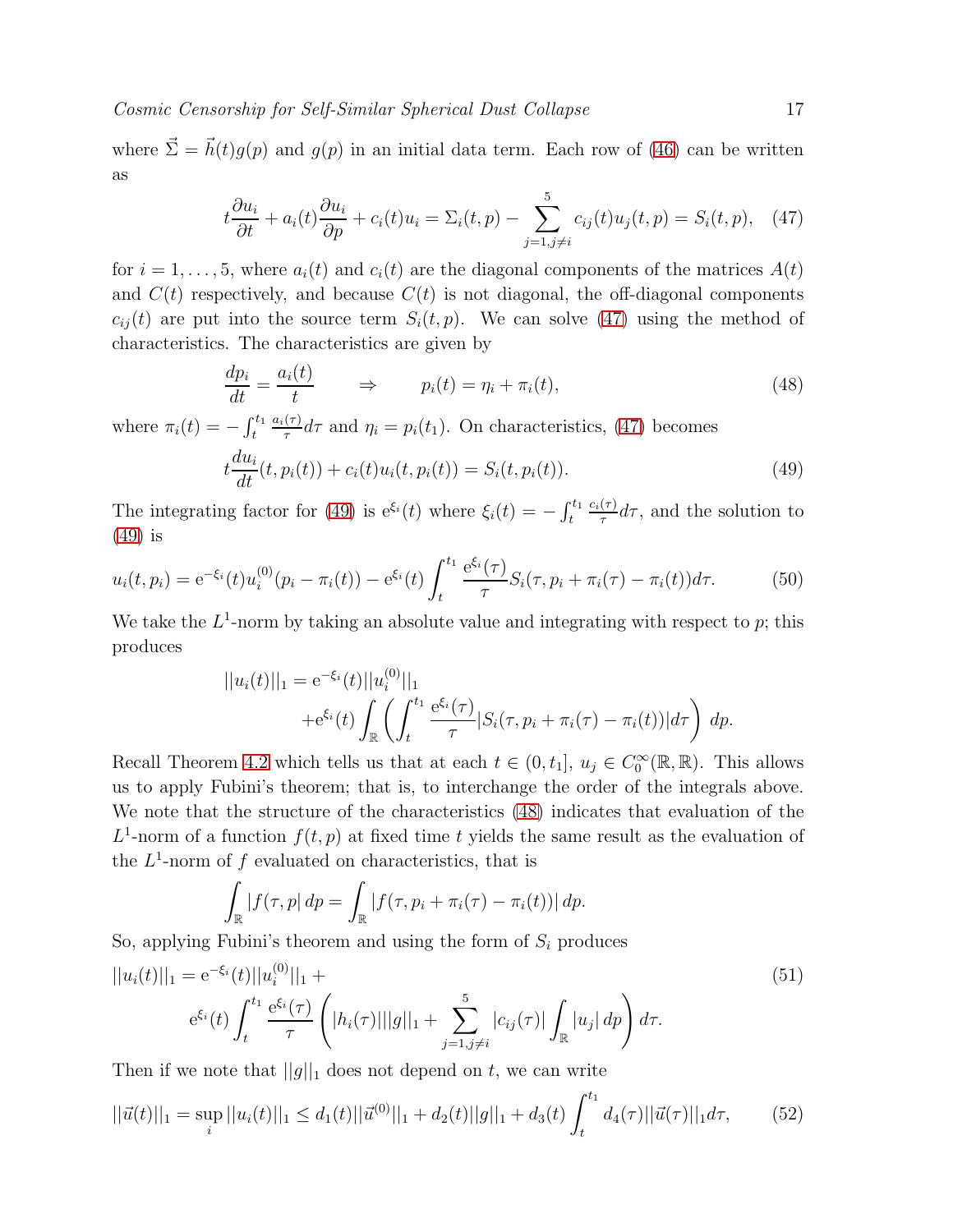

<span id="page-17-0"></span>**Figure 2.** Characteristics: We show here typical characteristic curves  $p_i = p_i(t)$ , along which the solution  $(50)$  is evaluated.

where the  $d_i(t)$  functions are the suprema of the various t-dependent functions which appear in  $(51)$  (and their precise value is not important). Now applying Grönwall's inequality (with  $\psi(t) = d_1(t) ||\vec{u}^{(0)}||_1 + d_2(t) ||g||_1$ ) produces

$$
||\vec{u}(t)||_1 \leq d_1(t)||\vec{u}^{(0)}||_1 + d_2(t)||g||_1
$$
  
+  $\int_t^{t_1} d_5(\tau) (d_1(\tau)||\vec{u}^{(0)}||_1 + d_2(\tau)||g||_1) \exp \left(\int_{\tau}^{t_1} d_5(\tau') d\tau'\right) d\tau,$ 

where the exact value of  $d_5(t)$  is unimportant. Again, since  $||g||_1$  and  $||\vec{u}^{(0)}||_1$  do not depend on  $t$ , we can summarize this as

$$
||\vec{u}(t)||_1 \leq c_1(t)||\vec{u}(t_1)||_1 + c_2(t)||g||_1,
$$

for some continuous functions  $c_1(t)$  and  $c_2(t)$  defined on  $(0, t_1]$ , whose exact value is not important.

$$
\Box
$$

**Remark 4.2** The characteristics  $p_i(t)$  provide a  $C^1$  foliation of the region  $\Omega = \{(t, p_i) :$  $t \in (0, t_1], p_i \in \mathbb{R}$ . A typical such foliation is shown in Figure [2.](#page-17-0) For every point  $q = (t_2, p_{i,2}) \in \Omega$ , there is a unique characteristic  $C_1$  such that  $q \in C_1$  which we label by  $\eta_{i,2} = p_i(t_2) \Big|_{C_1}$ . Define the set  $\Omega_t := \{(t', p'_i) \in \Omega : t' = t\}$ . Then the characteristics provide a natural diffeomorphism of  $\Omega_t$ ,

$$
p_{i,2} \in \Omega_{t_2} \to p_{i,3} \in \Omega_{t_3},
$$

with

$$
p_{i,2} = p_{i,3} - \int_{t_2}^{t_3} a_i(\tau) d\tau.
$$

<span id="page-17-1"></span>The fact that  $\vec{u}$  obeys a bound of the form [\(45\)](#page-15-2) allows us to extend our initial data to  $\vec{f} = \vec{u}(t_1, p) \in L^1(\mathbb{R}, \mathbb{R}^5)$ .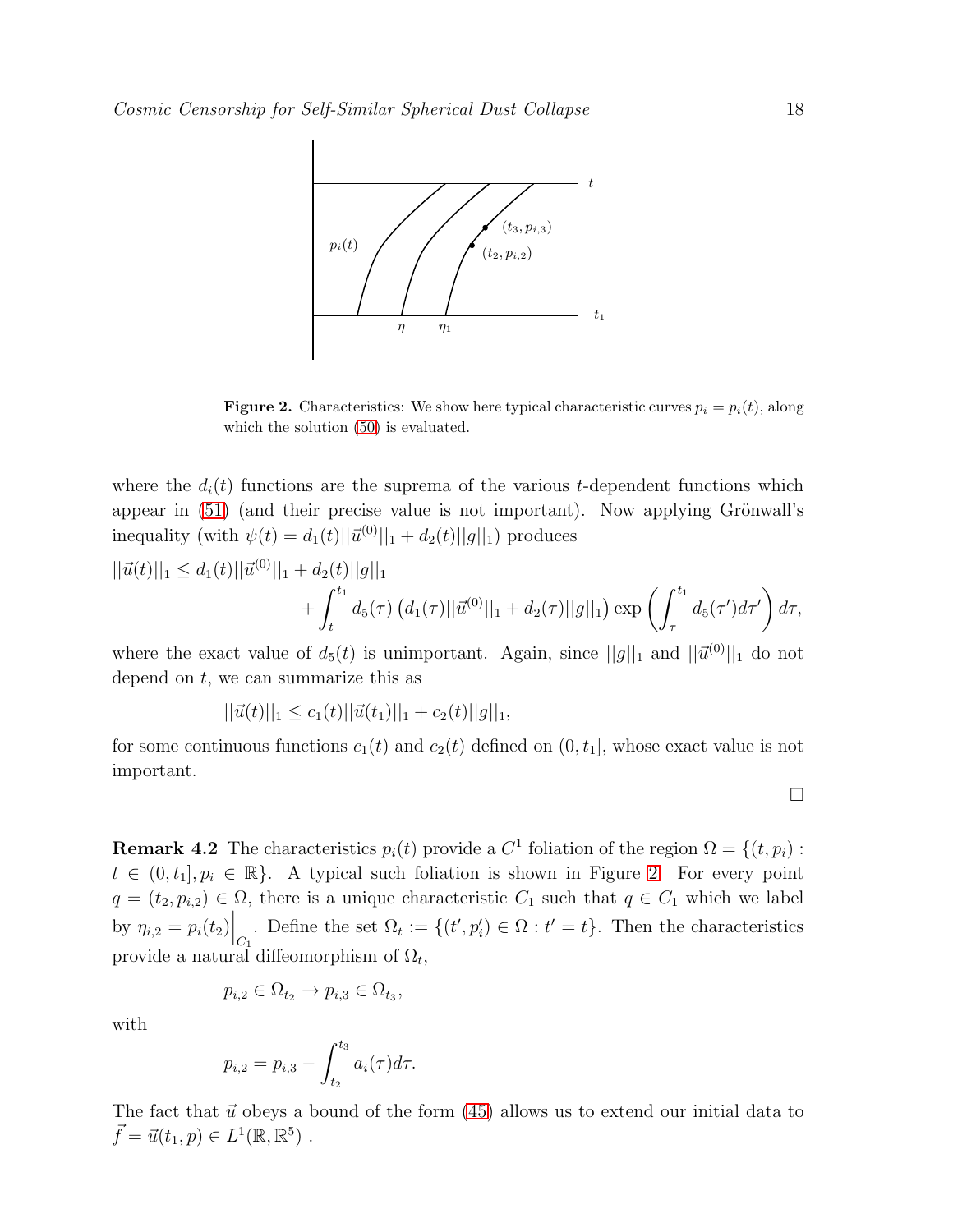**Theorem 4.4** The IVP consisting of the system  $(44)$  along with the initial data

$$
\vec{u}\Big|_{t_1} = \vec{f}(p)
$$

where  $\vec{f} \in L^1(\mathbb{R}, \mathbb{R}^5)$ , possesses a unique solution  $\vec{u}(t, p)$ ,  $\vec{u} \in C^\infty((0, t_1], L^1(\mathbb{R}, \mathbb{R}^5))$ .

Proof The proof of this result relies on the bound [\(45\)](#page-15-2) and follows by a standard argument exploiting the density of  $C_0^{\infty}(\mathbb{R}, \mathbb{R}^5)$  in  $L^1(\mathbb{R}, \mathbb{R}^5)$ . See Theorems 5 and 7 of [\[13\]](#page-47-12) for examples of such techniques and Chapter 12 of [\[11\]](#page-47-10) for background details.  $\Box$ 

Although these theorems provide for the existence of smooth or  $L^1$  solutions prior to the Cauchy horizon, it gives us no information about their behaviour as they reach the horizon itself. We must therefore consider this behaviour separately. We note that this problem is rendered nontrivial by the fact that the Cauchy horizon is a singular hypersurface of [\(44\)](#page-14-0).

# <span id="page-18-0"></span>5. Behaviour of the  $L^q$ -Norm

In this section, we will use Theorem [4.4](#page-17-1) to provide for the existence and uniqueness of  $L^1$ solutions to [\(44\)](#page-14-0) with a choice of  $L^1$  initial data. This theorem applies for  $t \in (0, t_1]$  only and we must consider the behaviour of  $\vec{u}$  on the Cauchy horizon separately. Our strategy in tackling this problem is as follows (see [\[14\]](#page-48-0)). We expect that any divergence which might arise in the perturbation would be in some sense (to be defined) independent of the radial coordinate, since the Cauchy horizon is a hypersurface of constant  $t$ , and since the coefficients of  $(44)$  are independent of p. Motivated by this observation, we introduce the integral of the perturbation vector with respect to the radial coordinate, which acts as a kind of "average" of the perturbation. This variable obeys a relatively simple system of ODEs, the solutions to which can be determined.

Let  $\vec{u}$  be the solution of [\(44\)](#page-14-0) with  $\vec{u}(t_1, p) = \vec{u}^{(0)}$ . Then define

<span id="page-18-3"></span>
$$
\bar{u}(t) := \int_{\mathbb{R}} \vec{u}(t, p) \, dp,\tag{53}
$$

which is a kind of "average" of  $\vec{u}(t, p)$  (note that the existence of  $\bar{u}$  is guaranteed since  $|\bar{u}| \le ||\vec{u}||_1 < \infty$  since  $\vec{u} \in L^1$ ). If we integrate with respect to p through the system  $(44)$ , we find that  $\bar{u}$  obeys the ODE

<span id="page-18-2"></span><span id="page-18-1"></span>
$$
t\frac{d\bar{u}}{dt} = -C(t)\bar{u} + \bar{\Sigma},\tag{54}
$$

where  $\bar{\Sigma}(t) := \int_{\mathbb{R}} \vec{\Sigma}(t, p) dp$ . This ODE displays a regular singular point at  $t = 0$ (see Chapter 2 of [\[15\]](#page-48-1) and Chapter 4 of [\[12\]](#page-47-11) for the theory of such points). We now state a theorem which gives the fundamental matrix for this system. Recall that the fundamental matrix for an ODE system is a matrix whose rows are linearly independent solutions to the ODE in question.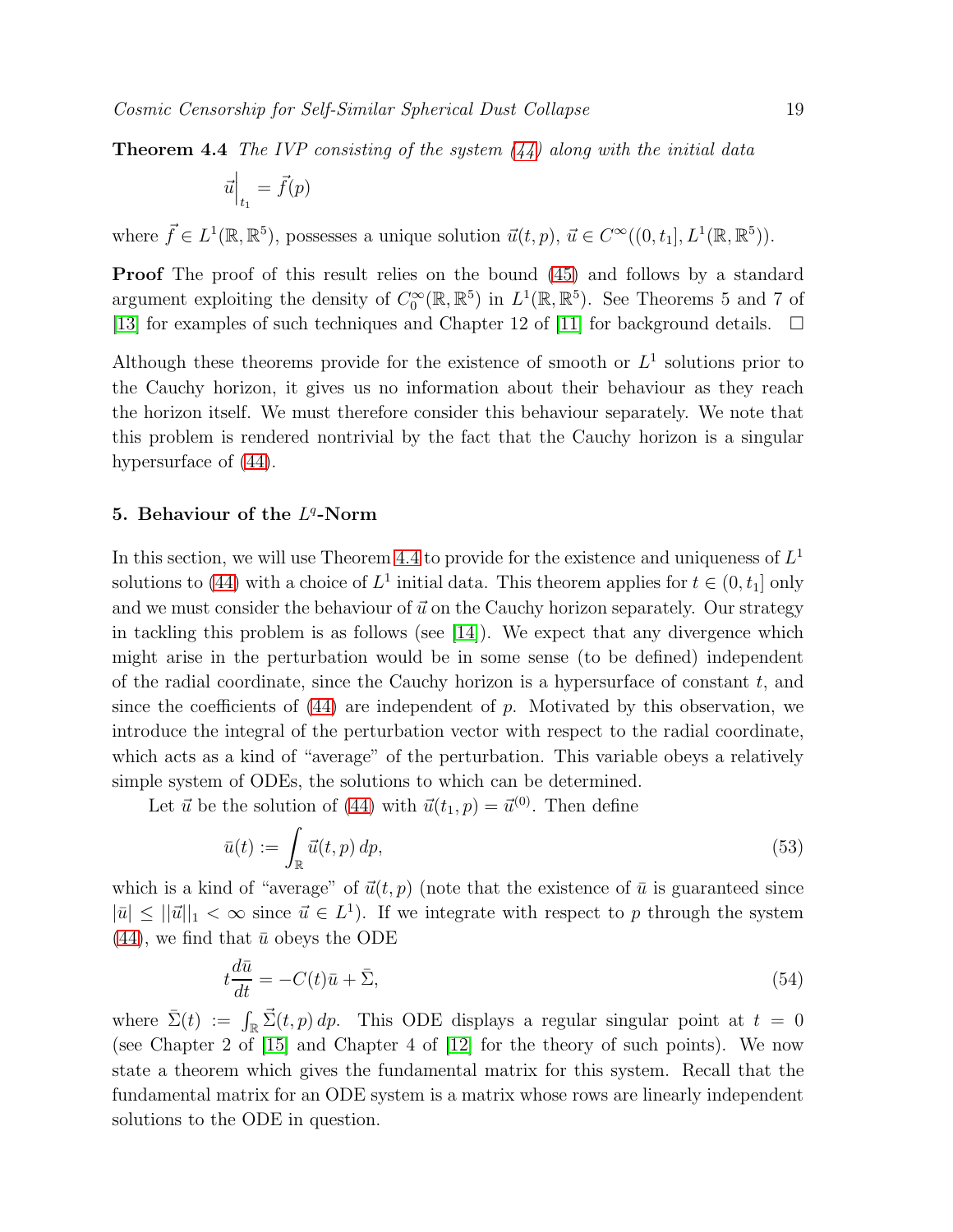**Theorem 5.1** The fundamental matrix corresponding to  $(54)$  is

<span id="page-19-1"></span>
$$
H(t) = J(t) + K(t)
$$
  
=  $P(t) t^{-\bar{C}_0} + P(t) t^{-\bar{C}_0} \int_t^{t_1} P^{-1}(\tau) \tau^{\bar{C}_0 - \mathbb{I}} \bar{\Sigma} d\tau,$  (55)

where  $P(t) = \mathbb{I} + tP_1 + \dots$  is a matrix series whose coefficients can be found by a recursion relation from the Taylor expansion of  $C(t)$ .  $\overline{C}_0$  is the Jordan canonical form of the zero order term in the Taylor expansion of  $C(t)$ .  $\bar{C}_0$  takes the form  $\bar{C}_0 = diag(0, 0, 0, 0, c)$ where c is a constant given by

$$
c = \lim_{t \to 0} t \left( \frac{3 + (S(z_c) - z_c)\ddot{S}(z_c) + \dot{S}(z_c)(-3 + z_c\ddot{S}(z_c))}{(1 - \dot{S}(z_c))(z_c + S(z_c) - z_c\dot{S}(z_c))} \right).
$$

c depends only on a, and satisfies  $c \in (3, +\infty)$ , with

$$
\lim_{a \to 0^+} c = 3, \qquad \lim_{a \to a^*} c = +\infty,
$$

where  $a^*$  is the maximum value of a for which a naked singularity forms.

**Proof** The proof is a standard result for systems of the form  $(54)$ . See [\[15\]](#page-48-1) or [\[12\]](#page-47-11) for details. We have relegated the proof of the results about the behaviour of  $c$  to Appendix B.  $\dagger$ 

Our next task is to analyse in more detail the behaviour of this fundamental matrix.

### 5.1. Behaviour of the Fundamental Matrix

We now expand about the Cauchy horizon so that  $P(t) = \mathbb{I} + O(t)$  and write the homogeneous part and the particular part of  $H(t)$  separately. Given the form of the matrix  $C_0$  listed in Theorem [5.1,](#page-18-2) the homogeneous part takes the form

$$
J(t) = diag(1 + O(t), 1 + O(t), 1 + O(t), 1 + O(t), t^{-c} + O(t^{-c+1})),
$$

and the particular part can be written

$$
K(t) = diag(\kappa_1, \kappa_2, \kappa_3, \kappa_4, \kappa_5),
$$

where

$$
\kappa_i = \int_t^{t_1} \tau^{-1} \bar{\Sigma}_i(\tau) (1 + O(\tau)) d\tau,
$$

for  $i = 1, 2, 3, 4$  and

$$
\kappa_5 = t^{-c} \int_t^{t_1} \tau^{c-1} \, \bar{\Sigma}_5(\tau) (1 + O(t)) \, d\tau.
$$

<span id="page-19-0"></span><sup>†</sup> We note that there exists a set A of values of a such that  $c(a)$  is a natural number, that is  $A = \{a \in (0, a^*) : c(a) \in \mathbb{N} \cap (3, \infty)\}\.$  When  $c \in \mathbb{N} \cap (3, \infty)$ , the fundamental matrix [\(55\)](#page-19-1) will contain extra log terms. However, since this set has zero measure in the set  $a \in (0, a^*)$  we will not consider it further. See [\[15\]](#page-48-1) and [\[12\]](#page-47-11) for further details.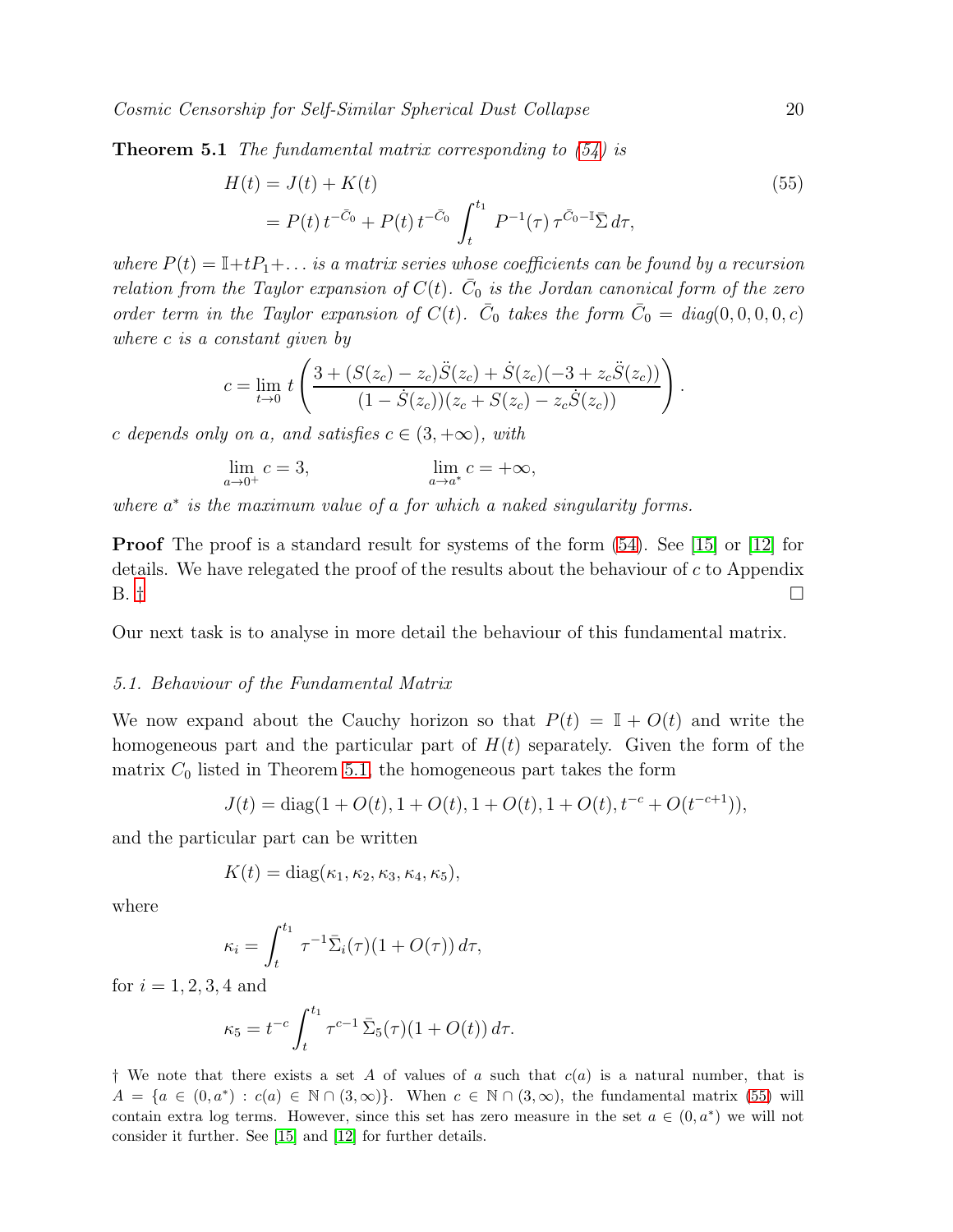We will now examine the particular part. We recall that  $\bar{\Sigma}_i$  is separable, so that  $\overline{\Sigma} = \vec{h}(t) G$ , where  $\vec{h}(t) = (0, 0, tk_3(t), tk_4(t), k_5(t))$ . The  $k_i(t)$  functions are all analytic at  $t = 0$  and  $G := \int_{\mathbb{R}} g(p) dp \in \mathbb{R}$ . Now the  $\kappa$  terms become

$$
\kappa_1 = \kappa_2 = 0,
$$
  
\n
$$
\kappa_j = Gk_j(t^*)(t_1 - t) + O((t_1 - t)^2),
$$

for  $j = 3, 4$  and

$$
\kappa_5 = t^{-c} k_5(t^*) G\left(\frac{t_1^c - t^c}{c}\right) + O(t_1 - t)
$$

We can see that these integrals have the same order behaviour as the corresponding homogeneous terms, that is, the  $\kappa_i$  are  $O(1)$  as  $t \to 0$ , for  $i = 1, ..., 4$  and  $\kappa_5$  is  $O(t^{-c})$ as  $t \to 0$ .

Now since  $c > 0$ , [\(55\)](#page-19-1) shows that solutions to [\(54\)](#page-18-1) blow up as  $t \to 0$ . We now examine this divergence.

# 5.2. Blow-up of the  $L^q$ -norm

We begin this analysis by determining a way to distinguish between those initial data which lead to diverging solutions to [\(54\)](#page-18-1) and those which do not. If we include both the homogeneous and the inhomogeneous parts, then we can label the five solutions to [\(54\)](#page-18-1) arising from Theorem [5.1](#page-18-2) as

$$
\bar{\phi}_1(z) = (1 + \kappa_1, 0, 0, 0, 0)^T, \n\bar{\phi}_2(z) = (0, 1 + \kappa_2, 0, 0, 0)^T, \n\bar{\phi}_3(z) = (0, 0, 1 + \kappa_3, 0, 0)^T, \n\bar{\phi}_4(z) = (0, 0, 0, 1 + \kappa_4, 0)^T, \n\bar{\phi}_5(z) = (0, 0, 0, 0, t^{-c} + \kappa_5)^T,
$$

where the  $\bar{\phi}_{1,2,3,4}$  are finite as  $t \to 0$  and  $\bar{\phi}_5$  is divergent. Given that [\(54\)](#page-18-1) has coefficients which are analytic on  $(0, t_1]$ , it follows that  $\overline{\phi}_{1-5}$  are analytic on  $(0, t_1]$ . Thus these solutions provide a basis for solutions of [\(54\)](#page-18-1) on  $(0, t_1]$ . Hence given any solution  $\bar{u}(t)$ of [\(54\)](#page-18-1), there exist constants  $d_i$ ,  $i = 1, \ldots, 5$  such that

$$
\bar{u}(t) = \sum_{i=1}^{5} d_i \bar{\phi}_i(t).
$$

Let  $S = L^1(\mathbb{R}, \mathbb{R}^5)$ . We consider solutions of [\(44\)](#page-14-0) with initial data in S. Given  $\vec{u}^{(0)} \in S$ , define  $\bar{u}_0 = \int_{\mathbb{R}} \vec{u}^{(0)} d p$ . We can define  $d_i(\vec{u}^{(0)})$  via the existence of unique constants  $d_i, i = 1, \ldots, 5$  for which

$$
\bar{u}_0 = \sum_{i=1}^5 d_i \bar{\phi}(t_1).
$$

Define

$$
\mathcal{S}' = \{ \vec{u}^{(0)} \in \mathcal{S} : d_5(\vec{u}^{(0)}) = 0 \}.
$$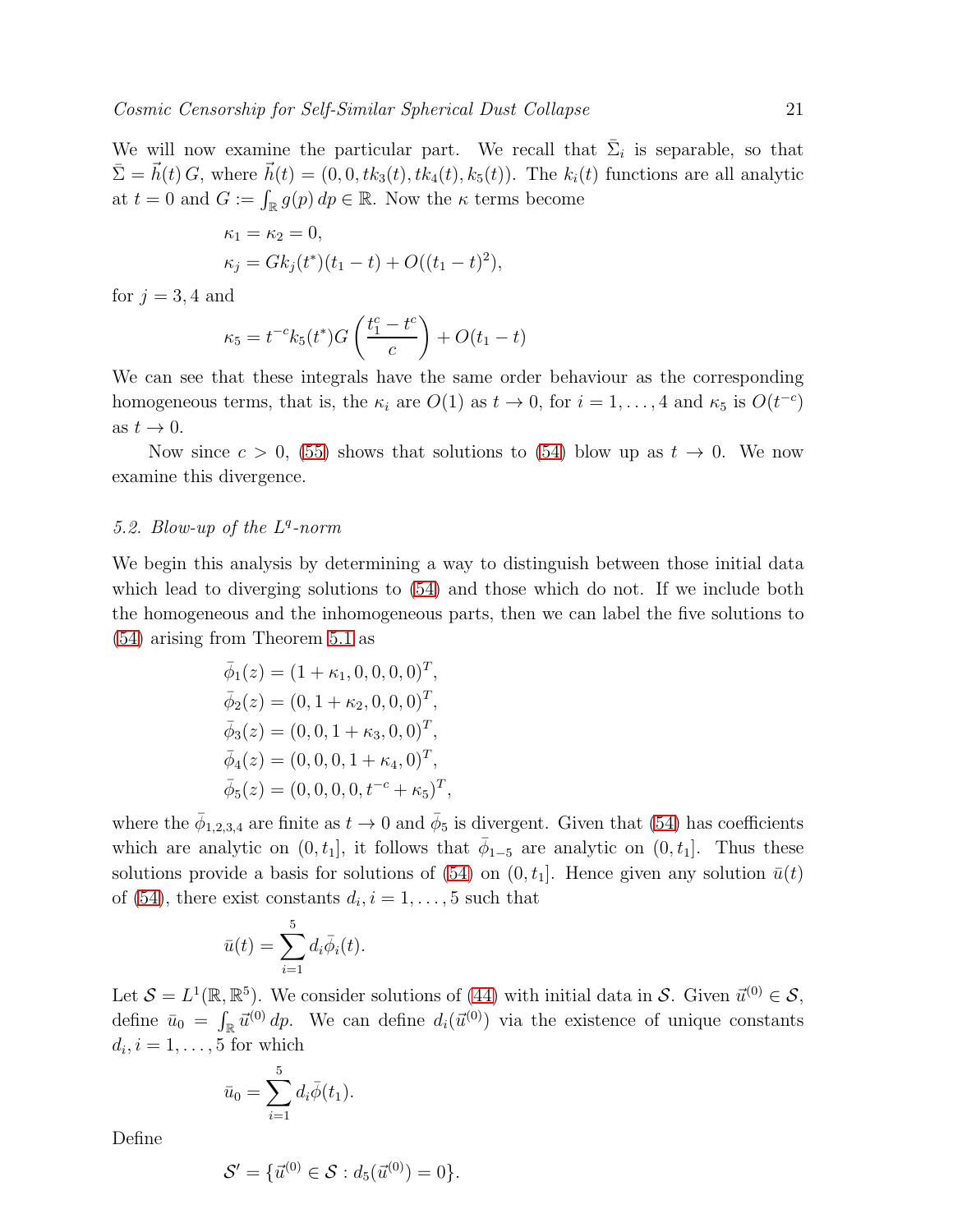

<span id="page-21-0"></span>**Figure 3.** The spread of the support of  $\vec{u}$ . We illustrate the spread of the compact support of  $\vec{u}$  from the initial data surface  $t_1$  to the Cauchy horizon. The growth of the support is bounded by in- and outgoing null rays starting from the initial data surface.

This set corresponds one-to-one with initial data for [\(44\)](#page-14-0) which give rise to solutions for which the corresponding solutions of [\(54\)](#page-18-1) are finite as  $t \to 0$ .

We define the set complement of  $\mathcal{S}'$  in  $\mathcal{S}$  as  $\mathcal{S}'' = \mathcal{S} - \mathcal{S}'$ .

**Lemma 5.2** Given a choice of initial data  $\vec{u}^{(0)} \in \mathcal{S}''$ , the solution  $\vec{u}$  corresponding to this data displays a blow-up of its  $L^1$ -norm, that is,

$$
\lim_{t \to 0} ||\vec{u}||_1 = \infty.
$$

**Proof** We define  $\bar{u} = \int_{\mathbb{R}} \vec{u} \, dp$  where  $\vec{u}$  is the solution of [\(44\)](#page-14-0) corresponding to  $\vec{u}^{(0)} \in \mathcal{S}''$ . It is immediately clear from [\(55\)](#page-19-1) that

$$
\lim_{z \to z_c} |\bar{u}| = \lim_{t \to 0} |\bar{u}| = \infty.
$$

Then using the definition of the  $L^1$ -norm of  $\vec{u}$ ,  $||\vec{u}||_1$ , it follows that

<span id="page-21-1"></span>
$$
||\vec{u}||_1 = \int_{\mathbb{R}} |\vec{u}| \, dp \ge \left| \int_{\mathbb{R}} \vec{u} \, dp \right| = |\vec{u}|,\tag{56}
$$

which implies that  $||\vec{u}||_1 \to \infty$  as  $t \to 0$ .

This divergent behaviour in the  $L^1$ -norm of  $\vec{u}$  could be attributed to the divergence of the support of  $\vec{u}$  as it spreads from the initial surface  $t_1$ , rather than to divergent behaviour in  $\vec{u}$  itself (see Figure [3](#page-21-0) for an illustration of this). We must therefore consider the behaviour of the spread of the support of  $\vec{u}$  from the initial surface to the Cauchy horizon. In analysing the growth of the support of  $\vec{u}$ , it is convenient to briefly return to the self-similar coordinate z.

<span id="page-21-2"></span>**Lemma 5.3** Let the support of  $\vec{u}$  be defined as vol $[\vec{u}](z) = p^+(z) - p^-(z)$  where  $p^+(z) = \sup$  $\sup_{p\in\mathbb{R}}\{p:\vec{u}(z,p)\neq 0\},\,$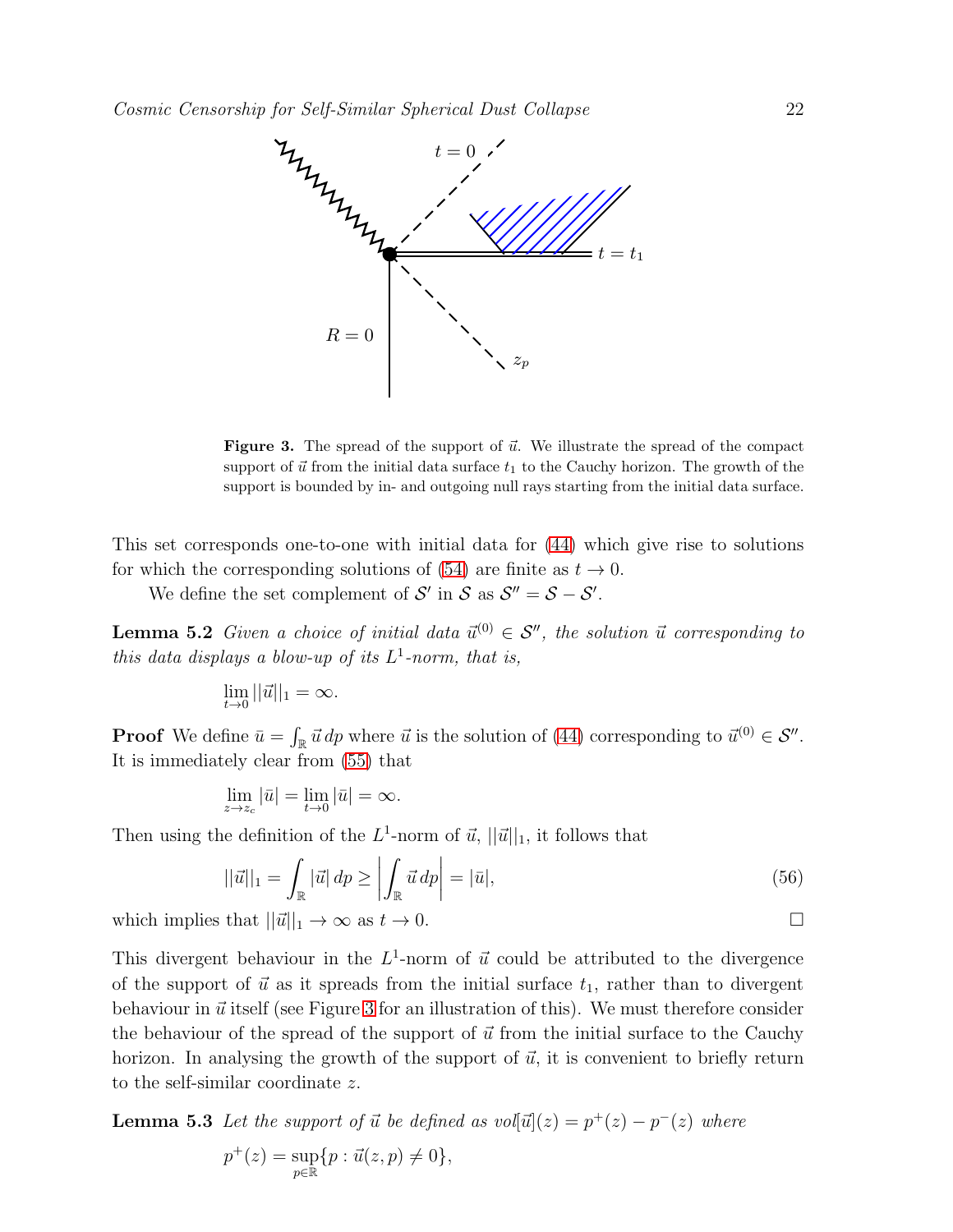$$
p^{-}(z) = \inf_{p \in \mathbb{R}} \{ p : \vec{u}(z, p) \neq 0 \}.
$$

Then neglecting terms which remain finite on the Cauchy horizon, the support of  $\vec{u}$  grows as

$$
vol[\vec{u}](z) \sim -\ln|t|, \qquad t \to 0.
$$

**Proof** Define  $vol[\vec{u}](z) = p^+(z) - p^-(z)$  where

$$
p^{+}(z) = \sup_{p \in \mathbb{R}} \{p : \vec{u}(z, p) \neq 0\},\
$$
  

$$
p^{-}(z) = \inf_{p \in \mathbb{R}} \{p : \vec{u}(z, p) \neq 0\}.
$$

The support of  $\vec{u}$  at some time z, supp $[\vec{u}](z)$ , will obey

$$
\mathrm{supp}[\vec{u}](z) \subseteq [p^-(z), p^+(z)].
$$

We define the  $L^q$ -norm as usual,

$$
||\vec{u}||_q = \left[ \int_{\mathbb{R}} |\vec{u}(z,p)|^q \, dp \right]^{1/q} = \left[ \int_{p^-(z)}^{p^+(z)} |\vec{u}(z,p)|^q \, dp \right]^{1/q},
$$

for  $1 \leq q < \infty$ .  $\vec{u}$  has initially compact support which implies that vol[ $\vec{u}$ ]( $z_0$ ) =  $p^+(z_0) - p^-(z_0) < \infty$ , where  $z_0$  is the initial data surface. This initial support must grow in a causal manner; that is, the growth of  $p^{\pm}(z)$  must be bounded by the in- and outgoing null directions. From the metric [\(1\)](#page-3-1), the in- and outgoing null directions are described by the relation  $dt/dr = \pm e^{\nu/2}$ , which in  $(z, p)$  coordinates becomes

$$
\frac{dz}{dp} = -(z \pm e^{\nu/2}),
$$

which results in

<span id="page-22-0"></span>
$$
p^{\pm}(z) = p^{\pm}(z_0) + \int_z^{z_0} dz (z \pm e^{\nu/2})^{-1}.
$$
 (57)

In handling this integral, we first substitute  $e^{\nu/2} = S(z) - z\dot{S}(z)$  (see [\(8\)](#page-4-4)), and then make the coordinate change  $y = S^{1/2}(z)$ . The resulting integral can be performed and results in

$$
p^{+}(z) = p^{+}(z_0) + 3 \sum_{i=1}^{4} f_{+}(y_i^{+}) \ln |(1 + az)^{1/3} - y_i^{+}|,
$$
  

$$
p^{-}(z) = p^{-}(z_0) + 3 \sum_{i=1}^{4} f_{-}(y_i^{-}) \ln |(1 + az)^{1/3} - y_i^{-}|,
$$

where

$$
f_{\pm}(k) = \frac{k^3}{-1 \pm k^2 + 4k^3},
$$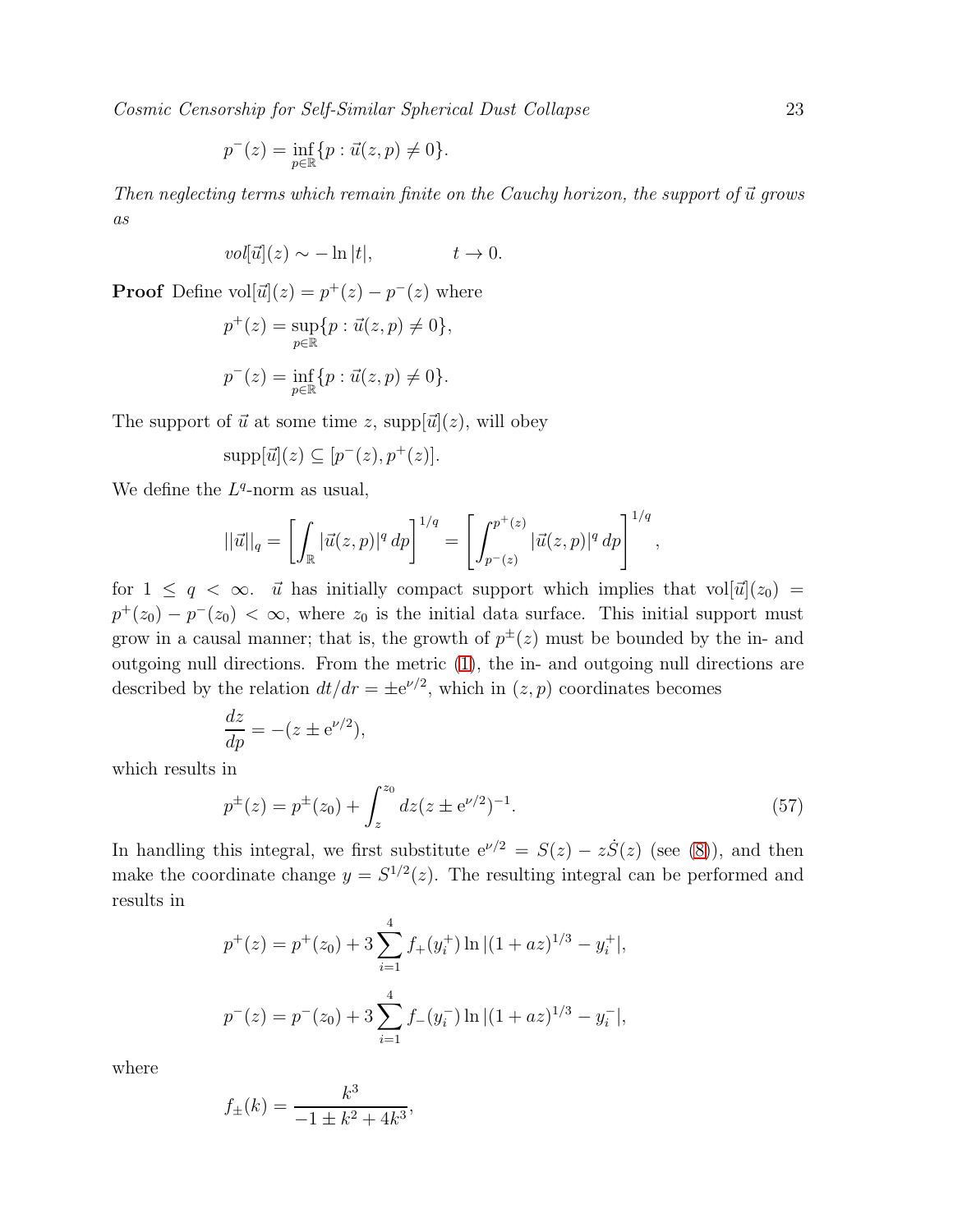and  $y_i^{\pm}$  $i<sup>±</sup>$  is the  $i<sup>th</sup>$  root of  $±2a-3k±ak<sup>3</sup>+3k<sup>4</sup> = 0$ . Therefore, the volume of the support of  $\vec{u}$  grows as

<span id="page-23-0"></span>
$$
\text{vol}[\vec{u}](z) = p^+(z_0) - p^-(z_0) + \tag{58}
$$
\n
$$
3 \sum_{i=1}^4 \left( f_+(y_i^+) \ln|(1+az)^{1/3} - y_i^+| - f_-(y_i^-) \ln|(1+az)^{1/3} - y_i^-| \right).
$$

Now, since in [\(57\)](#page-22-0) there is a divergence at the Cauchy horizon when  $z_c = -e^{\nu/2}(z_c)$ , the above result must contain a Cauchy horizon divergence. Using the coordinate transformation  $y = S(z)^{1/2}$  it is possible to show that in terms of y, the Cauchy horizon is at that y for which  $(y^3 - 1)(3y - 2a) + 3ay^3 = 0$ , which is precisely where  $(1+az)^{1/3} = -z(1+\frac{1}{3}az)$ . When this holds, the first log term given above diverges. So in [\(58\)](#page-23-0) we have one finite term describing the initially finite volume, a second term which diverges on the Cauchy horizon and a third term which is finite everywhere. So overall, if we ignore terms which remain finite as  $t \to 0$ , then we can describe the behaviour of the volume as

$$
\text{vol}[\vec{u}](z) \sim -\ln|t|, \qquad t \to 0.
$$

<span id="page-23-2"></span> $\Box$ 

We will next need the  $L^q$ -embedding theorem [\[16\]](#page-48-2), which we state as follows:

**Theorem 5.4**  $L^q$  **Embedding Theorem**: Suppose  $\Omega \subseteq \mathbb{R}^n$  satisfies  $vol(\Omega)$  =  $\int_{\Omega} 1 \, dx < \infty$ . For  $1 \le p \le q \le \infty$ , if  $u \in L^{q}(\Omega)$ , then  $u \in L^{p}(\Omega)$  and

<span id="page-23-1"></span>
$$
||u||_p \le [vol(\Omega)]^{\frac{1}{p} - \frac{1}{q}} ||u||_q.
$$
\n(59)

We are now in a position to show that the  $L^q$ -norm of  $\vec{u}$  diverges.

**Theorem 5.5** Given a choice of initial data  $\vec{u}^{(0)} \in S''$ , the solution  $\vec{u}$  of [\(44\)](#page-14-0) corresponding to this data displays a blow-up of its  $L^q$ -norm for  $1 \le q \le \infty$ , that is,

$$
\lim_{t \to 0} ||\vec{u}||_q = \infty.
$$

**Proof** We set  $p = 1$  in [\(59\)](#page-23-1). This produces

$$
||\vec{u}||_1 \leq [vol[\vec{u}](z)]^{1-\frac{1}{q}} ||\vec{u}||_q.
$$

We know from [\(56\)](#page-21-1) that  $||\vec{u}||_1 \geq |\bar{u}(z)| \sim t^{-c}$  so

$$
\frac{t^{-c}}{(\text{vol}[\vec{u}](z))^{1-\frac{1}{q}}} \le ||\vec{u}||_q,\tag{60}
$$

Now  $\lim_{t\to 0} t^c(\ln(t))^{1-\frac{1}{q}}=0$ , since  $c>0$ . Therefore, we can conclude that  $\lim_{t\to 0}||\vec{u}||_q = \infty.$ 

So the  $L^q$ -norm of the solutions with initial data in  $\mathcal{S}''$  blows up as  $t \to 0$ .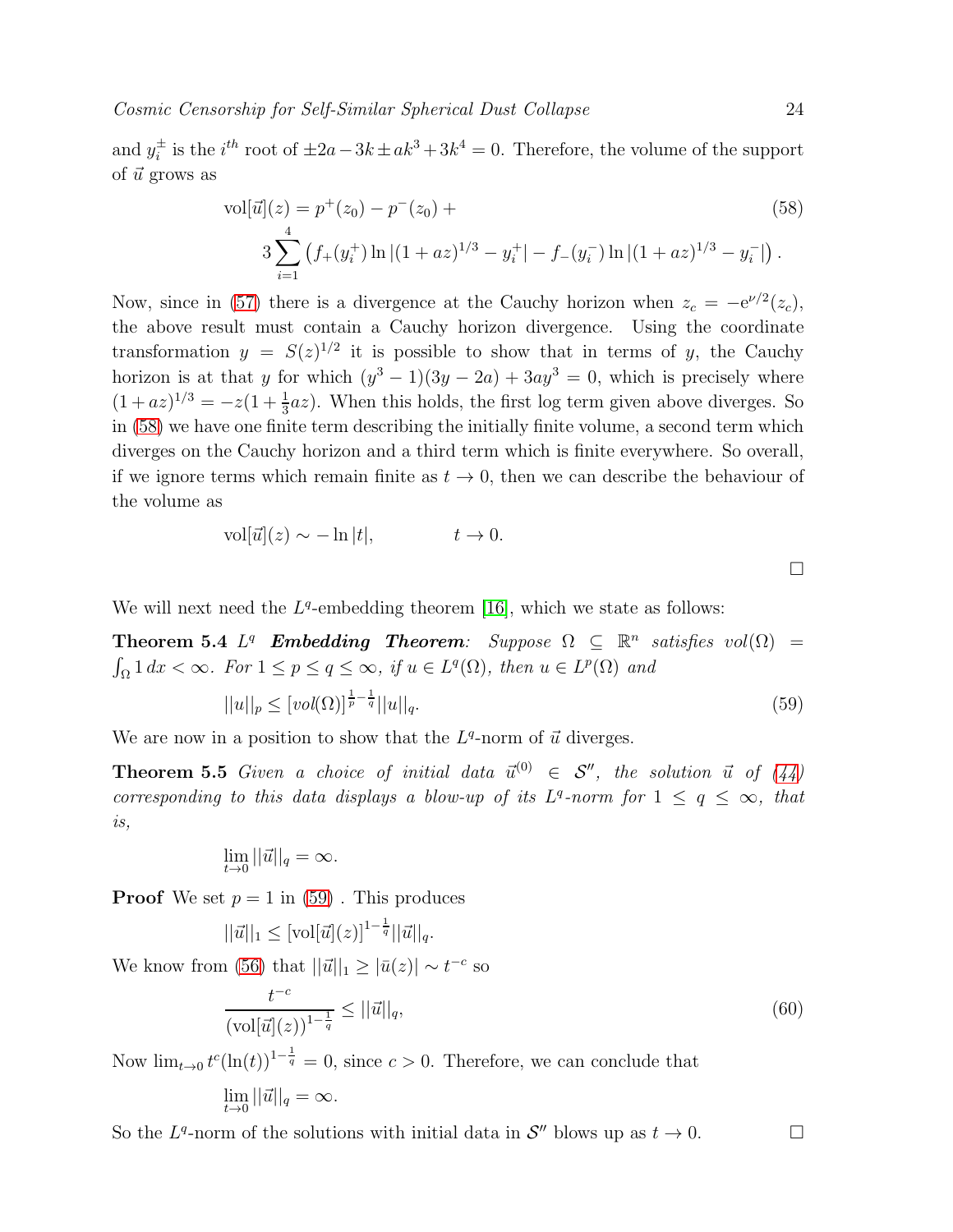We note that this behaviour will also hold for the four dimensional free evolution system, as the constraint is propagated (see Lemma [4.1\)](#page-12-2). We next prove two theorems which together show that this divergent behaviour is generic with respect to the initial data. In particular, we can show that the set of initial data which corresponds to solutions with divergent behaviour,  $\mathcal{S}''$ , is open and dense in the set of all initial data, and that it has codimension 1 in  $S$ .

# <span id="page-24-2"></span>**Theorem 5.6** The quotient space of S' in S,  $\hat{S} = S/S'$ , has codimension one in S.

**Proof** A quotient space  $\hat{\mathcal{S}} = \mathcal{S}/\mathcal{S}'$  has dimension *n* if and only if there exist *n* vectors  $\vec{X}_{(1)}, \ldots, \vec{X}_{(n)}$  linearly independent relative to S' such that for every  $\vec{X} \in S$ , there exist unique numbers  $c_1, \ldots, c_n$  and a unique  $\vec{X}' \in \mathcal{S}'$  such that  $\vec{X} = \sum_{i=1}^n c_i \vec{X}_i + \vec{X}'$  [\[17\]](#page-48-3). So let  $\vec{X} \in \mathcal{S}$  and let  $\vec{X}_{(1)}$  be any element of  $\hat{\mathcal{S}}$ . To prove the result, we show that there is a unique value of  $\alpha$  for which  $\vec{X}^{(\alpha)} = \vec{X} - \alpha \vec{X}_{(1)} \in \mathcal{S}'$ . Integrating over the real line and exploiting earlier notation, we have

$$
\bar{x}^{(\alpha)} = \bar{x} - \alpha \bar{x}_{(1)} \n= \sum_{i=1}^{5} (d_i(\vec{X}) - \alpha d_i(\vec{X}_{(1)})) \bar{\phi}(t_1).
$$

We have  $\vec{X}^{(\alpha)} \in \mathcal{S}'$  if and only if  $d_5(\vec{X}) - \alpha d_5(\vec{X}_{(1)}) = 0$ . Since  $d_5(\vec{X}_{(1)}) \neq 0$  - as  $\vec{X}_{(1)} \in \hat{\mathcal{S}}$ - this occurs for a unique value of  $\alpha$ .

# <span id="page-24-3"></span>**Theorem 5.7**  $\mathcal{S}''$  is dense and open in  $\mathcal{S}$  in the topology induced by the  $L^1$ -norm.

**Proof** To show that  $\mathcal{S}''$  is dense in  $\mathcal{S}$ , we must show that for any  $\vec{X} \in \mathcal{S}$  and any  $\epsilon > 0$ , there exists some  $\vec{X}'' \in \mathcal{S}''$  such that the  $L^1$  distance between  $\vec{X}$  and  $\vec{X}''$  is less than  $\epsilon$ , that is,

<span id="page-24-0"></span>
$$
||\vec{X} - \vec{X}''||_1 < \epsilon. \tag{61}
$$

First, suppose that  $\vec{X} \in \mathcal{S}''$ . Then [\(61\)](#page-24-0) is trivially satisfied by taking  $\vec{X}'' = \vec{X} \in \mathcal{S}''$ . We therefore assume that  $\vec{X} \in \mathcal{S}'$ . Now consider some  $\psi(p) \in C_0^{\infty}(\mathbb{R}, \mathbb{R})$ , such that  $\psi(p) \geq 0$  and  $\int \psi(p) dp = 1$ . We then set

$$
\vec{X}'' = \vec{X} + \frac{\epsilon}{2} \psi(p) \frac{\bar{\phi}_5(t_1)}{|\bar{\phi}_5(t_1)|},
$$

where  $|\cdot|$  indicates the maximum vector norm in  $\mathbb{R}^5$ , that is  $|\bar{\phi}_5(t_1)| = \max_i |(\bar{\phi}_5(t_1))_i|$ [‡](#page-24-1). Then

$$
||\vec{X} - \vec{X}''||_1 = \int \frac{\epsilon}{2} \vec{\psi}(p) \left| \frac{\bar{\phi}_5(t_1)}{|\bar{\phi}_5(t_1)|} \right| dp = \frac{\epsilon}{2} < \epsilon.
$$

So we can explicitly construct the  $\vec{X}$ <sup>"</sup> required to satisfy [\(61\)](#page-24-0), and thus  $\mathcal{S}$ " is dense in S.

<span id="page-24-1"></span><sup> $\dagger$ </sup> We note that if  $\bar{\phi}_5(t_1) = 0$ , we can replace  $\bar{\phi}_5$  with  $\hat{\bar{\phi}}_5 = \bar{\phi}_5 + \sum_{i=1}^4 c_i \bar{\phi}_i$ , for some constants  $c_i$ , chosen to guarantee that  $\hat{\phi}_5(t_1) \neq 0$ . This does not affect the definition of  $\mathcal{S}'$  or  $\mathcal{S}''$ .

 $\Box$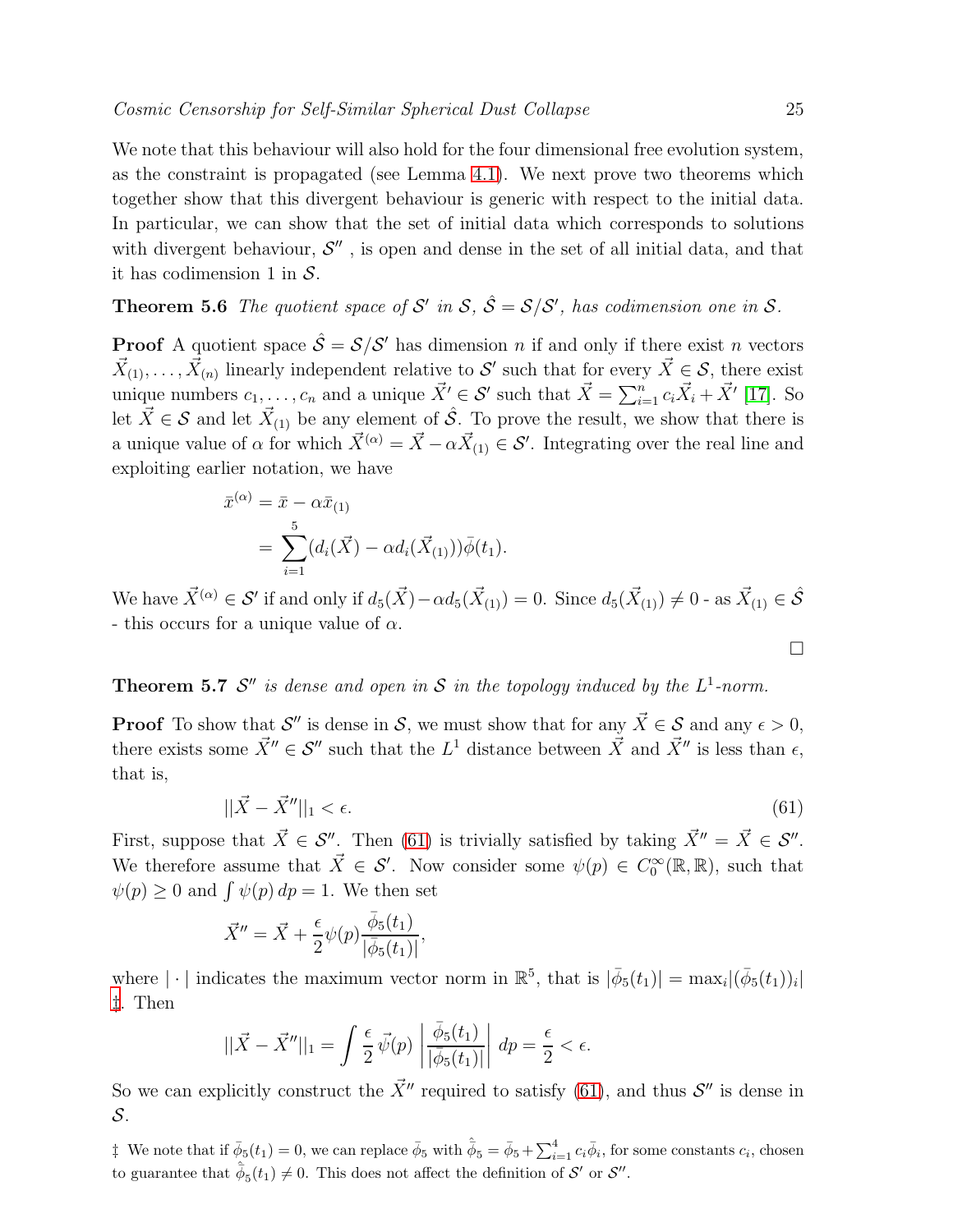$\Box$ 

To show that  $\mathcal{S}''$  is open in  $\mathcal{S}$ , we must show that for all  $\vec{X}'' \in \mathcal{S}''$ , there exists an  $\epsilon > 0$  such that  $B_{\epsilon}^1(\vec{X}'') \subset S''$ , where  $B_{\epsilon}^1(\vec{X}'')$  indicates a ball of radius  $\epsilon$  in the  $L^1$ -norm centred at  $\vec{X}''$ . We fix  $\vec{X}'' \in \mathcal{S}''$  and let  $\vec{X} \in B_{\epsilon}^1(\vec{X}''') \subseteq \mathcal{S}$ . Then

<span id="page-25-1"></span>
$$
||\vec{X} - \vec{X}''||_1 = \int_{\mathbb{R}} |\vec{X} - \vec{X}''| \, dp < \epsilon. \tag{62}
$$

There exists unique constants  $c_i$  and  $d_i$  (for  $i = 1, \ldots, 5$ ) such that

$$
\bar{x}'' = d_1\bar{\phi}_1 + \ldots + d_5\bar{\phi}_5,
$$
  

$$
\bar{x} = c_1\bar{\phi}_1 + \ldots + c_5\bar{\phi}_5.
$$

It follows from [\(62\)](#page-25-1) that  $|c_i - d_i| < \alpha_i \epsilon$ , for some  $\alpha_i$  depending on  $\bar{\phi}_{1-5}(t_1)$ . Then by making  $\epsilon$  arbitrarily small, we can make the  $d_i$  arbitrarily close to the  $c_i$ . We know that  $d_5 \neq 0$  since  $\vec{X}'' \in \mathcal{S}''$ ; therefore  $c_5 \neq 0$  which implies that  $\vec{X} \in \mathcal{S}''$ .

These two theorems, coupled with Theorem [5.5,](#page-23-2) suffice to show that the averaged form of the solution  $(53)$  displays a generic divergence of its  $L<sup>q</sup>$ -norm, where the term generic refers to the open, dense subset of the initial data which lead to this divergence.

<span id="page-25-4"></span>**Remark 5.1** We note that if we define  $\vec{x} := t^c \vec{u}$  and let  $\bar{x} := \int_{\mathbb{R}} \vec{x} \, dp$ , then by multiplying [\(55\)](#page-19-1) by a factor of  $t^c$  and taking the limit  $t \to 0$ , we find

<span id="page-25-2"></span>
$$
\lim_{t \to 0} \bar{x} \neq 0. \tag{63}
$$

This will be used in the proof of Theorem [6.10.](#page-39-0) The results of Theorems [5.6](#page-24-2) and [5.7](#page-24-3) tell us that the set of initial data which gives rise to [\(63\)](#page-25-2) is open and dense in  $L^1(\mathbb{R}, \mathbb{R}^5)$ .

We note that from Theorem [5.5](#page-23-2) alone we cannot conclude that the perturbation itself diverges on the Cauchy horizon. The reason for this is that one can easily imagine a function which has finite pointwise behaviour, but a diverging  $L<sup>q</sup>$ -norm arising from the spatial integration in [\(53\)](#page-18-3). For example, a constant function is clearly pointwise finite, but has a diverging  $L<sup>q</sup>$ -norm. In the next section, we will determine the pointwise behaviour of the perturbation as the Cauchy horizon is approached and show that it diverges with a characteristic power of  $t^{-c}$ .

## <span id="page-25-0"></span>6. Pointwise Behaviour at the Cauchy horizon

So far we have determined the behaviour of the averaged perturbation  $\bar{u}$ . In this section, we aim to show that the vector  $\vec{u}$  has behaviour similar to that of  $\bar{u}$ , that is,  $O(1)$ behaviour in the first four components, and  $O(t^{-c})$  behaviour in the last component. In this section, we will use Theorem [4.2](#page-15-0) to provide us with smooth, compactly supported solutions  $\vec{u}$  to [\(44\)](#page-14-0), with a choice of initial data  $\vec{u}(t_1, p) \in C_0^{\infty}(\mathbb{R}, \mathbb{R}^5)$ .

We begin by returning to the five dimensional symmetric hyperbolic system

<span id="page-25-3"></span>
$$
t\frac{\partial \vec{u}}{\partial t} + A(t)\frac{\partial \vec{u}}{\partial p} + C(t)\vec{u} = \vec{\Sigma}(t, p). \tag{64}
$$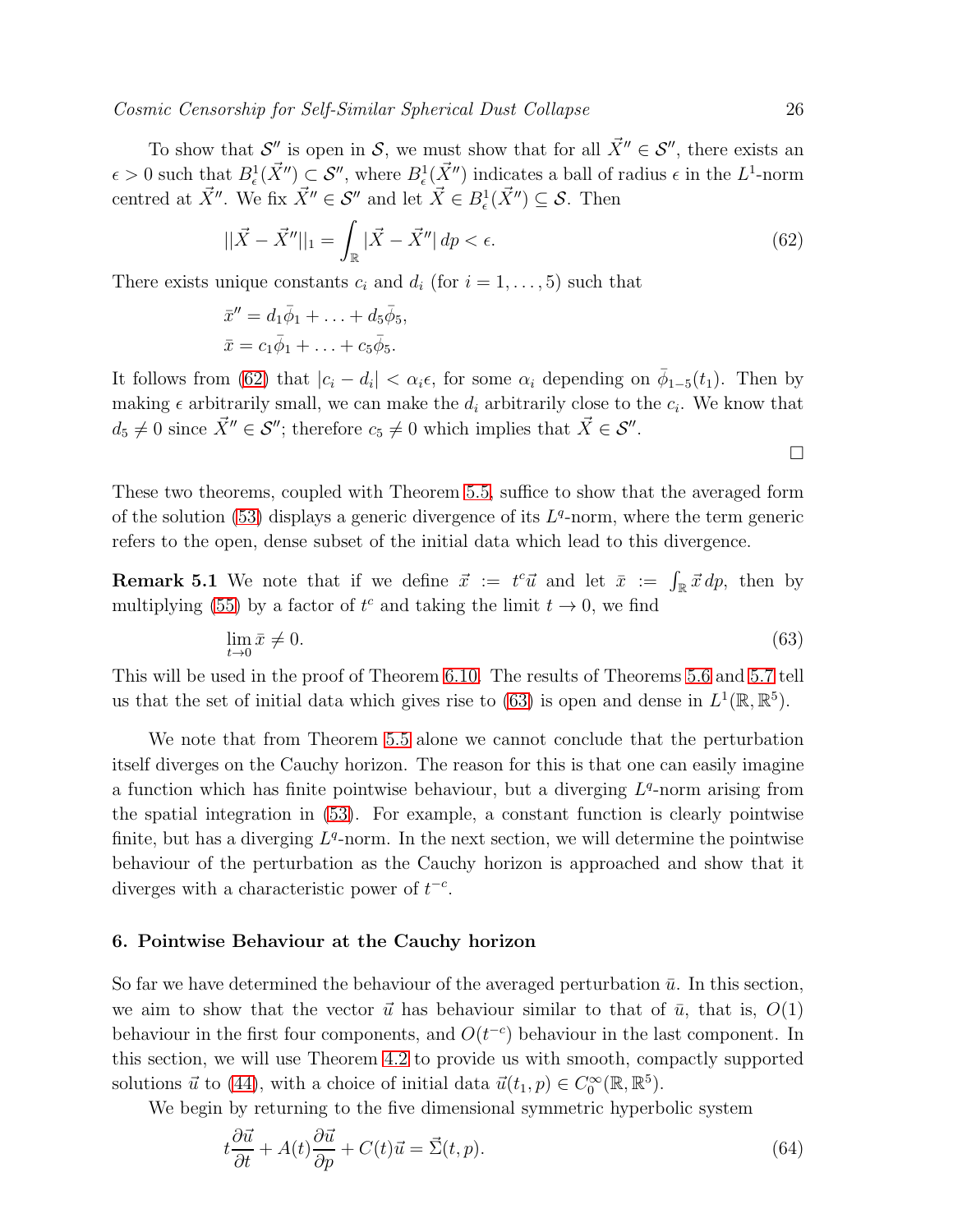Our strategy is to work with a scaled form of  $\vec{u}$ , namely  $\vec{x} := t^c \vec{u}$ . We can write an equation for  $\vec{x}$  by using [\(64\)](#page-25-3). We find that

<span id="page-26-2"></span>
$$
t\frac{\partial \vec{x}}{\partial t} + A(t)\frac{\partial \vec{x}}{\partial p} + (C(t) - c\mathbb{I})\vec{x} = t^c \vec{\Sigma}(t, p). \tag{65}
$$

Before presenting the results which determine the behaviour of  $\vec{x}$  at the Cauchy horizon, we present a summary of various steps involved.

- We begin by showing that  $\vec{x}$  has a bounded energy throughout its evolution, including on the Cauchy horizon. Initially, we introduce the first energy norm,  $E_1[\vec{x}](t)$ , which is simply the  $L^2$ -norm of  $\vec{x}$ . In Theorem [6.1,](#page-26-0) we show that this norm is bounded by a term which diverges as the Cauchy horizon is approached.
- We introduce a second energy norm,  $E_2[\vec{x}](t)$  and in Theorem [6.2](#page-28-0) show that it is bounded for  $t \in [0, t^*]$ , for some  $t^*$  sufficiently close to the Cauchy horizon. By combining theorems [6.1](#page-26-0) and [6.2,](#page-28-0) we can show that  $\vec{x}$  has a bounded energy up to the Cauchy horizon; see Theorem [6.3.](#page-31-0)
- We use this to show that  $\vec{x}$  itself is bounded in Corollary [6.4.](#page-31-1) However, there is no guarantee that  $\vec{x}$  does not vanish on the Cauchy horizon. If this were to occur, then we would not be able to deduce any information about the behaviour of  $\vec{u}$ from that of  $\vec{x}$ .
- We want to show that  $\vec{x}$  is generically non-zero on the Cauchy horizon, for a set of non-zero measure. We can easily show that  $\bar{x} := \int_{\mathbb{R}} \vec{x} \, dp$  is non-zero at the Cauchy horizon (see Remark [5.1\)](#page-25-4). If we could commute the limit  $t \to 0$  with the integral, then we could show that  $\int_{\mathbb{R}} \vec{x}(0, p) dp \neq 0$ , which would be sufficient, since then  $\vec{x} \neq 0$  over at least some interval on the Cauchy horizon.
- In order to show that we can commute the limit with the integral, we turn to the Lebesgue dominated convergence theorem, which provides conditions under which one may do this. In order to meet these conditions, we must strengthen the bound on  $\vec{x}$  (Lemma [6.5\)](#page-32-0), construct a Cauchy sequence of  $\vec{x}$  values in  $L^1$  (Lemmas [6.6](#page-35-0) and [6.7\)](#page-36-0) and finally apply the dominated convergence theorem.
- So overall, we can show that  $\vec{x}(0, p) \neq 0$  over at least some interval  $p \in (a, b)$  on the Cauchy horizon.

<span id="page-26-3"></span>We begin with our first energy norm for  $\vec{x}$ .

# 6.1. Energy Bounds for  $\vec{x}$

<span id="page-26-0"></span>Since we expect  $\vec{u}$  to diverge as  $t^{-c}$ , if we define  $\vec{x} = t^c \vec{u}$ , then we expect that  $\vec{x}$  should have a bounded energy in the approach to the Cauchy horizon.

**Theorem 6.1** Let  $\vec{u}(t, p)$  be a solution of [\(44\)](#page-14-0) subject to the hypotheses of Theorem [4.2.](#page-15-0) Then there exists  $t^* > 0$  such that for all  $t \in (0, t^*]$ , the energy norm

<span id="page-26-1"></span>
$$
E_1(t) := \int_{\mathbb{R}} t^{2c} \, \vec{u} \cdot \vec{u} \, dp = \int_{\mathbb{R}} \vec{x} \cdot \vec{x} \, dp,\tag{66}
$$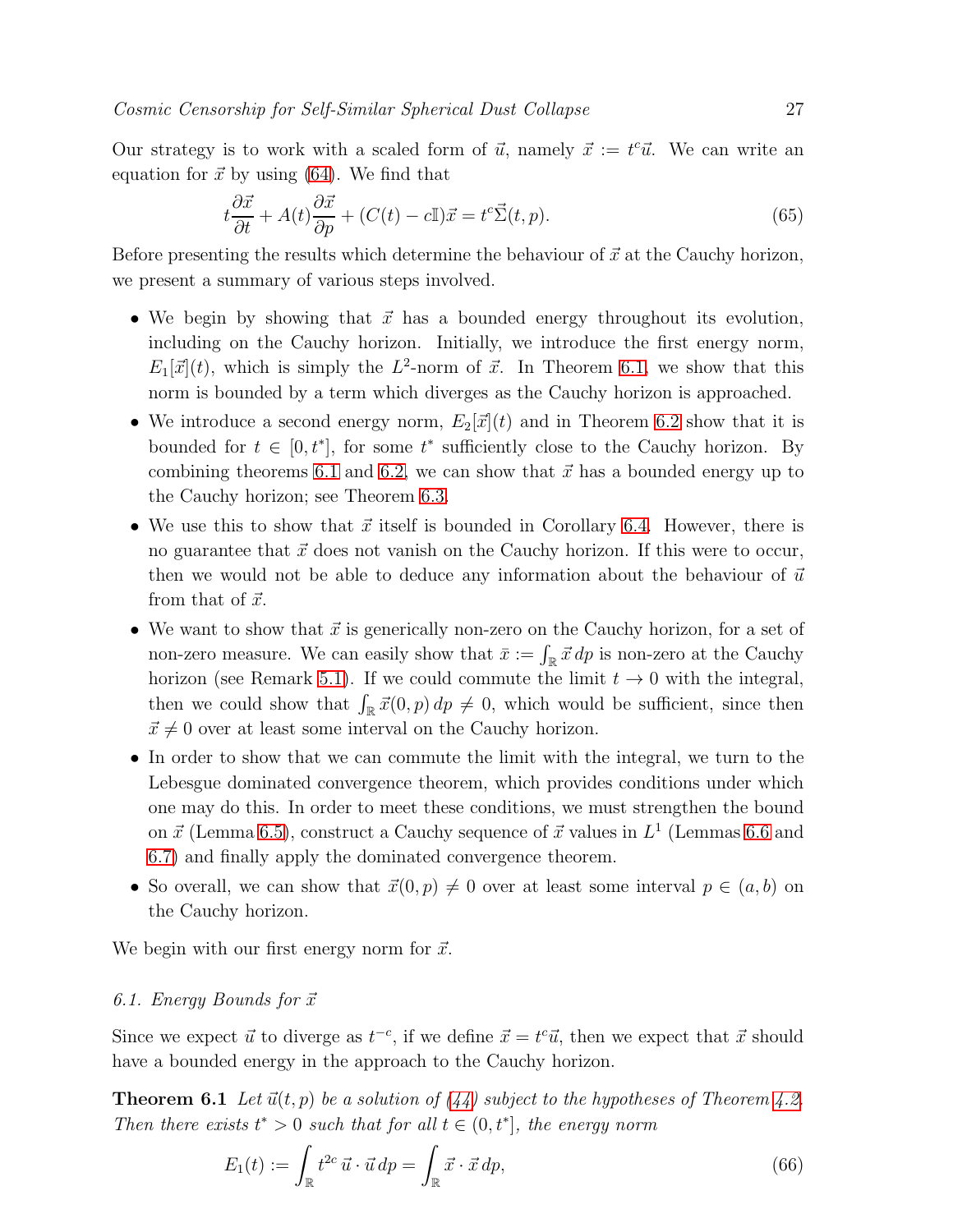obeys the bound

$$
E_1(t) \le \frac{\mu}{t},\tag{67}
$$

for a positive constant  $\mu$  which depends only on the initial data and the background geometry.

**Proof** We define  $E_1(t)$  as in [\(66\)](#page-26-1) and take its derivative. We substitute [\(65\)](#page-26-2) to find

$$
\frac{dE_1}{dt} = \int_{\mathbb{R}} 2t^{2c-1} (c\vec{u} \cdot \vec{u} - \vec{u} \cdot C(t)\vec{u}) - 2t^{2c-1}\vec{u} \cdot \frac{A(t)}{t} \frac{\partial \vec{u}}{\partial p} + 2t^{2c} \vec{u} \cdot \vec{\Sigma} dp.
$$
 (68)

Integrating by parts shows that the term containing  $\frac{\partial \vec{u}}{\partial p}$  vanishes due to the compact support of  $\vec{u}$  and the fact that  $A(t)$  is symmetric. This leaves

<span id="page-27-1"></span><span id="page-27-0"></span>
$$
\int_{\mathbb{R}} 2t^{2c-1}(c\vec{u}\cdot\vec{u}-\vec{u}\cdot C(t)\vec{u}) + 2t^{2c-1}\vec{u}\cdot\vec{\Sigma}\,dp,\tag{69}
$$

on the right hand side of [\(68\)](#page-27-0). We focus on the first term in [\(69\)](#page-27-1), and introduce the constant matrix  $S$ , which transforms  $C_0$  into its Jordan canonical form and which is listed in Appendix A. We use this matrix to show that

$$
c\vec{u} \cdot \vec{u} - \vec{u} \cdot C(t)\vec{u} = S^T \vec{u} \cdot (c\mathbb{I} - \bar{C}(t))\vec{v},
$$

where  $\vec{v} = S^{-1}\vec{u}$  and  $\vec{C}(t) = S^{-1}C(t)S$ , so that  $\vec{C}_0$  is the Jordan canonical form of  $C_0$ . Recall that  $\bar{C}_0 = \text{diag}(0, 0, 0, 0, c)$ . Now since  $S^T = S^T S S^{-1}$ , we find that

$$
c\vec{u} \cdot \vec{u} - \vec{u} \cdot C(t)\vec{u} = \vec{v}^T S^T S \cdot (c\mathbb{I} - \bar{C}(t))\vec{v}.
$$

Now for any matrix A,  $A<sup>T</sup>A$  is positive definite. We now wish to show that  $\langle \vec{v}, S^T S(c \mathbb{I} - \bar{C}(t)\vec{v}) \rangle \geq 0$ , and that equality holds iff  $\vec{v} = 0$ . By using the form of S and the matrix  $\bar{C}(t = 0)$  we find that the matrix  $S^{T}S(c\mathbb{I} - \bar{C}(t))$  has four positive eigenvalues and one zero eigenvalue at  $t = 0$ . This indicates that it is positive semi-definite, but could still vanish along the direction of one of the eigenvectors. Specifically, it is possible for only the fifth component of  $\vec{v}$ ,  $v_5$  to be non-zero and for this dot product to still vanish. However, by the continuity of the matrices here, it follows that  $S<sup>T</sup>S(c\mathbb{I} - \bar{C}(t))$  has four positive eignevalues for  $t \in (0, t^*)$  for some  $t^* > 0$ . Therefore, if  $\langle \vec{v}, S^T S(c\mathbb{I} - \bar{C}(t)\vec{v}) \rangle = 0$ in this range, it follows that we must have  $v_1 = v_2 = v_3 = v_4 = 0$ . But if these components vanish, then the only way to have  $\langle \vec{v}, S^T S(cI - \bar{C}(t)\vec{v}) \rangle = 0$  is to have  $v_5 = 0$  too. We therefore conclude that if  $v_1 = v_2 = v_3 = v_4 = 0$ , we must also have  $v_5 = 0$ . Therefore,  $\langle \vec{v}, S^T S(c\mathbb{I} - \bar{C}(t)\vec{v}) \rangle = 0$  iff  $\vec{v} = 0$ .

So overall, we conclude that

$$
\langle \vec{v}, S^T S (c \mathbb{I} - \bar{C}(t)\vec{v}) \rangle \ge 0. \tag{70}
$$

for  $t \in (0, t^*)$  for some positive  $t^*$ , with equality holding iff  $\vec{v} = 0$ . We note that if  $\vec{v} = 0$ , then  $\vec{u} = S\vec{v} = 0$  too.

We now assume that  $t \in [0, t^*)$  and using this information about the first two terms of [\(68\)](#page-27-0), we can conclude that

$$
\frac{dE_1}{dt} \ge \int_{\mathbb{R}} 2t^{2c-1}\vec{u} \cdot \vec{\Sigma} \, dp.
$$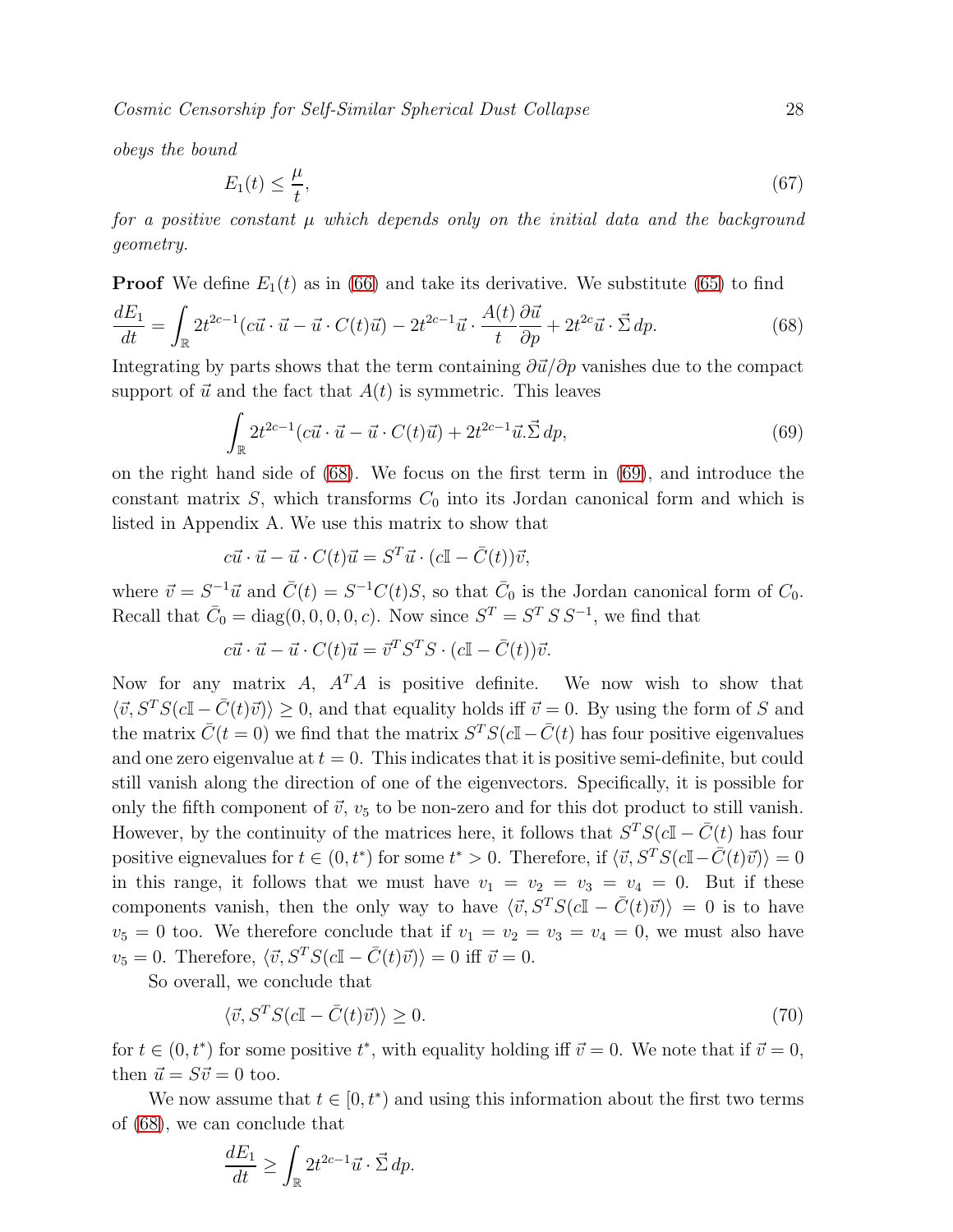We now apply the Cauchy-Schwarz inequality to show that

$$
\frac{dE_1}{dt} \geq -\int_{\mathbb{R}} t^{2c-1} \vec{u} \cdot \vec{u} \, dp - \int_{\mathbb{R}} t^{2c-1} \vec{\Sigma} \cdot \vec{\Sigma} \, dp = -\frac{1}{t} (E_1(t) - J(t)),
$$

where  $J(t) := \int_{\mathbb{R}} t^{2c} \vec{\Sigma} \cdot \vec{\Sigma}$ . Integrating this from some time t up to an initial time  $t_1$ (where  $0 < t \leq t_1 \leq t^*$ ) will produce

<span id="page-28-1"></span>
$$
tE_1(t) \le t_1E_1(t_1) + \int_t^{t_1} J(\tau) d\tau.
$$
 (71)

We now examine the term  $J(t)$ . We first recall the form of the source vector  $\vec{\Sigma}(t, p) =$  $\vec{h}(t)g(p)$ , where  $\vec{h}(t)$  is an analytic function of t.  $J(t)$  can therefore be written as  $J(t) = t^{2c} \vec{h} \cdot \vec{h} G$ , where  $G := \int_{\mathbb{R}} g(p)^2 dp \in \mathbb{R}$ . Then the integral appearing in [\(71\)](#page-28-1) is

$$
\int_{t}^{t_1} J(\tau) d\tau = G t_*^{2c} \vec{h} \cdot \vec{h} \Big|_{t_*} (t_1 - t),
$$

where we use the mean value theorem [\[18\]](#page-48-4) to put the t-dependent terms outside the integral and  $t_* \in [t, t_1]$ . The right hand side above is clearly bounded as  $t \to 0$ , and we can therefore conclude that

$$
E_1(t) \le \frac{\mu}{t},
$$

for a positive constant  $\mu$  which depends only on the initial data and the background geometry.  $\Box$ 

We note that [\(66\)](#page-26-1) is in fact the  $L^2$ -norm of  $\vec{x}$ . Since  $E_1(t)$  is bounded, it follows that  $\vec{x}(t, p) \in L^2(\mathbb{R}, \mathbb{R}^5)$  for  $t \in (0, t^*)$ . We also emphasise that this bound holds only for  $t > 0$  and does not hold on the Cauchy horizon. We now introduce a second energy norm  $E_2[\vec{x}](t)$  whose bound will extend to the Cauchy horizon.

<span id="page-28-0"></span>**Theorem 6.2** Let  $\vec{u}$  be a solution of [\(44\)](#page-14-0), subject to Theorem [4.2.](#page-15-0) Define

<span id="page-28-2"></span>
$$
E_2[\vec{x}](t) := \int_{\mathbb{R}} \vec{x} \cdot \vec{x} + (t - 1)x_5^2 dp.
$$
 (72)

Then there exists some  $t_2 > 0$  and  $\mu > 0$  such that

<span id="page-28-3"></span>
$$
E_2[\vec{x}](t) \le E_2[\vec{x}](t_2) e^{\mu(t_2 - t)}.
$$
\n(73)

Here  $\mu$  is a positive constant that depends only on the components of the background metric tensor.

**Proof** We begin by noting that the definition  $(72)$  is equivalent to

$$
E_2[\vec{x}](t) := \int_{\mathbb{R}} x_1^2 + x_2^2 + x_3^2 + x_4^2 + tx_5^2 dp.
$$

The factor of t is intended to control the behaviour of  $x<sub>5</sub>$  as the Cauchy horizon is approached. In what follows, we will denote the  $(5, 5)$  component of the matrix  $A(t)$  as  $a_5(t)$ , the (5,5) component of the matrix  $C(t)$  as  $c_5(t)$ , and the remaining components of the fifth row of the matrix  $C(t)$  will be denoted  $c_{5j}(t)$ , where  $j = 1, \ldots, 4$ . We also recall that the first four rows of  $C(t)$  have  $O(t)$  behaviour as  $t \to 0$ , and the fifth row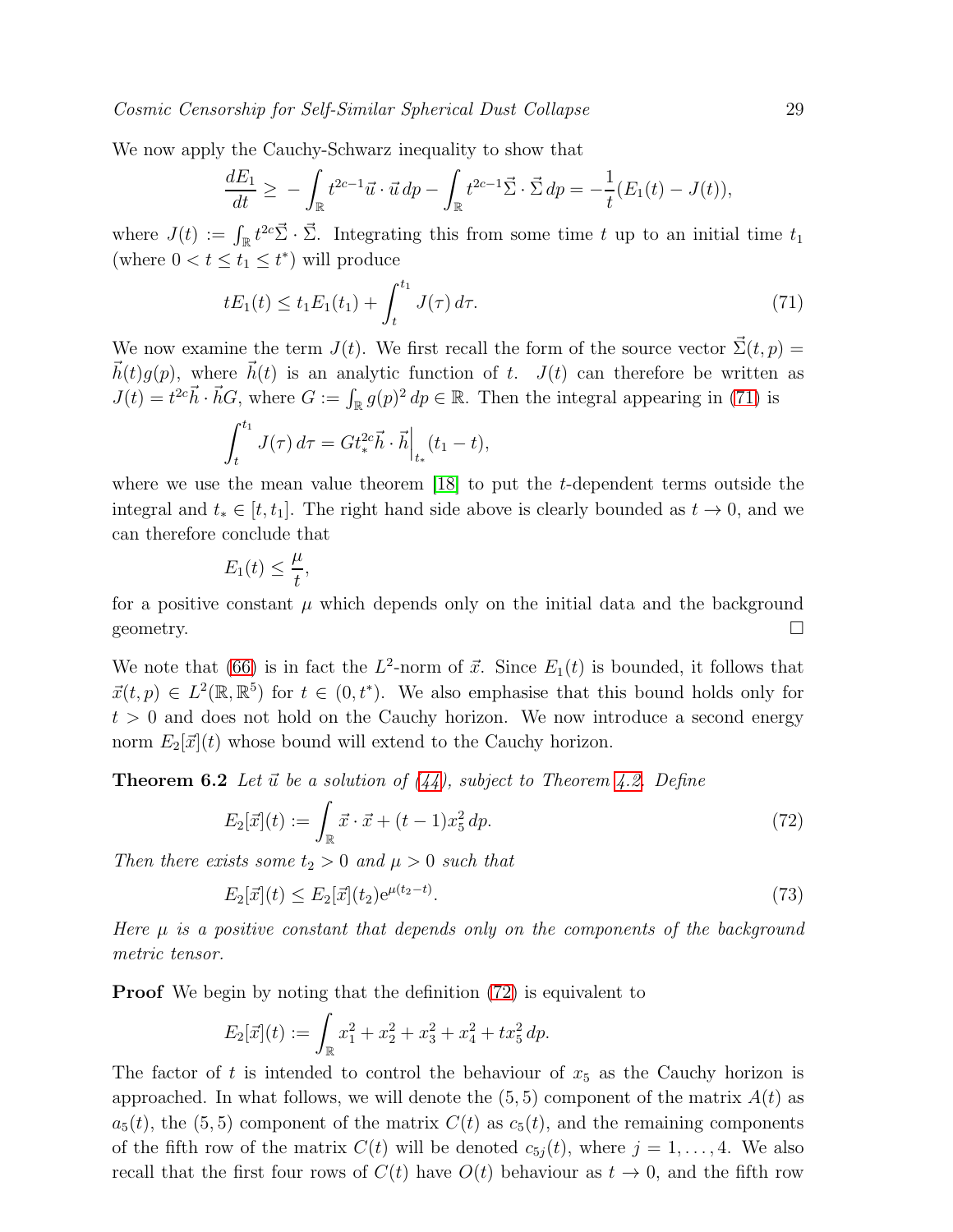has  $O(1)$  behaviour as  $t \to 0$ . We begin by taking a t-derivative of [\(72\)](#page-28-2) and substituting from [\(65\)](#page-26-2) to find

<span id="page-29-1"></span>
$$
\frac{dE_2}{dt} = \int_{\mathbb{R}} 2\vec{x} \cdot \left( -\frac{A(t)}{t} \frac{\partial \vec{x}}{\partial p} - \frac{C(t) - c\mathbf{I}}{t} \vec{x} + t^{c-1} \vec{\Sigma}(t, p) \right) + x_5^2
$$
\n
$$
+2(t-1)\frac{x_5}{t} \left( -a_5(t) \frac{\partial x_5}{\partial p} - (c_5(t) - c)x_5 + t^c \Sigma_5 - \sum_{j=1}^4 c_{5j}(t)x_j \right) dp,
$$
\n(74)

where  $\sum_{j=1}^{4} c_{5j}(t)x_j$  appears in the source term of the  $x_5$  equation due to the fact that the  $C(t)$  matrix is not diagonal. Now consider the terms

<span id="page-29-0"></span>
$$
-2\vec{x} \cdot \frac{A(t)}{t} \frac{\partial \vec{x}}{\partial p} - 2(t-1) \frac{x_5}{t} a_5(t) \frac{\partial x_5}{\partial p}.
$$

This can be simplified to

$$
-2\left(x_1\tilde{a}_1(t)\frac{\partial x_1}{\partial p} + x_2\tilde{a}_2(t)\frac{\partial x_2}{\partial p} + x_3\tilde{a}_3(t)\frac{\partial x_4}{\partial p} + x_4\tilde{a}_4(t)\frac{\partial x_4}{\partial p}\right) - 2x_5a_5(t)\frac{\partial x_5}{\partial p},\tag{75}
$$

where we used the fact that  $a_i(t) = t\tilde{a}_i(t)$  where  $\tilde{a}_i(t)$  is  $O(1)$  for  $i = 1, \ldots, 4$ . After we insert [\(75\)](#page-29-0) into the integral in [\(74\)](#page-29-1), it will vanish after an integration by parts, due to the compact support of  $\vec{x}$ . Returning to [\(74\)](#page-29-1), we are left with

<span id="page-29-2"></span>
$$
\frac{dE_2}{dt} = \int_{\mathbb{R}} 2\vec{x} \cdot \left( -\frac{C(t) - c\mathbf{I}}{t} \vec{x} + t^{c-1} \vec{\Sigma}(t, p) \right) + x_5^2 +
$$
\n
$$
2(t-1)\frac{x_5}{t} \left( -(c_5(t) - c)x_5 + t^c \Sigma_5 - \sum_{j=1}^4 c_{5j}(t)x_j \right) dp.
$$
\n(76)

If we now consider the terms

$$
-2\vec{x} \cdot \frac{(C(t) - c\mathbf{I})}{t}\vec{x} - 2(t - 1)\frac{x_5^2}{t}(c_5(t) - c) - 2(t - 1)\sum_{j=1}^4 \frac{c_{5j}(t)}{t}x_jx_5,
$$

we notice that they can be rewritten as

$$
-2\vec{x} \cdot \frac{(\tilde{C}(t) - c\mathbf{I})}{t}\vec{x} - 2(c_5(t) - c)x_5^2 - 2\sum_{j=1}^4 c_{5j}(t)x_jx_5,
$$

where  $\tilde{C}(t)$  is a matrix got by replacing the final row of  $C(t) - c\mathbb{I}$  with a row of zeroes. In other words, we can write  $\tilde{C}(t)$  as

$$
\tilde{C}(t) = \left(\begin{array}{cccc} & D & \\ 0 & 0 & 0 & 0 \end{array}\right),
$$

where D is a  $4 \times 5 O(t)$  matrix. Equally, we could write  $\tilde{C}(t) = t\bar{C}(t)$ , where  $\bar{C}(t)$  is an  $O(1)$  matrix. The fifth row of  $\bar{C}(t)$  contains only zeroes, that is,  $\bar{C}_{5i} = 0$  for  $i = 1, \ldots, 5$ .

We insert this into [\(76\)](#page-29-2) and note that  $2c\vec{x} \cdot \vec{x}/t$  is explicitly positive definite. We also use the Cauchy-Schwarz inequality, in the form

$$
\int_{\mathbb{R}} 2\vec{x} \cdot \vec{\Sigma} \, dp \ge -\int_{\mathbb{R}} \vec{x} \cdot \vec{x} + \vec{\Sigma} \cdot \vec{\Sigma} \, dp,
$$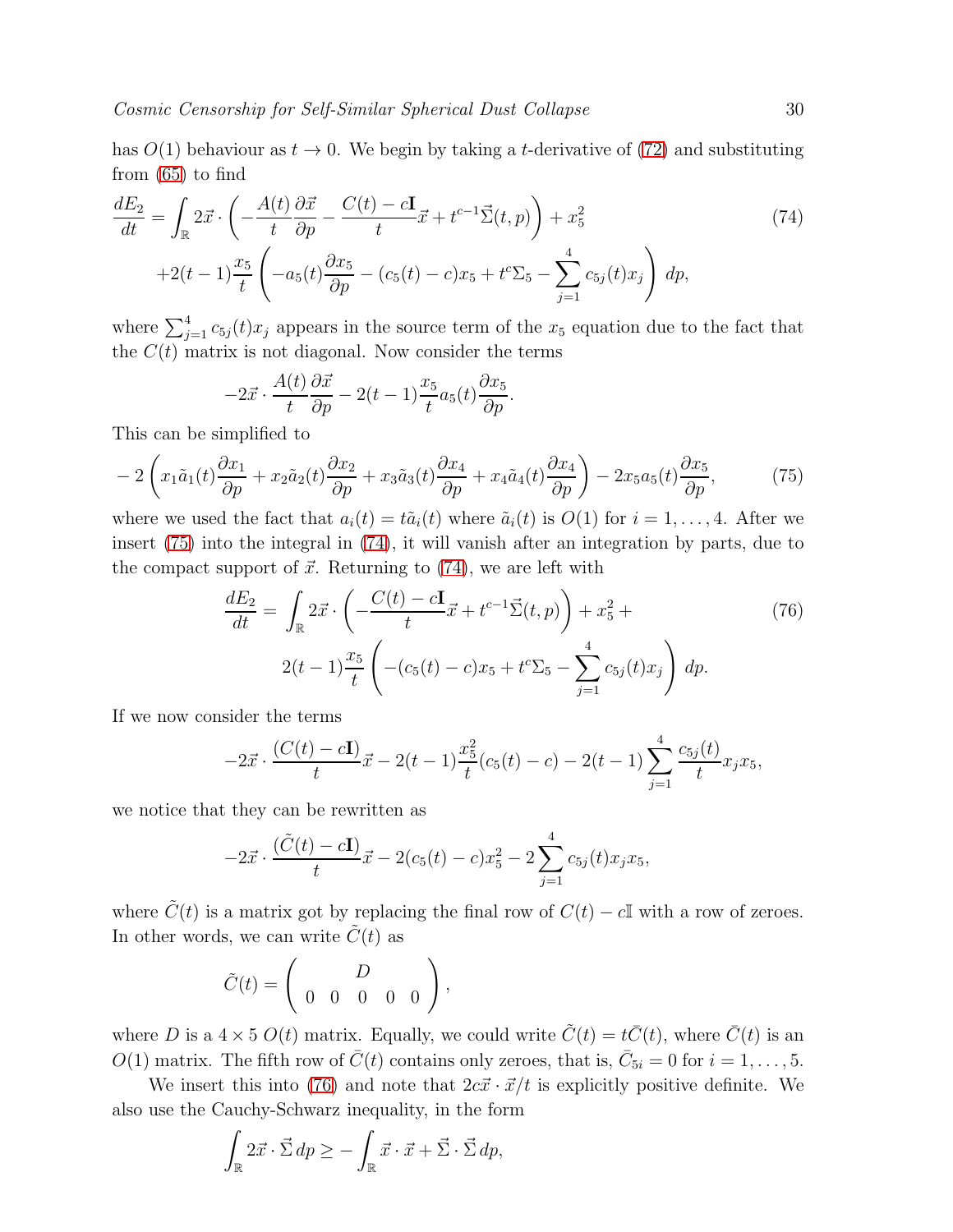to find that  
\n
$$
\frac{dE_2}{dt} \ge \int_{\mathbb{R}} -2\vec{x} \cdot \vec{C}(t)\vec{x} - t^{c-1}(\vec{\Sigma} \cdot \vec{\Sigma} + \vec{x} \cdot \vec{x}) + x_5^2 + (-x_5^2 - x_5^2) - 2\sum_{j=1}^4 c_{5j}(t)x_jx_5 dp.
$$

Now we let I equal the integrand on the right hand side above. We introduce  $I_R = I + \mu I_{E_2}$ , where  $\mu > 0$  is a constant and  $I_{E_2}$  indicates the integrand of [\(72\)](#page-28-2). We wish to show that  $I_R \geq 0$ .

We can write  $I_R$  as

$$
I_R = \vec{x} \cdot (-2\vec{C}(t) + \mu \mathbb{I} - t^{c-1} \mathbb{I}) \vec{x} + (-2(c_5(t) - c) + 1 - (t - 1)t^{c-1} + (t - 1)\mu)x_5^2 - 2\sum_{j=1}^4 c_{5j}(t)x_j x_5 - t^{c-1}\vec{\Sigma} \cdot \vec{\Sigma} - (t - 1)t^{c-1}\Sigma_5^2.
$$

Let  $t = 0$  and note that  $c > 1$  so that at  $t = 0$ ,  $t^{c-1} = 0$ . Then  $I_R$  simplifies to

$$
I_R\Big|_{t=0} = \vec{x} \cdot (-2\bar{C}(t=0) + \mu \mathbb{I})\vec{x} + (1-\mu)x_5^2 - 2\sum_{j=1}^4 c_{5j}(t=0)x_jx_5.
$$

We can simplify matters by writing  $I_R\Big|_{t=0} = \vec{x} \cdot H\vec{x}$ , where H can be written as

$$
H = \left(\begin{array}{cccc} \mu & 0 & 0 & 0 & 0 \\ 0 & \mu & 0 & 0 & 0 \\ 0 & 0 & \mu & 0 & 0 \\ 0 & 0 & 0 & \mu & 0 \\ 0 & 0 & 0 & 0 & 0 \end{array}\right) + K,
$$

where K is a constant matrix, independent of  $\mu$ , which depends on the components of the matrix  $\bar{C}(t)$  evaluated at  $t = 0$  and  $K_{55} = 1$ . For  $I_R(0) > 0$ , we need H to be positive definite. This implies that all of the principal subdeterminants of H must be non-negative. So we require

$$
\mu + K_{11} > 0
$$
\n
$$
\begin{vmatrix}\n\mu + K_{11} & K_{12} \\
K_{21} & \mu + K_{22}\n\end{vmatrix} > 0,
$$
\n
$$
\begin{vmatrix}\n\mu + K_{11} & K_{12} & K_{13} \\
K_{21} & \mu + K_{22} & K_{23} \\
K_{31} & K_{32} & \mu + K_{33}\n\end{vmatrix} > 0,
$$
\n
$$
\begin{vmatrix}\n\mu + K_{11} & K_{12} & K_{13} & K_{14} \\
K_{21} & \mu + K_{22} & K_{23} & K_{24} \\
K_{31} & K_{32} & \mu + K_{33} & K_{34} \\
K_{41} & K_{42} & K_{43} & \mu + K_{44}\n\end{vmatrix} > 0,
$$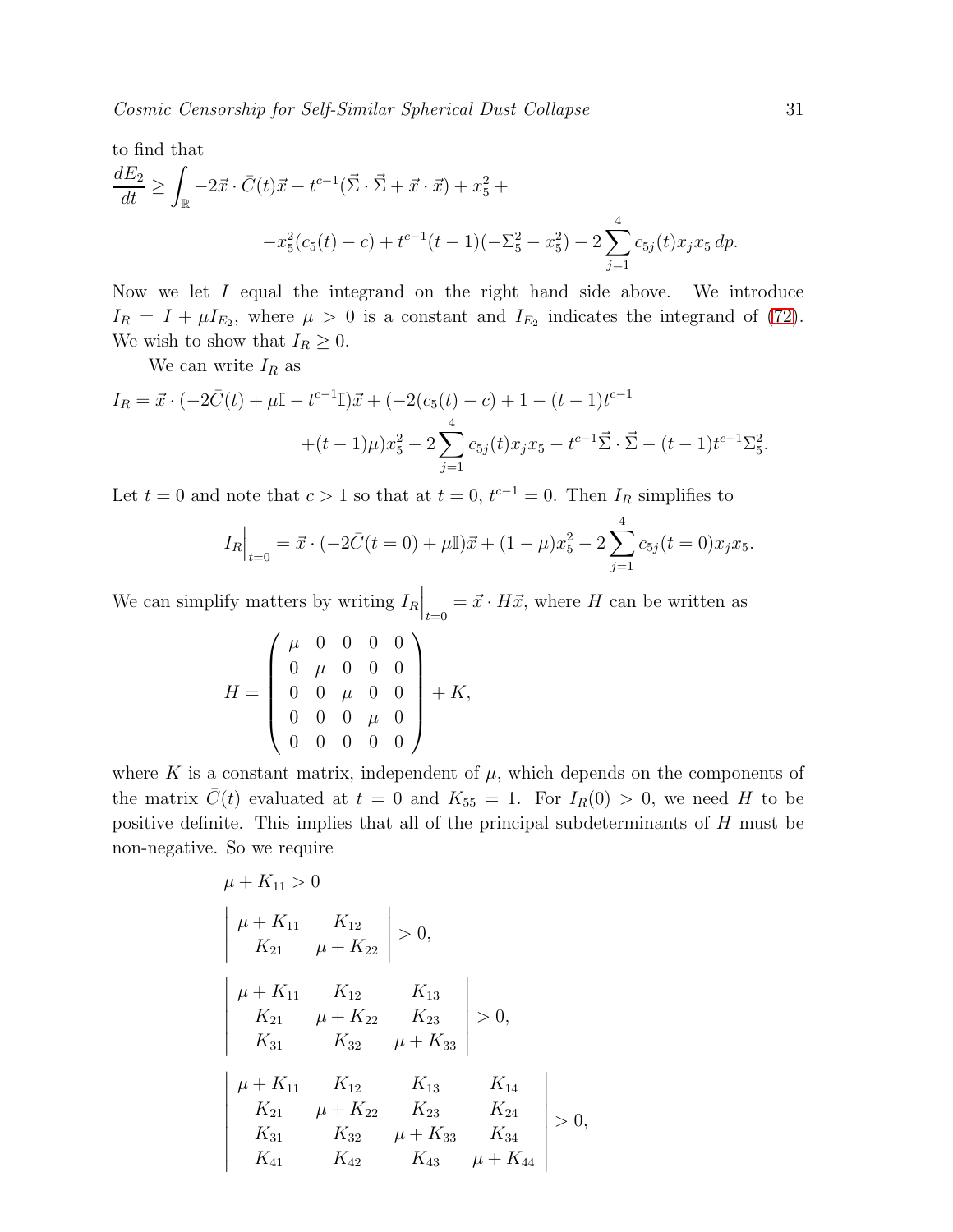$$
|H| = \begin{vmatrix} \mu + K_{11} & K_{12} & K_{13} & K_{14} & K_{15} \\ K_{21} & \mu + K_{22} & K_{23} & K_{24} & K_{25} \\ K_{31} & K_{32} & \mu + K_{33} & K_{34} & K_{35} \\ K_{41} & K_{42} & K_{43} & \mu + K_{44} & K_{45} \\ K_{51} & K_{52} & K_{53} & K_{54} & 1 \end{vmatrix} > 0.
$$

These conditions produce a linear equation, a quadratic with leading  $\mu^2$ , a cubic with leading  $\mu^3$  and two quartics with leading  $\mu^4$ , all of which must be positive. We therefore pick a  $\mu$  which is large enough to satisfy each of these conditions.

We therefore conclude that at  $t = 0$ ,  $I_R > 0$ . Now by continuity of the coefficients of  $\vec{x}$  in  $I_R$ , it follows that there exists some  $t^*$  such that  $I_R \geq 0$  in the range  $t \in [0, t^*]$ . We may therefore state that

<span id="page-31-2"></span>
$$
\frac{dE_2}{dt} \ge -\mu E_2,\tag{77}
$$

in this range. We now integrate [\(77\)](#page-31-2) starting from some initial data surface  $t_2 \in (0, t^*)$ . This results in

$$
E_2[\vec{x}](t) \le E_2[\vec{x}](t_2) e^{\mu(t_2 - t)},\tag{78}
$$

which provides the desired bound for  $E_2[\vec{x}](t)$ .

We note that the definition of  $E_2[\vec{x}](t)$ , [\(72\)](#page-28-2), is a sum of the  $L^2$ -norms of  $x_i$  for  $i = 1, \ldots, 4$  and the  $L^2$ -norm of  $t^{1/2}x_5$ . Since we can bound  $E_2[\vec{x}](t)$  in  $t \in [0, t^*]$ , it follows that in this range,  $x_i \in L^2(\mathbb{R}, \mathbb{R})$  for  $i = 1, ..., 4$  and  $t^{1/2}x_5 \in L^2(\mathbb{R}, \mathbb{R})$ .

<span id="page-31-0"></span>We next combine this result with Theorem [6.1](#page-26-0) to provide a bound on  $\vec{x}$  which holds for the entire range of t.

**Theorem 6.3** Let  $\vec{u}$  be a solution of [\(44\)](#page-14-0), subject to Theorem [4.2.](#page-15-0) Then  $E_2[\vec{x}](t)$  is bounded by an a priori bound for  $t \in [0, t_1]$ , that is,

<span id="page-31-3"></span>
$$
E_2[\vec{x}](t) \le \nu E_1[\vec{x}](t_1),\tag{79}
$$

for a positive constant  $\nu$ .

**Proof** To prove this, we note that by definition,  $E_2[\vec{x}](t) = E_1[\vec{x}](t) + (t-1)E_1[x_5](t)$ . Therefore, using the bound on  $E_1[\vec{x}]$  from Theorem [5.1](#page-18-2) produces  $E_2[\vec{x}](t_2) \leq E_1[\vec{x}](t_1)$ . Inserting this into [\(73\)](#page-28-3) produces [\(79\)](#page-31-3), where  $\nu = e^{\mu}(t_2 - t)$ .

<span id="page-31-1"></span>**Corollary 6.4** Let  $\vec{u}$  be a solution of [\(44\)](#page-14-0), subject to Theorem [4.2.](#page-15-0) Then  $\vec{x} = t^c \vec{u}$  is uniformly bounded in the range  $t \in (0, t^*)$ . That is

$$
|x_i| \leq \beta_i
$$

for  $i = 1, \ldots, 4$  and

$$
|t^{1/2}x_5|\leq \beta_5
$$

where the  $\beta_j$ ,  $j = 1, \ldots, 5$ , are constants depending on the background geometry and on the initial data.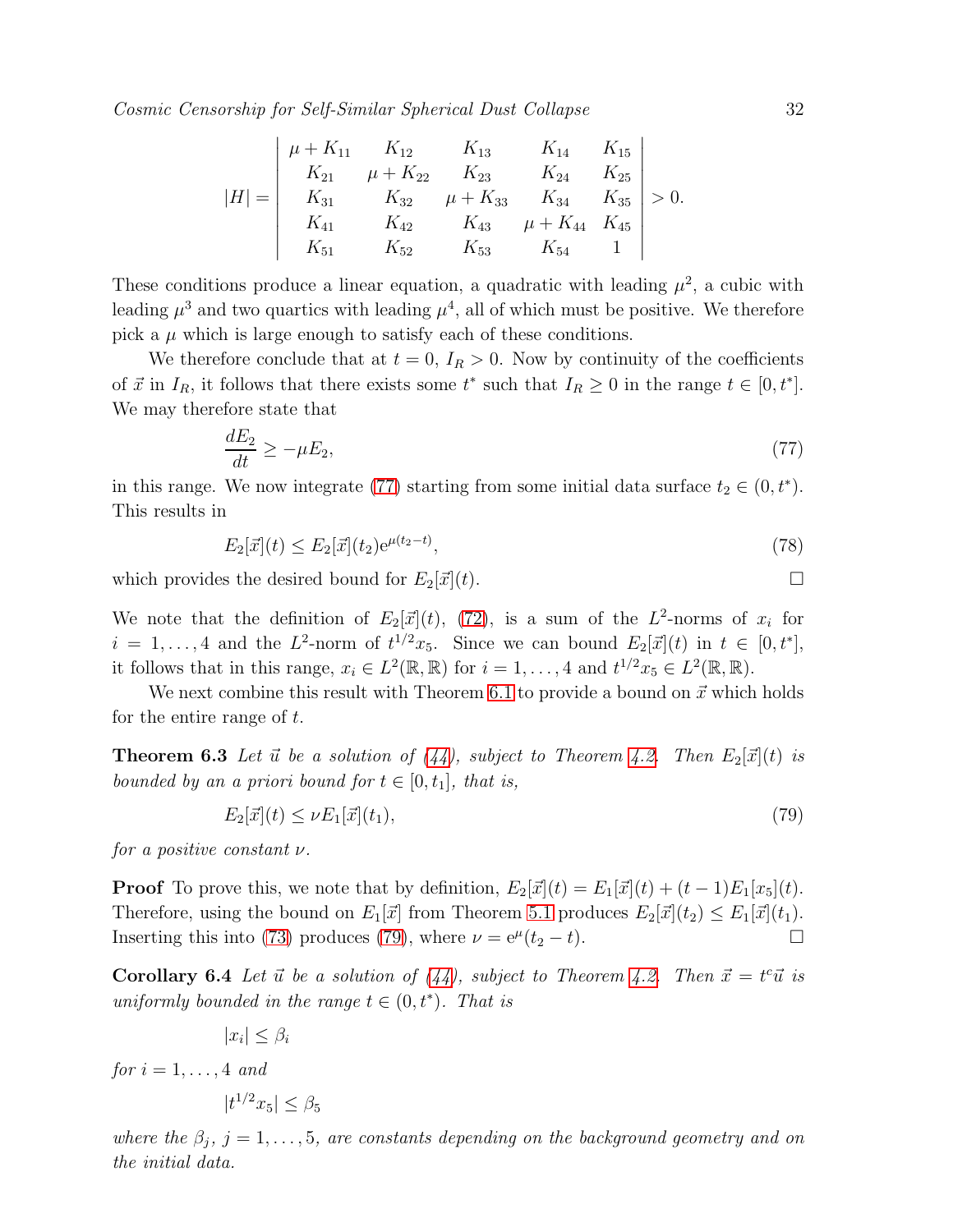Proof We first note that one of the effects of self-similarity has been to produce a differential operator on the left hand side of [\(65\)](#page-26-2) which has only t-dependent coefficients. This means that the spatial derivative,  $\vec{x}_{ip}$  obeys the same differential equation as  $\vec{x}$ , but with a modified source term. It follows that if we define  $E_1[\vec{x},p](t) := \int t^{2c} \vec{u}, p \cdot \vec{u}, p \, dp$ , we can bound this energy in an exactly similar manner to Theorem [5.1.](#page-18-2) Similarly, we can bound the energy  $E_2[\vec{x}_p](t)$  using the same argument as that of Theorem [6.2.](#page-28-0)

Now recall Sobolev's inequality which states that

$$
|\vec{v}|^2 \le \frac{1}{2} \int_{\mathbb{R}} |\vec{v}|^2 + |\vec{v}_{,p}|^2 \, dp,
$$

for  $\vec{v} \in C_0^{\infty}(\mathbb{R}, \mathbb{R}^5)$ . Applying this to  $\vec{x}$  and using the bound [\(79\)](#page-31-3) (with the corresponding bound for  $\vec{x}_{,p}$ ) produces

$$
|x_i| \leq \beta_i
$$

for  $i = 1, \ldots, 4$  and

$$
|t^{1/2}x_5|\leq \beta_5
$$

where the  $\beta_j$ ,  $j = 1, \ldots, 5$ , are constants depending on the background geometry and on the initial data.

## 6.2. Behaviour of  $\vec{x}$  at the Cauchy Horizon

Having established a bound on  $\vec{x}$  through the use of energy norms, we now wish to determine the behaviour of  $\vec{x}$  as  $t \to 0$ , that is, the behaviour on the Cauchy horizon. In particular, we must establish that  $\vec{x} \neq 0$  there. To do so, we must first strengthen the bound on  $\vec{x}$  by using the method of characteristics.

<span id="page-32-0"></span>**Lemma 6.5** Let  $\vec{u}$  be a solution of [\(44\)](#page-14-0), subject to Theorem [4.2.](#page-15-0) Then  $\vec{x}$  obeys the bounds

<span id="page-32-3"></span>
$$
|x_i(t,p)| \le \gamma_i t^{1/2}, \qquad |x_5(t,p)| \le \gamma_5, \tag{80}
$$

for  $i = 1, \ldots, 4$  and constants  $\gamma_j$ ,  $j = 1, \ldots, 5$  which depend only on the initial data and the background geometry of the spacetime.

**Proof** We begin by considering the first four rows of  $(65)$ , which we write as

<span id="page-32-1"></span>
$$
t\frac{\partial x_i}{\partial t} + a_i(t)\frac{\partial x_i}{\partial p} + (c_i - c)x_i = S_i(t, p),\tag{81}
$$

where  $S_i(t,p) = t^c \Sigma_i - \sum_{j=1,j\neq i}^5 c_{ij}(t)x_j$ . Here  $a_i(t)$  and  $c_i(t)$  represent each entry on the main diagonal of the matrices  $A(t)$  and  $C(t)$  respectively (and we note that  $a_1(t) = a_2(t) = 0$ . Since the matrix  $C(t)$  is not diagonal, the term  $\sum_{j=1,j\neq i}^{5} c_{ij}(t)x_j$ represents all the off-diagonal terms, which we put into the source.

We solve equations [\(81\)](#page-32-1) along characteristics. The characteristics are given by  $p = p_i(t)$  where

<span id="page-32-2"></span>
$$
\frac{dp_i}{dt} = \frac{a_i(t)}{t} = \tilde{a}_i(t) \Rightarrow p_i(t) = \pi_i(t) + \eta_i,
$$
\n(82)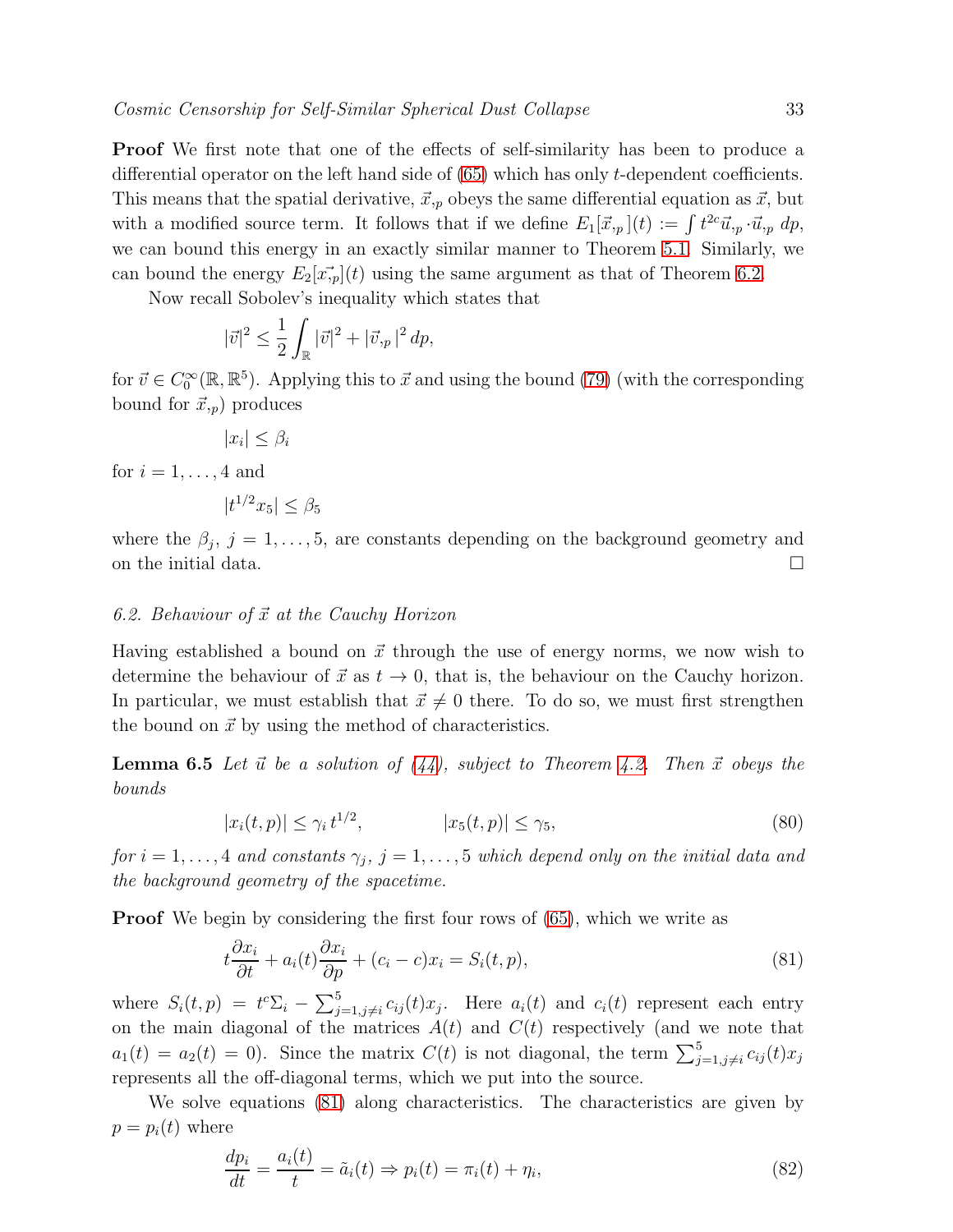where we use the fact that  $a_i(t)$  is  $O(t)$  as  $t \to 0$ , so that  $a_i(t) = t\tilde{a}_i(t)$ , where  $\tilde{a}_i(t)$  is  $O(1)$  as  $t \to 0$ .  $\pi_i(t) = -\int_t^{t_1} \tilde{a}_i(\tau) d\tau$  and  $\eta_i = p_i(t_1)$ . On characteristics, [\(81\)](#page-32-1) becomes

<span id="page-33-0"></span>
$$
t\frac{dx_i}{dt}(t, p_i(t)) + (c_i - c)x_i(t, p_i(t)) = S_i(t, p_i(t)).
$$
\n(83)

The integrating factors for these equations are given by  $e^{\xi_i}(t)$  where

$$
\xi_i(t) = -\int_t^{t_1} \frac{c_i(\tau) - c}{\tau} d\tau,
$$

and if we Taylor expand the term inside the integral about  $t = 0$ , we will find that  $e^{-\xi_i} = (t/t_1)^c \alpha_i(t)$ , where  $\alpha_i(t)$  is an  $O(1)$  term containing all terms other than the zero order term from the Taylor expansion. The solution to [\(83\)](#page-33-0) is

<span id="page-33-1"></span>
$$
x_i(t, p_i(t)) = \left(\frac{t}{t_1}\right)^c \frac{\alpha_i(t)}{\alpha_i(t_1)} x_i^{(0)}(\eta_i) - t^c \alpha_i(t) \int_t^{t_1} \frac{\tau^{-c-1}}{\alpha_i(\tau)} S_i(\tau, p_i(\tau)) d\tau,
$$
\n(84)

where  $x_i^{(0)}$ <sup>(0)</sup> is the initial data at  $t = t_1$ . Now we fix  $t \in [0, t_1]$  and let  $p_i \in \mathbb{R}$ . Then using [\(82\)](#page-32-2) we can write [\(84\)](#page-33-1) as

<span id="page-33-2"></span>
$$
x_i(t, p_i(t)) = \left(\frac{t}{t_1}\right)^c \frac{\alpha_i(t)}{\alpha_i(t_1)} x_i^{(0)}(p_i(t) - \pi_i(t))
$$
  

$$
-t^c \alpha_i(t) \int_t^{t_1} \frac{\tau^{-c-1}}{\alpha_i(\tau)} S_i(\tau, p_i(t) + \pi_i(\tau) - \pi_i(t)) d\tau,
$$
 (85)

Now taking the absolute value of [\(85\)](#page-33-2) will produce two integral terms (coming from the two terms in the source  $S_i$ ), which we label  $I_{i1}$  and  $I_{i2}$ .  $I_{i1}$  is given by

$$
I_{i1} = t^{c} |\alpha_i(t)| \int_t^{t_1} \frac{\tau^{-c-1}}{|\alpha_i(\tau)|} \tau^{c+1} |h_i(\tau)| |g(p_i(t) + \pi_i(\tau) - \pi_i(t))| d\tau,
$$
 (86)

where we use the fact that  $S_i(t, p) = t^c \Sigma_i - \sum_{j=1, j \neq i}^{5} c_{ij}(t) x_j$  and that  $\Sigma_i = th_i(t) g(p)$ where the  $h_i(t)$  terms are  $O(1)$  functions as  $t \to 0$ . We use the mean value theorem to evaluate this, and conclude that

$$
I_{i1} = t^{c} \frac{|\alpha_{i}(t)|}{|\alpha_{i}(t^{*})|} |h_{i}(t^{*})| |g(p_{i}(t) + \pi_{i}(t^{*}) - \pi_{i}(t))| (t_{1} - t), \qquad (87)
$$

for  $t^* \in [t_1, t]$ . That is,

<span id="page-33-3"></span>
$$
I_{i1} \le \mu_i t^c + O(t^{c+1}),\tag{88}
$$

where  $\mu_i = \sup_{t \in [0,t_1]} \frac{|\alpha_i(t)|}{|\alpha_i(t^*)|}$  $\frac{|\alpha_i(t)|}{|\alpha_i(t^*)|} |h_i(t^*)| |g(p_i(t) + \pi_i(t^*) - \pi_i(t))|t_1.$ The second integral from [\(85\)](#page-33-2) is given by

$$
I_{i2} = t^{c} |\alpha_i(t)| \int_t^{t_1} \frac{\tau^{-c-1}}{|\alpha_i(\tau)|} \left( \sum_{j=1, j \neq i}^4 |c_{ij}(\tau)| |x_j(\tau, p_i(t) + \pi_i(\tau) - \pi_i(t))| \right) + \frac{\tau^{-c-1}}{|\alpha_i(\tau)|} (|c_{i5}(\tau)| |x_5(\tau, p_i(t) + \pi_i(\tau) - \pi_i(t))|) d\tau.
$$
 (89)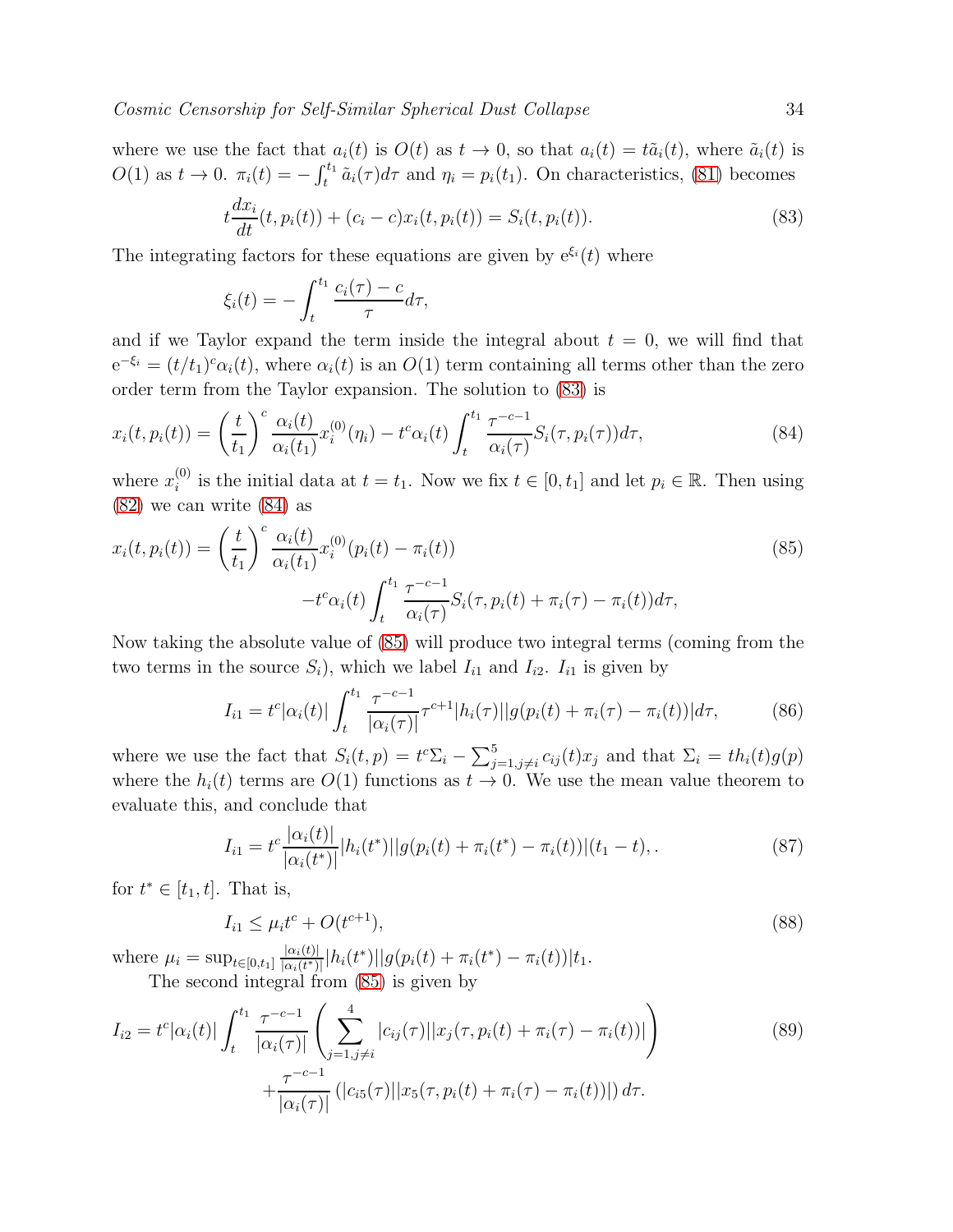To handle this integral, we first note that  $c_{ij}(t)$  is  $O(t)$ , so that  $c_{ij}(t) = t\tilde{c}_{ij}(t)$ , where  $\tilde{c}_{ij}(t)$  is  $O(1)$  as  $t \to 0$ . We then use the bounds on  $\vec{x}$  coming from Corollary [6.4](#page-31-1) (as well as using the mean value theorem as before). This produces

$$
I_{i2} = t^{c} \frac{|\alpha_{i}(t)|}{|\alpha_{i}(t^{*})|} \left( \sum_{j=1, j \neq i}^{4} |\tilde{c}_{ij}(t^{*})| \beta_{j} \frac{(t_{1}^{-c+1} - t^{-c+1})}{-c+1} + |\tilde{c}_{i5}(t^{*})| \beta_{5} \frac{(t_{1}^{-c+1/2} - t^{-c+1/2})}{-c+1/2} \right),
$$

for  $t^* \in [t_1, t]$ . That is,

<span id="page-34-0"></span>
$$
I_{i2} \le \nu_i t^{1/2} + O(t) \tag{90}
$$

where  $\nu_i = \sup_{t \in [0,t_1]} \frac{|\alpha_i(t)|}{|\alpha_i(t^*)|}$  $\frac{|\alpha_i(t)|}{|\alpha_i(t^*)|} |\tilde{c}_{i5}(t^*)| \beta_5(-c+1/2)^{-1}$ . Combining [\(88\)](#page-33-3), [\(90\)](#page-34-0) and [\(85\)](#page-33-2) produces

<span id="page-34-1"></span>
$$
|x_i(t, p)| \le \gamma_i t^{1/2},\tag{91}
$$

where the  $\gamma_i$  factors are constants depending on the initial data and the background geometry.

Using [\(91\)](#page-34-1), it is also possible to improve our previous bound on  $x_5(t, p)$ . The equation which  $x_5$  obeys is

<span id="page-34-2"></span>
$$
t\frac{\partial x_5}{\partial t} + a_5(t)\frac{\partial x_5}{\partial p} + (c_5 - c)x_5 = S_5(t, p),\tag{92}
$$

where  $S_5(t, p) = t^c \Sigma_5 - \sum_{j=1}^4 c_{5j}(t) x_j$ . The characteristics for this equation are given by

$$
\frac{dp_5}{dt} = \frac{a_5(t)}{t} \Rightarrow p_5(t) = \pi_5(t) + \eta_5,
$$

where  $\pi_5(t) = -\int_t^{t_1}$  $a_5(\tau)$  $\tau_{\tau}^{(\tau)} d\tau$  and  $\eta_5 = p_5(t_1)$ . On characteristics, [\(92\)](#page-34-2) becomes

<span id="page-34-3"></span>
$$
t\frac{dx_5}{dt}(t, p_5(t)) + (c_5 - c)x_5(t, p_5(t)) = S_5(t, p_5(t)).
$$
\n(93)

The integrating factor for this equation is given by  $e^{\xi_5}(t)$  where

$$
\xi_5(t) = -\int_{t}^{t_1} \frac{c_5(\tau) - c}{\tau} d\tau,
$$

and since  $c_5(t=0) = c$ , we see that  $e^{-\xi_5}(t)$  is an  $O(1)$  function as  $t \to 0$ . The solution to [\(93\)](#page-34-3) is

<span id="page-34-4"></span>
$$
x_5(t, p_5(t)) = e^{-\xi_5} x_5^{(0)}(p_5(t) - \pi(t))
$$
\n
$$
-e^{-\xi_5} \int_t^{t_1} \frac{e^{\xi_5}(\tau)}{\tau} \left( \tau^c \Sigma_5(\tau, p_5(t) + \pi_5(\tau) - \pi_5(t)) - \sum_{j=1}^4 c_{5j}(\tau) x_j(\tau, p_5(t) + \pi_5(\tau) - \pi_5(t)) \right) d\tau.
$$
\n(94)

The integral above contains two terms,

$$
I_1 = e^{-\xi_5} \int_t^{t_1} \frac{e^{\xi_5}(\tau)}{\tau} \tau^c \Sigma_5(\tau, p_5(t) + \pi_5(\tau) - \pi_5(t)) d\tau,
$$
\n(95)

and

$$
I_2 = e^{-\xi_5} \int_t^{t_1} \frac{e^{\xi_5}(\tau)}{\tau} \left( \sum_{j=1}^4 c_{5j}(\tau) x_j(\tau, p_5(t) + \pi_5(\tau) - \pi_5(t)) \right) d\tau.
$$
 (96)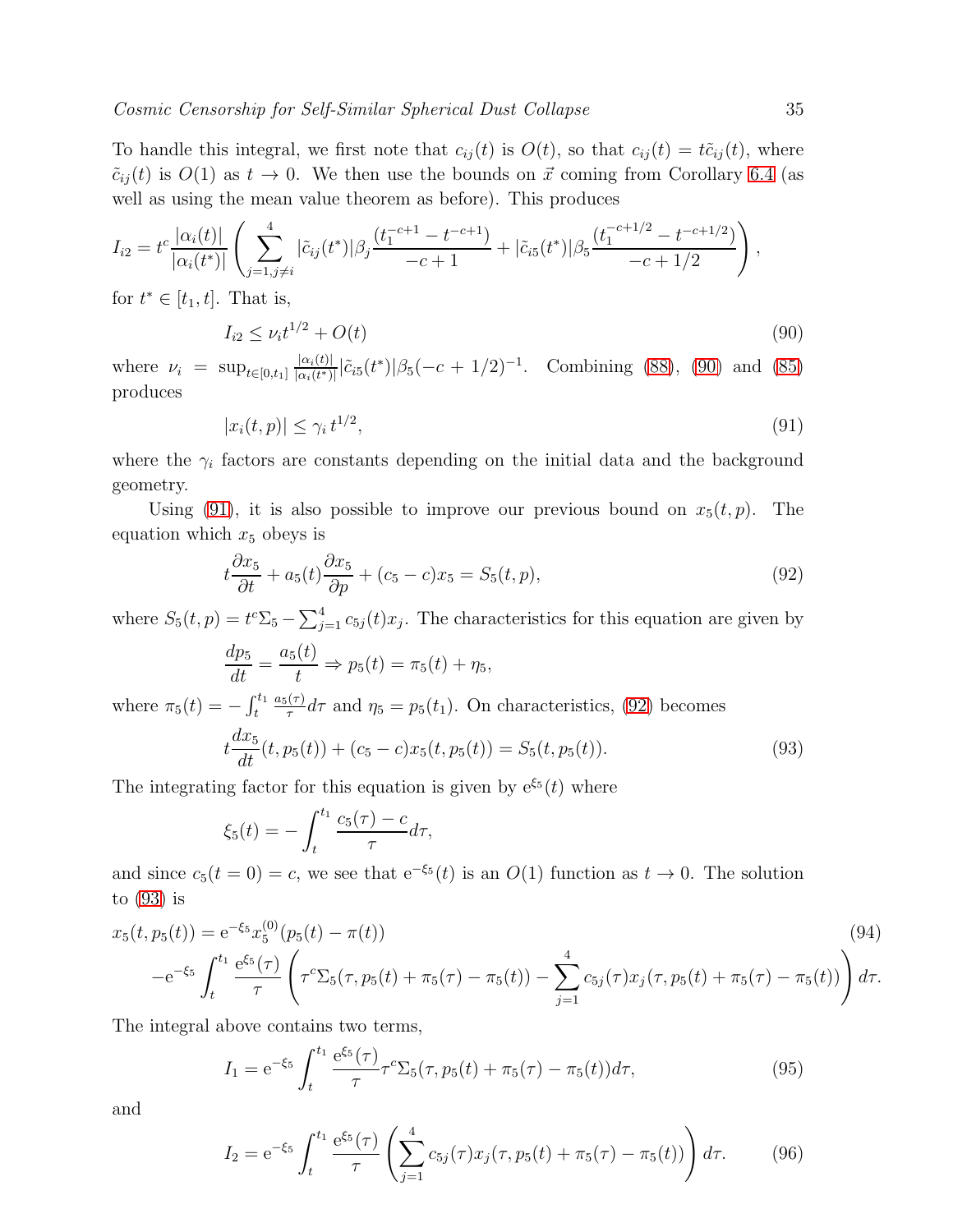We recall that  $\Sigma_5(t, p) = h_5(t)g(p)$  and use the mean value theorem to show that

<span id="page-35-1"></span>
$$
I_1 = e^{-\xi_5} e^{\xi_5} (t^*) h_5(t^*) g(p_5(t) + \pi_5(\tau) - \pi_5(t)) \frac{(t_1^c - t^c)}{c}, \tag{97}
$$

for  $t^* \in [t_1, t]$ . For the second integral, we use the mean value theorem and the bound [\(91\)](#page-34-1) which arises from the first part of this theorem. This produces

<span id="page-35-2"></span>
$$
I_2 = \left(2e^{-\xi_5}e^{\xi_5}(t^*)\sum_{j=1}^4 c_{5j}(t^*)\gamma_j\right)(t_1^{1/2} - t^{1/2}),\tag{98}
$$

for  $t^* \in [t_1, t]$ . Combining [\(97\)](#page-35-1), [\(98\)](#page-35-2) and [\(94\)](#page-34-4) produces

$$
|x_5(t,p)| \le \gamma_5,
$$

where  $\gamma_5$  is a constant depending only on the initial data and the background geometry.

<span id="page-35-0"></span>The next lemma shows that we can bound  $t^{1/2}x_{i,t}$ . We use this in Lemma [6.7](#page-36-0) to construct a Cauchy sequence of  $\vec{x}$ -values in  $L^1$ .

**Lemma 6.6** Let  $\vec{u}$  be a solution to [\(44\)](#page-14-0), subject to Theorem [4.2.](#page-15-0) Define  $\vec{\chi} := \partial \vec{x}/\partial t$ . Then

$$
|t^{1/2}\chi_i(t,p)| \leq \eta_1,\tag{99}
$$

for  $i = 1, \ldots, 4$ , where  $\eta_1$  is a constant depending only on the background geometry and the initial data.

**Proof** Define  $\vec{\chi} := \partial \vec{x}/\partial t$ . By differentiating [\(65\)](#page-26-2), we see that  $\vec{\chi}$  obeys

<span id="page-35-4"></span><span id="page-35-3"></span>
$$
t\frac{\partial \vec{\chi}}{\partial t} + A(t)\frac{\partial \vec{\chi}}{\partial p} + (C(t) + (1 - c)\mathbb{I})\vec{\chi} = \vec{\sigma}(t, p),\tag{100}
$$

where  $\vec{\sigma} = (t^c \vec{\Sigma})_{,t} - A_{,t} \frac{\partial \vec{x}}{\partial p} - C_{,t} \vec{x}$ . For  $i = 1, ..., 4$  this becomes

$$
t\frac{\partial \chi_i}{\partial t} + a_i(t)\frac{\partial \chi_i}{\partial p} + (c_i(t) + 1 - c)\chi_i = \sigma_i(t, p) - \sum_{j=1, j \neq i}^{5} c_{ij}(t)\chi_j = S_i(t, p),\tag{101}
$$

where  $a_i(t)$  and  $c_i(t)$  label the diagonal elements of the  $A(t)$  and  $C(t)$  matrices appearing in [\(100\)](#page-35-3) and since  $C(t)$  is not diagonal, the  $c_{ij}(t)$  label the off-diagonal elements which we put in the source term  $S_i(t, p)$ . We note that  $a_1(t) = a_2(t) = 0$ .

As in Lemma [6.5,](#page-32-0) we solve [\(101\)](#page-35-4) on characteristics (and these are the same characteristics which appeared in Lemma [6.5\)](#page-32-0). By a similar method to that which lead to [\(85\)](#page-33-2), we find that the solutions to [\(101\)](#page-35-4) can be written as

<span id="page-35-5"></span>
$$
\chi_i(t, p) = \alpha_i(t) \left(\frac{t}{t_1}\right)^{c-1} \chi_i^{(0)}(p_i - \pi_i(t)) -
$$
  

$$
\alpha_i(t) t^{c-1} \int_t^{t_1} \frac{\tau^{-c}}{\alpha_i(\tau)} S_i(\tau, p_i - \pi_i(\tau) + \pi_i(t)) d\tau,
$$
 (102)

where  $\chi_i^{(0)}$  $i^{(0)}(p_i - \pi_i(t))$  is the initial data and the integrating factor is  $e^{-\xi_i}(t)$  =  $t^{c-1}t_1^{1-c}\alpha_i(t)$ . As in Lemma [6.5,](#page-32-0) we Taylor expand the integrating factors and put

 $\Box$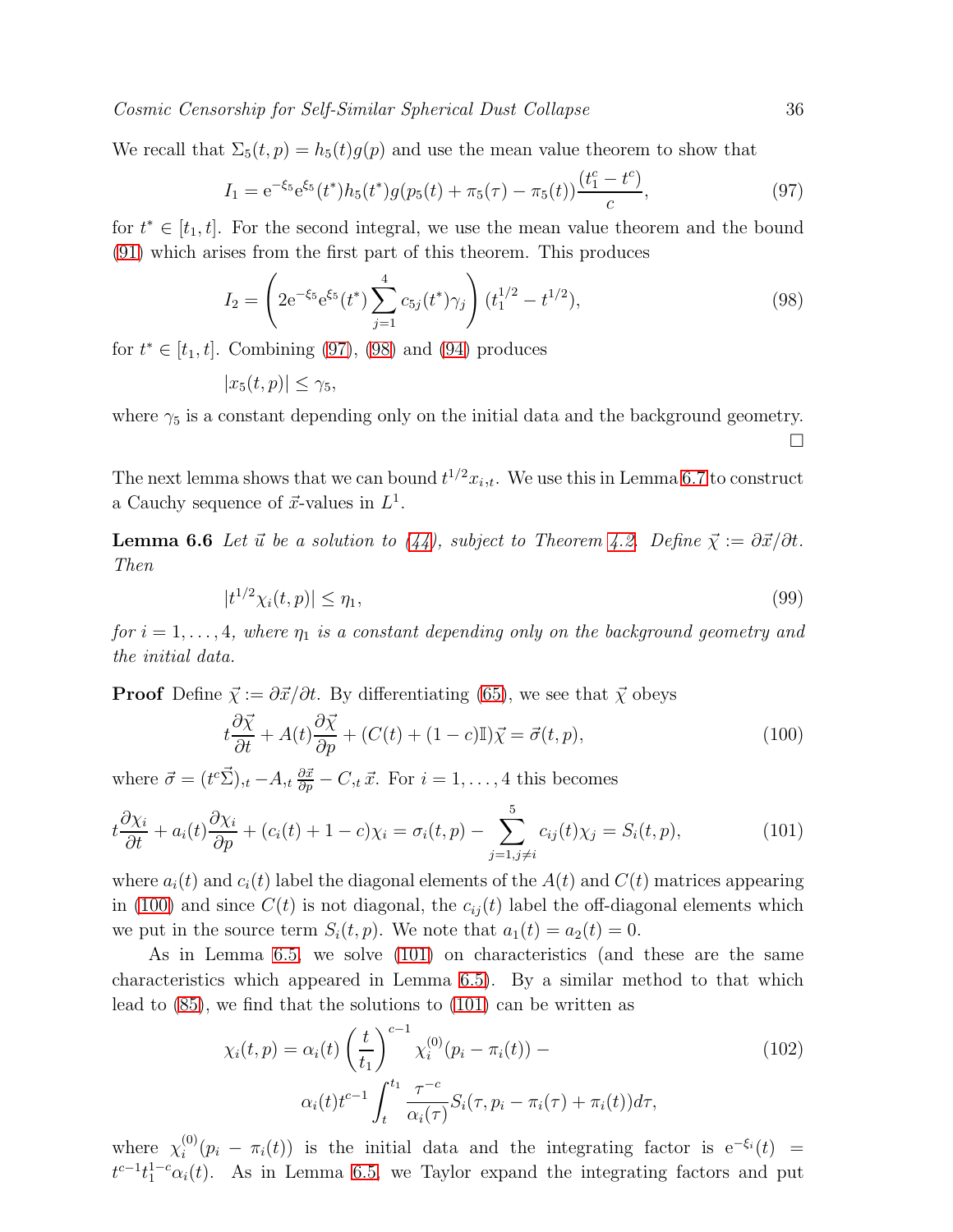all higher order terms into  $O(1)$  functions  $\alpha_i(t)$ . We note that  $c - 1 > 0$ . Taking an absolute value of [\(102\)](#page-35-5) produces two integrals (coming from the two terms in  $S_i(t, p)$ ), which we label

$$
I_{i1}(t,p) = |\alpha_i(t)| t^{c-1} \int_t^{t_1} \frac{\tau^{-c}}{\alpha_i(\tau)} |\sigma_i(\tau, p_i(\tau) + \pi_i(\tau) - \pi_i(t))| d\tau,
$$
 (103)

and

$$
I_{i2}(t,p) = |\alpha_i(t)|t^{c-1} \int_t^{t_1} \frac{\tau^{-c}}{\alpha_i(\tau)} \sum_{j=1, j \neq i}^5 \tau \tilde{c}_{ij}(\tau) \chi_j(\tau, p_i(\tau) + \pi_i(\tau) - \pi_i(t)) d\tau,
$$
 (104)

where we recall that  $c_{ij}(t)$  is  $O(t)$ , so that  $c_{ij}(t) = t\tilde{c}_{ij}(t)$ , where  $\tilde{c}_{ij}(t)$  is  $O(1)$ . Now to deal with  $I_{i1}$ , we note that  $\sigma_i(t,p) = (t^c \Sigma_i)_t - a_{i,t} \frac{\partial x_i}{\partial p} - C_{i,t} \vec{x}|_i$ , where  $C_{i,t} \vec{x}|_i$  indicates the  $i^{th}$  row of the matrix  $C_{,t} \vec{x}$ . Using the bounds [\(80\)](#page-32-3) on  $\vec{x}$  (and note that  $C_{,t} \vec{x}|_i$  includes  $x_5$ ), we can see that overall  $\sigma_i(t, p)$  is  $O(1)$  in t. It is also  $C^{\infty}$  in t, so we can apply the mean value theorem to find

$$
I_{i1}(t,p) = t^{c-1} \left| \frac{\alpha_i(t^*) \sigma_i(t^*, p_i(t^*) + \pi_i(t^*) - \pi_i(t))}{\alpha_i(t^*)} \right| \frac{(t_1^{-c+1} - t^{-c+1})}{(-c+1)},
$$

for  $t^* \in [t_1, t]$ . We can abbreviate this by writing

<span id="page-36-1"></span>
$$
I_{i1}(t, p) \le \eta_1,\tag{105}
$$

where  $\eta_1$  is a constant depending on the initial data and the background geometry (it inherits this dependence from the bounds on  $\vec{x}$  entering into  $\sigma_i$ ). For  $I_{i2}$ , we note that from [\(65\)](#page-26-2), we can deduce that  $|t\vec{\chi}|$  is  $O(1)$  (actually, the only  $O(1)$  term is the  $a_5(t)\partial x_5/\partial p$  term) and it is also  $C^{\infty}$  in t, so as before, we apply the mean value theorem to find

$$
I_{i2}(t,p) = \sum_{j=1,j\neq i}^{5} \left| \frac{\alpha_i(t)\tilde{c}_{ij}(t^*)}{\alpha_i(t^*)} \right| |t^* \chi_j(t^*,p_i(t*) + \pi_i(t^*) - \pi_i(t))| \frac{(t_1^{-c+2} - t^{-c+2})}{(-c+2)},
$$

for  $t^* \in [t_1, t]$ , which we can summarise as

<span id="page-36-2"></span>
$$
I_{i2}(t, p) \le \eta_2 t. \tag{106}
$$

Combining [\(102\)](#page-35-5), [\(105\)](#page-36-1) and [\(106\)](#page-36-2) produces

$$
|x_{i,t}(t,p)| = |\chi_i(t,p)| \le \eta_1,\tag{107}
$$

for  $i = 1, \ldots, 4$ , where we neglect higher order terms.

 $\Box$ 

<span id="page-36-0"></span>We next use this result to show that we can define a sequence  $\vec{x}^{(n)}$  of  $\vec{x}$ -values which is Cauchy in  $L^1(\mathbb{R}, \mathbb{R}^5)$ .

**Lemma 6.7** Let  $\{t^{(n)}\}$  be a sequence of t-values in  $(0, t_1]$  with  $\lim_{t\to 0} t^{(n)} = 0$ . For each  $n \geq 1$ , define  $\vec{x}^{(n)}(p) = \vec{x}(t^{(n)}, p)$ . Then  $\{\vec{x}^{(n)}\}$  is a Cauchy sequence in  $L^1(\mathbb{R}, \mathbb{R}^5)$ .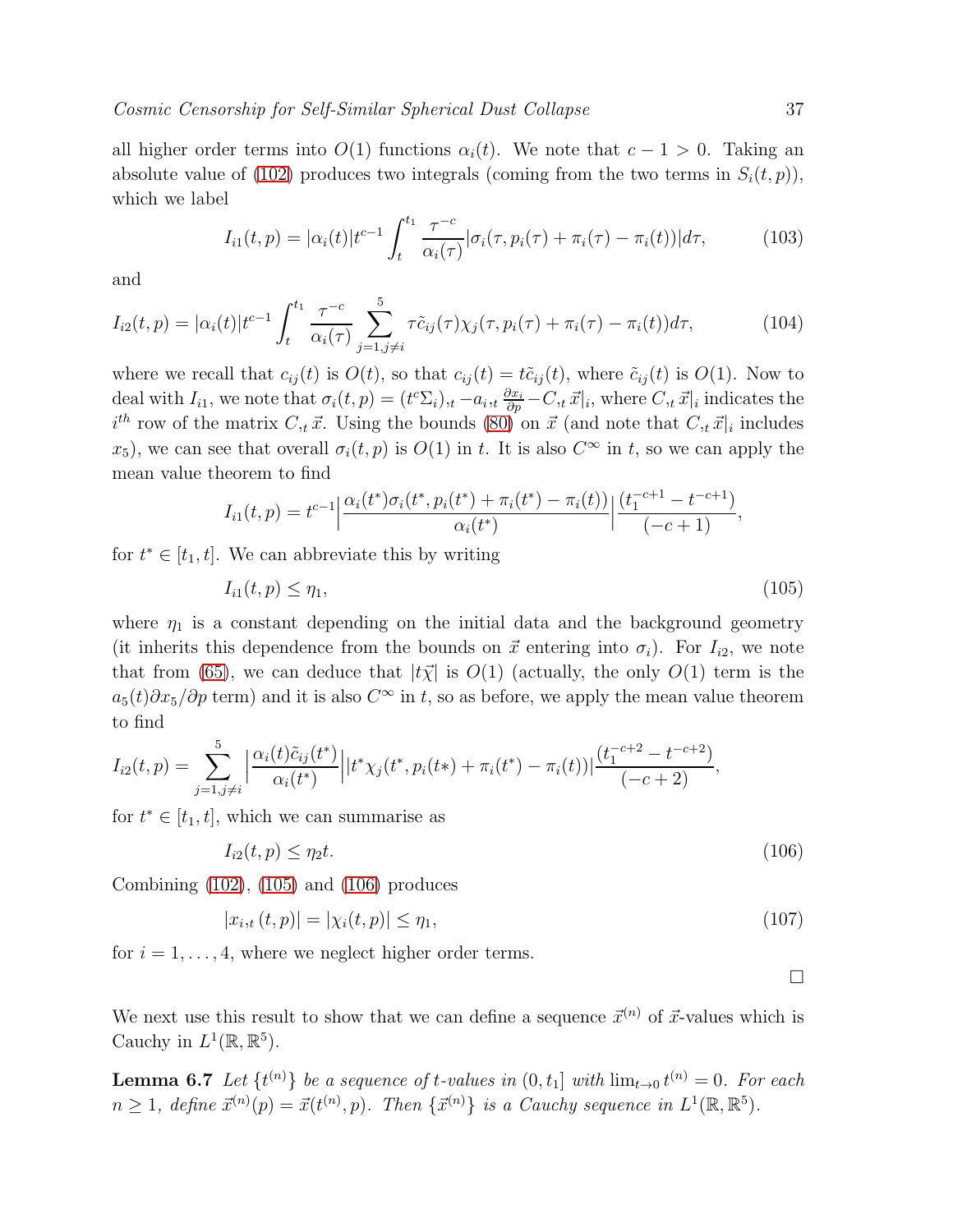**Proof** We define  $\vec{x}^{(n)} := \vec{x}(t^{(n)}, p)$ , where the sequence  $\{t^{(n)}\}_{n=0}^{\infty}$  tends to zero as  $n \to \infty$ . The mean value theorem produces

$$
|\vec{x}(t^{(m)},p) - \vec{x}(t^{(n)},p)| = |\vec{x}_{,t}(t^*)||t^{(m)} - t^{(n)}|,
$$
\n(108)

for some  $t^* \in (t^{(m)}, t^{(n)})$ . For  $i = 1, ..., 4$ , we can use the bound from Lemma [6.6](#page-35-0) and integrate with respect to  $p$  to give

$$
||x_i(t^{(m)}, p) - x_i(t^{(n)}, p)||_1 \le |t^{(m)} - t^{(n)}|\eta_1 \int_{p_1}^{p_2} dp,
$$

where  $p_1 = \max_{p \in \mathbb{R}} (\text{supp}[x_i(t^{(m)}, p)], \text{supp}[x_i(t^{(n)}, p)])$  and

 $p_2 = \min_{p \in \mathbb{R}} (\text{supp}[x_i(t^{(m)}, p)], \text{supp}[x_i(t^{(n)}, p)]).$  From Lemma [5.3,](#page-21-2) we know that supp $[x_i(t, p)]$  satisfies supp $[x_i(t, p)] \sim \ln(t) + \mu$ , where  $\mu$  is a constant which represents terms that remain finite as  $t \to 0$ . Now since  $0 \le t^{(m)} \le t^{(n)} \le t_1$ , the largest support is that at  $t^{(m)}$ , so that

$$
||x_i(t^{(m)}, p) - x_i(t^{(n)}, p)||_1 \leq |t^{(m)} - t^{(n)}|\eta_1(\ln(t^{(m)}) + \mu).
$$

We can take the  $n \to \infty$  limit above and see that  $x_i^{(n)}$  $i^{(n)}$ , for  $i = 1, \ldots, 4$ , is a Cauchy sequence with respect to the  $L^1$ -norm.

To show that  $x_5^{(n)}$  $_5^{(n)}$  is a Cauchy sequence in  $L^1$  we use a different tactic. As in [\(94\)](#page-34-4), we write the solution to the  $x_5$  equation of motion as

<span id="page-37-0"></span>
$$
x_5(t,p) = e^{-\xi_5}(t)x_5^{(0)}(p - \pi_5(t)) - F(t,p),
$$
\n(109)

where

$$
F(t,p) = e^{-\xi_5}(t) \int_t^{t_1} \frac{e^{\xi_5(\tau)}}{\tau} S_5(\tau, p + \pi_5(\tau) - \pi_5(t)) d\tau.
$$
 (110)

Here  $e^{\xi_5}(t)$  is the integrating factor, and  $\xi_5(t) = -\int_t^{t_1}$  $c_5(\tau)-c$  $\frac{\tau_{0}-c}{\tau_{0}-d\tau_{0}}, \ \pi_{5}(t) = -\int_{t}^{t_{1}}$  $a_5(\tau)$  $rac{(\tau)}{\tau}d\tau$ and  $c_5(t)$  and  $a_5(t)$  are the (5, 5)-components of the  $C(t)$  and  $A(t)$  matrices respectively.  $S_5(t, p)$  is the source term,  $S_5(t, p) = t^c \Sigma_5(t, p) - \sum_{j=1}^5 c_{5j}(t) x_j(t, p)$ , where  $c_{5j}(t)$  are the components of the fifth row of the  $C(t)$  matrix appearing in [\(65\)](#page-26-2). Using [\(109\)](#page-37-0) we can write

<span id="page-37-1"></span>
$$
|x_5(t^{(n)}, p) - x_5(t^{(m)}, p)| \le (111)
$$
  

$$
|e^{-\xi_5}(t^{(n)})x_5^{(0)}(p - \pi_5(t^{(n)})) - e^{-\xi_5}(t^{(m)})x_5^{(0)}(p - \pi_5(t^{(m)}))| + |F(t^{(n)}, p) - F(t^{(m)}, p)|.
$$
 (111)

Now if we suppose that  $t^{(n)}$  and  $t^{(m)}$  are very close to the Cauchy horizon,  $t = 0$ , then tracing the characteristic back to the initial data surface, we can see that it will intersect the initial data surface outside the compact support of the solution. That is, there exists some N such that for  $n, m \ge N$ ,  $x_5^{(0)}$  $f_5^{(0)}(p-\pi_5(t^{(n)}))=x_5^{(0)}$  $_{5}^{(0)}(p-\pi_{5}(t^{(m)}))=0.$ 

Now for the second term in [\(111\)](#page-37-1), we use the mean value theorem to show that for  $t^* \in [t^{(n)}, t^{(m)}],$ 

<span id="page-37-2"></span>
$$
|F(t^{(n)},p) - F(t^{(m)},p)| \le \left| \frac{\partial F}{\partial t}(t^*,p) \right| |t^{(n)} - t^{(m)}|.
$$
\n(112)

We can easily calculate

$$
\frac{\partial F}{\partial t} = -\frac{d\xi_5}{dt}F(t, p) - \frac{S_5(t, p)}{t}.\tag{113}
$$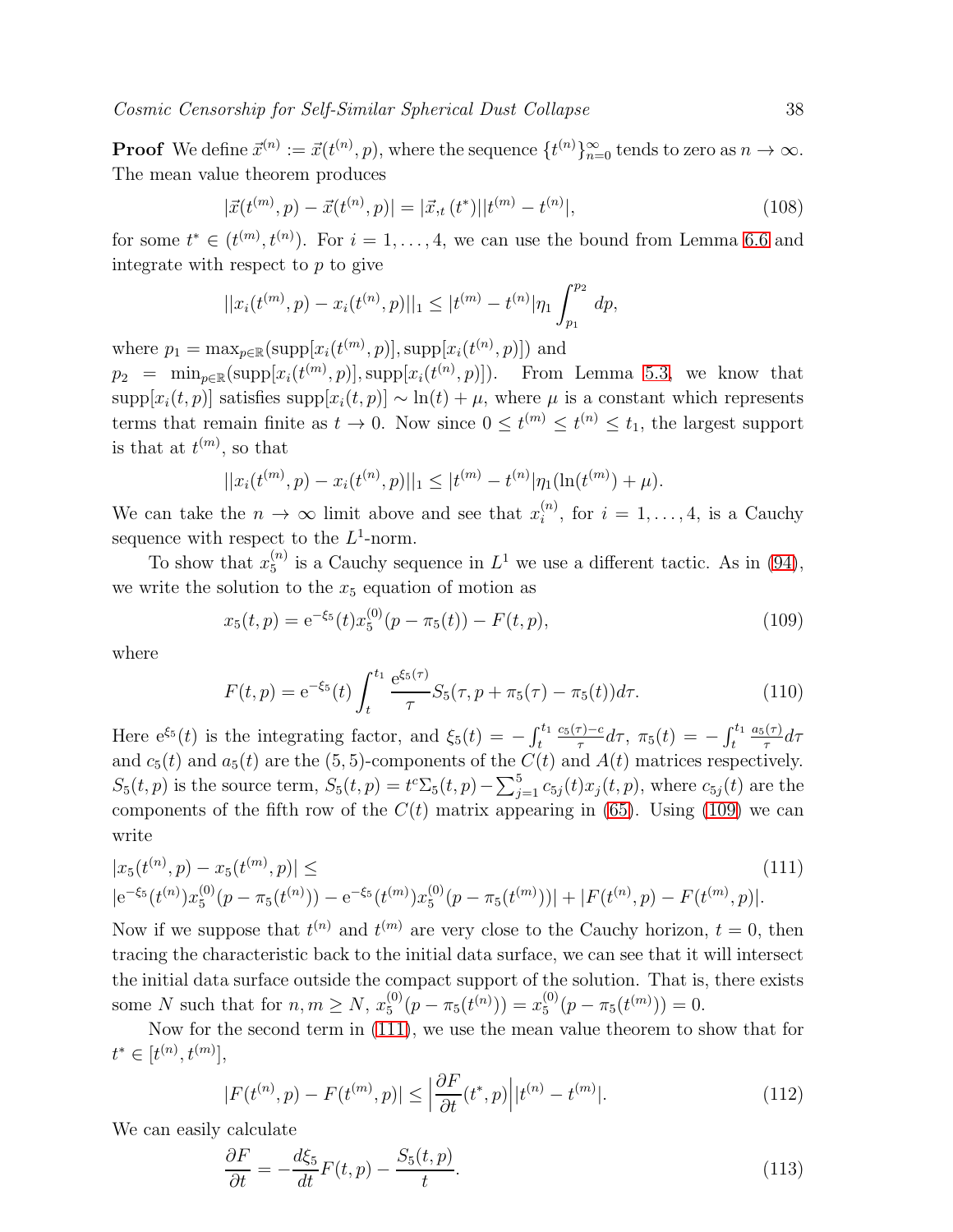Now using the bounds [\(80\)](#page-32-3) on  $\vec{x}$  (and the fact that  $\Sigma_5 = h_5(t)g(p)$  where  $h_5(t)$  is  $O(1)$ as  $t \to 0$ ) we can show that

$$
\left|\frac{\partial F}{\partial t}(t,p)\right| \leq \mu \, t^{-1/2},
$$

where  $\mu$  is a constant depending only on the background geometry and the initial data. Combining this with [\(112\)](#page-37-2) produces

<span id="page-38-0"></span>
$$
|F(t^{(n)}, p) - F(t^{(m), p})| \le \mu(t^*)^{-1/2} |t^{(n)} - t^{(m)}|.
$$
\n(114)

Returning to [\(111\)](#page-37-1), assuming  $n, m \geq N$  and using [\(114\)](#page-38-0) produces

$$
|x_5(t^{(n)}, p) - x_5(t^{(m)}, p)| \le \mu(t^*)^{-1/2} |t^{(n)} - t^{(m)}|.
$$

Finally, we take the  $L^1$ -norm to find

$$
||x_5(t^{(n)}, p) - x_5(t^{(m)}, p)||_1 \le \mu(t^*)^{-1/2} |t^{(n)} - t^{(m)}| \int_{p_1}^{p_2} dp,
$$

where  $p_1 = \max_{p \in \mathbb{R}} (\text{supp}[x_5(t^{(m)}, p)], \text{supp}[x_5(t^{(n)}, p)])$  and

 $p_2 = \min_{p \in \mathbb{R}} (\text{supp}[x_5(t^{(m)}, p)], \text{supp}[x_5(t^{(n)}, p)]).$  From Lemma [5.3,](#page-21-2) we know that supp $[x_5(t, p)]$  satisfies supp $[x_i(t, p)] \sim \ln(t) + \mu$ , where  $\mu$  is a constant which represents terms that remain finite as  $t \to 0$ . Now since  $0 \le t^{(m)} \le t^{(n)} \le t_1$ , the largest support is that at  $t^{(m)}$ , so that

$$
||x_5(t^{(n)}, p) - x_5(t^{(m)}, p)||_1 \le \mu(t^*)^{-1/2} |t^{(n)} - t^{(m)}| (\ln(t^{(m)} + \mu).
$$

and taking the limit  $n \to \infty$ , we see that  $x_5^{(n)}$  $_5^{(n)}$  is also a Cauchy sequence in  $L^1$ . So we can conclude that  $\vec{x}^{(n)}$  is a Cauchy sequence in  $L^1(\mathbb{R}, \mathbb{R}^5)$ .

$$
\Box
$$

Now with Lemma [6.7](#page-36-0) in place, and since we know that  $\vec{x} \in L^1(\mathbb{R}, \mathbb{R}^5)$  for  $t \in (0, t_1]$ , we can show that  $\vec{x}$  does not vanish on the Cauchy horizon. To do this, we will make use of two theorems from real analysis, which we state here. The proofs of both theorems are standard; see [\[19\]](#page-48-5) for details.

<span id="page-38-1"></span>**Theorem 6.8** Let  $1 \leq p \leq \infty$ . Suppose  $\Omega$  is some set,  $\Omega \subseteq \mathbb{R}^n$ , and let  $f^{(i)}$ ,  $i = 1, 2, \ldots$ be a Cauchy sequence in  $L^p(\Omega)$ . Then there exists a unique function  $f \in L^p$  such that  $||f^{(i)} - f||_p \to 0$  as  $i \to \infty$ , that is,  $f^{(i)}$  converges strongly in the L<sup>p</sup>-norm to f as  $i \to \infty$ .

Furthermore, there exists a subsequence  $f^{(i_1)}, f^{(i_2)}, \ldots, i_1 < i_2 < \ldots$  and a nonnegative function  $F \in L^p(\Omega)$  such that

- Domination:  $|f^{(i_k)}(x)| \leq F(x)$  for all k and for a dense subset of  $x \in \Omega$ ,
- <span id="page-38-2"></span>• Pointwise Convergence:  $\lim_{k\to\infty} f^{(i_k)}(x) = f(x)$  for a dense subset of  $x \in \Omega$ .

**Theorem 6.9** (Lebesgue's Dominated Convergence Theorem) Let  $\{f^{(i)}\}$  be a sequence of summable functions which converges to f pointwise almost everywhere. If there exists a summable  $F(x)$  such that  $|f^{(i)}(x)| \leq F(x) \forall i$ , then  $|f(x)| \leq F(x)$  and

$$
\lim_{i \to \infty} \int_{\Omega} f^{(i)}(x) dx = \int_{\Omega} f(x) dx,
$$

that is, we can commute the taking of the limit with the integration.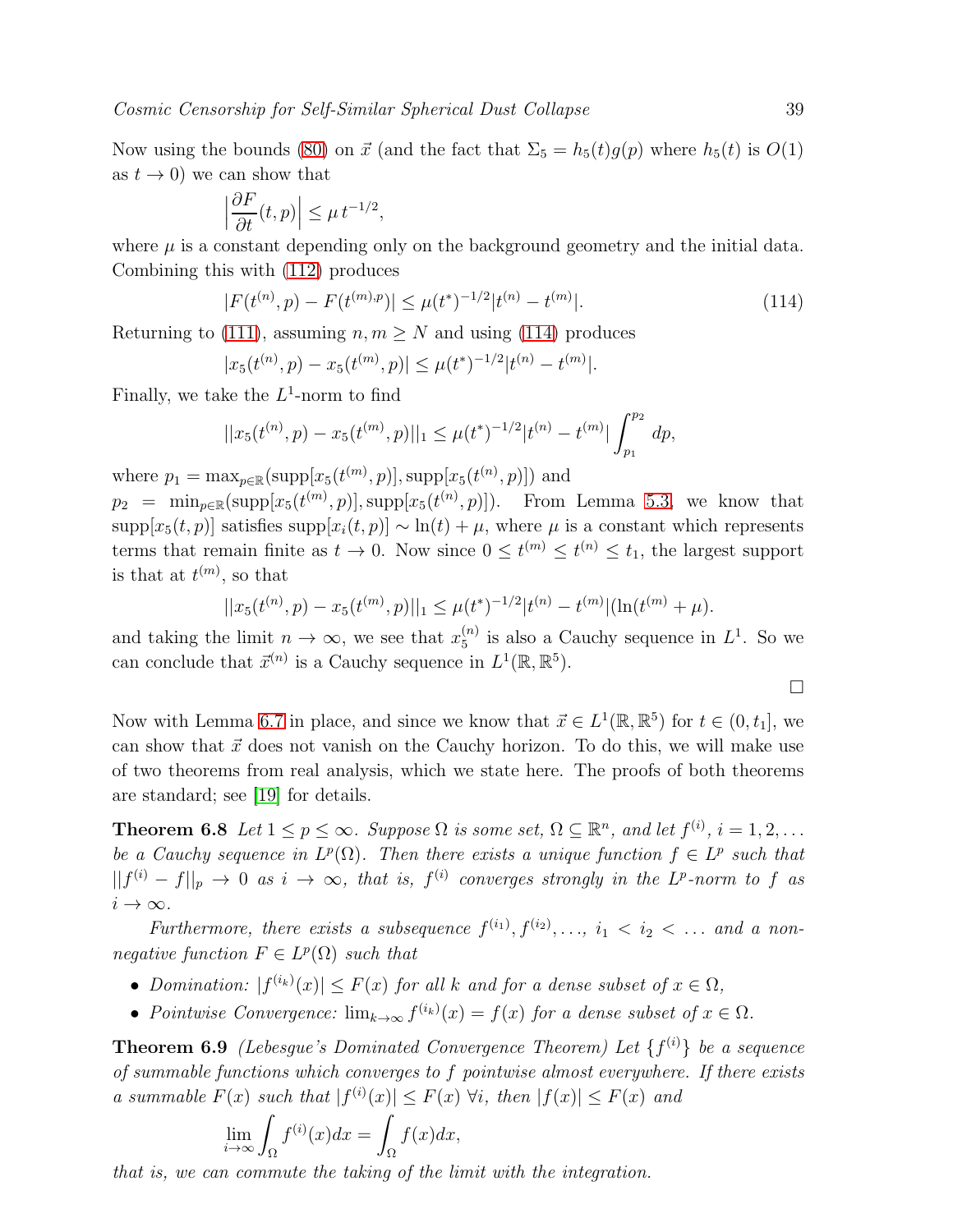<span id="page-39-0"></span>**Theorem 6.10** Let  $\vec{u}$  be a solution to [\(44\)](#page-14-0), subject to Theorem [4.2.](#page-15-0) Then  $\vec{x}(t, p) = t^c \vec{u}$ does not vanish as  $t \to 0$ , for a generic choice of initial data. Here the term generic refers to the open dense subset of  $L^1$  initial data which lead to this result.

**Proof** Since  $\vec{x} \in L^1$  for  $t \in (0, t_1]$ , the proof of this theorem follows by an application of the two theorems from analysis quoted above. Consider the sequence  $\vec{x}^{(n)} := \vec{x}(t^{(n)}, p)$ , where  $\{t^{(n)}\}_{n=0}^{\infty}$  tends to zero as  $n \to \infty$ . In Lemma [6.7,](#page-36-0) we showed that this sequence is Cauchy in  $L^1$ . Theorem [6.8](#page-38-1) therefore provides for the existence of a dominated subsequence of  $\vec{x}^{(n)}$ . In particular, by applying this theorem we may conclude that there exists a non-negative  $H \in L^1(\mathbb{R}, \mathbb{R})$  and a unique  $\vec{h} \in L^1(\mathbb{R}, \mathbb{R}^5)$  such that

$$
|\vec{x}^{(n_m)}| \le H(p) \quad \forall m,
$$

and  $||\vec{x}^{(n_m)} - \vec{h}||_1 \rightarrow 0$  as  $m \rightarrow \infty$ . Next we apply the Lebesgue dominated convergence theorem (Theorem [6.9\)](#page-38-2) to the dominated subsequence  $\vec{x}^{(n_m)}$ . This produces

<span id="page-39-2"></span>
$$
\lim_{m \to \infty} \int_{\mathbb{R}} \vec{x}(t^{(n_m)}, p) dp = \int_{\mathbb{R}} \vec{x}(0, p) dp,
$$
\n(115)

where we identify  $\vec{h} \in L^1(\mathbb{R}, \mathbb{R}^5)$  with  $\vec{x}(0, p)$ . [†](#page-39-1)

Now if we recall Remark [5.1,](#page-25-4) which indicated that  $\lim_{t\to 0} \int_{\mathbb{R}} \vec{x} \, dp \neq 0$ , we can conclude that  $\lim_{m\to\infty} \int_{\mathbb{R}} \vec{x}(t^{(n_m)}, p) dp \neq 0$ . Combining this with [\(115\)](#page-39-2) produces

<span id="page-39-3"></span>
$$
\int_{\mathbb{R}} \vec{x}(0, p) dp \neq 0,\tag{116}
$$

which implies that there exists an open subset  $(a, b)$  on the Cauchy horizon such that  $\vec{x}(t, p) \neq 0$  for  $p \in (a, b)$ . We note that [\(116\)](#page-39-3) holds generically since  $\lim_{t\to 0} \int_{\mathbb{R}} \vec{x} \, dp \neq 0$ for a generic (that is, open and dense in  $L^1$ ) set of initial data (see Remark [5.1\)](#page-25-4).  $\Box$ 

We conclude that  $\vec{x} := t^c \vec{u}$  exists and is non-zero on the Cauchy horizon for  $p \in (a, b)$ , for a general choice of initial data. This in turn tells us that the perturbation  $\vec{u}$  diverges in a pointwise manner at the Cauchy horizon, with a characteristic power given by  $t^{-c}$ .

**Theorem 6.11** There exists an open and dense subset of initial data  $\vec{u}^{(0)} \in L^1(\mathbb{R}, \mathbb{R}^5)$ such that the solution  $\vec{u}$  of [\(64\)](#page-25-3) corresponding to this initial data blows up as  $t \to 0$  on an open subset  $p \in (a, b)$ , that is

$$
\lim_{t \to 0} \vec{u}(t, p) = \infty, \qquad \forall p \in (a, b). \tag{117}
$$

**Proof** It follows immediately from Theorem [6.10](#page-39-0) that  $\vec{u}$  blows up as  $t \to 0$  on an open subset  $p \in (a, b)$  for a choice of  $C_0^{\infty}(\mathbb{R}, \mathbb{R}^5)$  initial data. Recall Remark [5.1](#page-25-4) which indicates that  $\bar{x} = \int_{\mathbb{R}} \vec{x} \, dp \neq 0$  for a generic choice of initial data from  $L^1(\mathbb{R}, \mathbb{R}^5)$ . We can therefore extend the results of Theorem [6.10](#page-39-0) to a choice of initial data taken from an open and dense subset of  $L^1$ . We conclude that for such initial data

$$
\lim_{t \to 0} \vec{u}(t, p) = \infty, \qquad \forall p \in (a, b).
$$

<span id="page-39-1"></span> $\dagger$  That is,  $\vec{x}(0, p)$  is defined on a dense subset of R by the second result of Theorem [6.9.](#page-38-2) It suffices to take any bounded extension to "fill in" the definition of  $\vec{x}(0, p)$  on the remaining set of zero measure.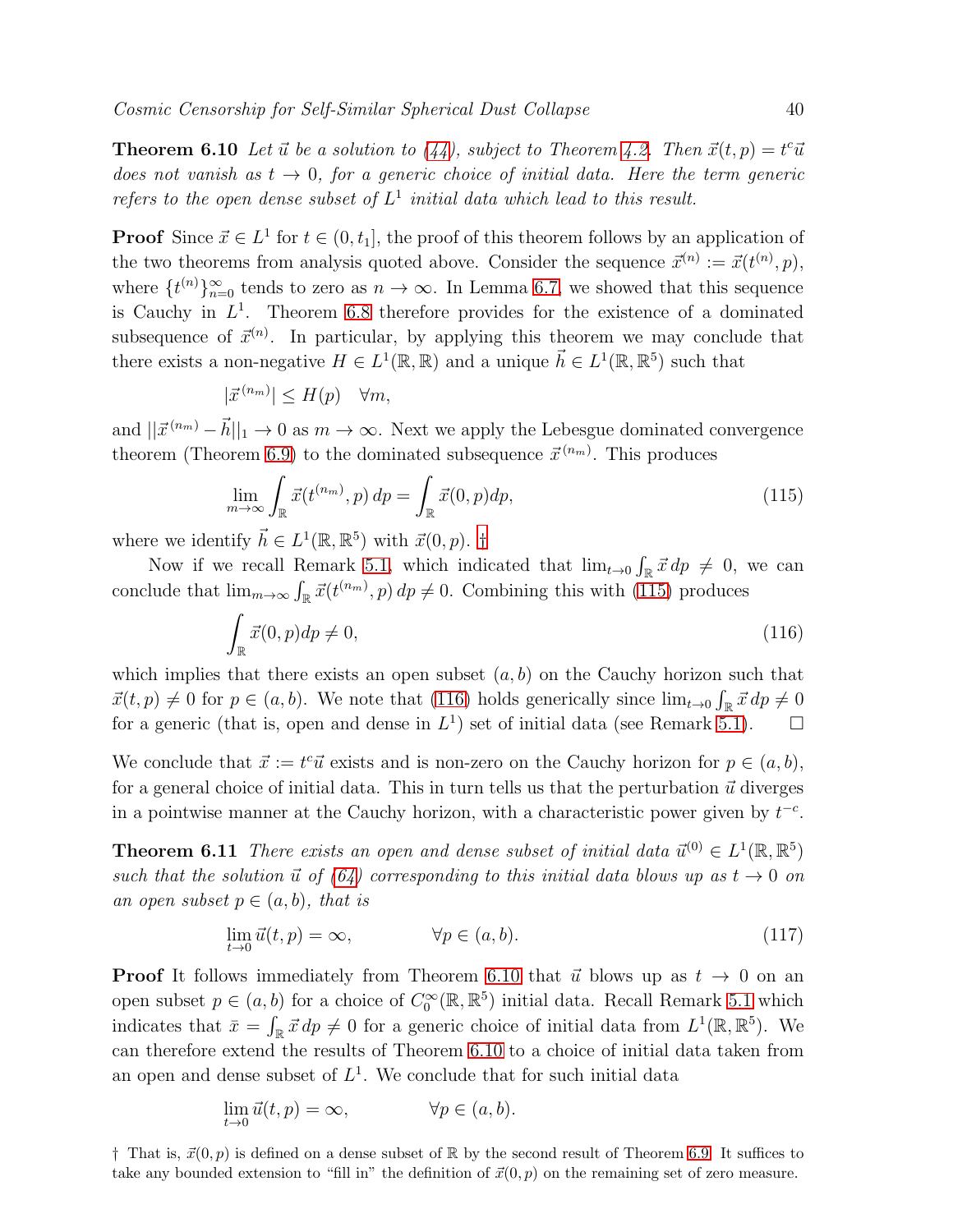### <span id="page-40-0"></span>7. Physical Interpretation of Variables

So far, we have established the behaviour of  $\vec{u}$  as it approaches the Cauchy horizon. We now wish to provide an interpretation of these results in terms of the perturbed Weyl scalars, which represent the gravitational radiation produced by the metric and matter perturbations. In this section, we will use the coordinate system  $(u, v, \theta, \phi)$ , where u and  $v$  are the in- and outgoing null coordinates (see [\(11\)](#page-4-5) for their definitions), rather than  $(z, p, \theta, \phi)$  coordinates. This is a useful choice of coordinate system to make when considering the perturbed Weyl scalars. We follow throughout the presentation of [\[21\]](#page-48-6).

For the even parity perturbations, only two of the perturbed Weyl scalars,  $\delta\Psi_0$ and  $\delta\Psi_4$ , are identification and tetrad gauge invariant (see [\[21\]](#page-48-6) and [\[22\]](#page-48-7)). This means that if we make a change of null tetrad, or a change of our background coordinate system, we will find that these terms are invariant under such changes. We note that  $\delta\Psi_0$  and  $\delta\Psi_4$  represent transverse gravitational waves propagating radially inwards and outwards.These terms are given by

$$
\delta\Psi_0=\frac{Q}{2r^2}\bar{l}^A\bar{l}^Bk_{AB},\hspace{30pt}\delta\Psi_4=\frac{Q^*}{2r^2}\bar{n}^A\bar{n}^Bk_{AB},
$$

where  $Q$  and  $Q^*$  are angular coefficients depending on the other vectors in the null tetrad, and on the basis constructed from the spherical harmonics. The ingoing and outgoing null vectors  $\bar{l}^A$  and  $\bar{n}^A$  are given in [\(12\)](#page-4-6). The term

$$
\delta P_{-1} = |\delta \Psi_0 \delta \Psi_4|^{1/2} \tag{118}
$$

is also invariant under spin-boosts, and therefore has a physically meaningful magnitude [\[21\]](#page-48-6).

**Theorem 7.1** The perturbed Weyl scalars  $\delta\Psi_0$  and  $\delta\Psi_4$ , as well as the scalar  $\delta P_{-1}$ , diverge on the Cauchy horizon.

**Proof** We begin by writing the tensor  $k_{AB}$  in  $(u, v)$  coordinates as

$$
k_{AB} = \begin{pmatrix} \eta(u,v) & \nu(u,v) \\ \nu(v,v) & \lambda(v,v) \end{pmatrix}.
$$

The condition that  $k_{AB}$  be tracefree results in  $\nu(u, v) = 0$ . In  $(u, v)$  coordinates, the perturbed Weyl scalars become

$$
\delta\Psi_0=\frac{Q}{2r^2B^2}\eta(u,v),\hspace{1.5cm}\delta\Psi_4=\frac{Q^*}{2r^2}\lambda(u,v),
$$

where the factor of  $B(u, v)$  is the same factor which appears in [\(12\)](#page-4-6). Now by performing a coordinate transformation, we can write  $\alpha(z, p)$  and  $\beta(z, p)$  (the components of  $k_{AB}$ in  $(z, p)$  coordinates) in terms of  $\eta(u, v)$  and  $\lambda(u, v)$  and by so doing, we can find  $\delta \Psi_0$ and  $\delta \Psi_4$  in terms of  $\alpha(z, p)$  and  $\beta(z, p)$ . We find

<span id="page-40-1"></span>
$$
\delta\Psi_0 = F(z, p)(\alpha(z, p) - f^{-1}(z)\beta(z, p)), \n\delta\Psi_4 = G(z, p)(f_+(z)\alpha(z, p) - \beta(z, p)),
$$
\n(119)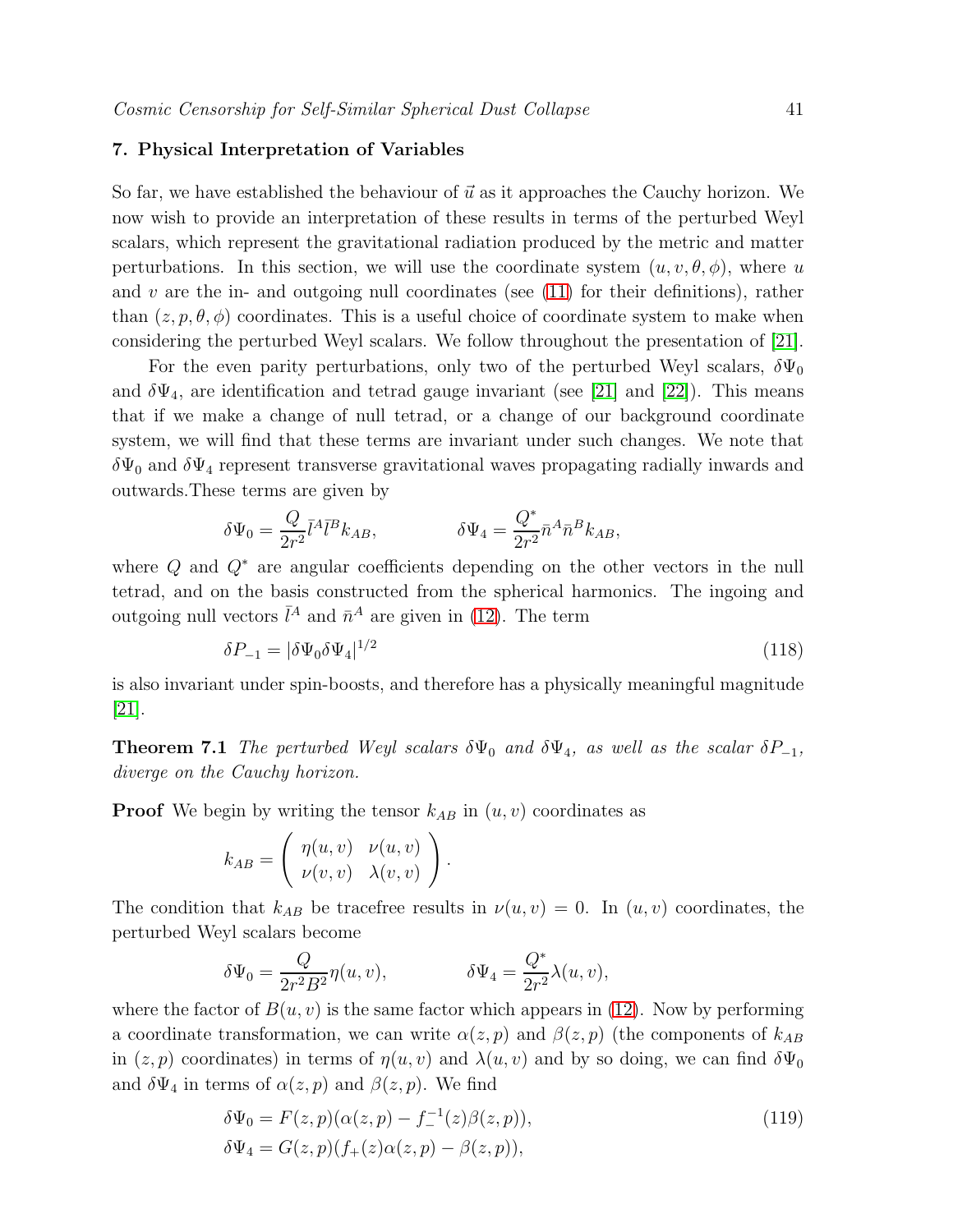where the coefficients  $F$  and  $G$  are given by

$$
F(z,p) = \frac{Q}{2r^2B^2} \frac{f_+^2}{u^2} \left( \frac{f_-}{f_- - f_+} \right), \qquad G(z,p) = \frac{Q^*}{2r^2} \frac{f_-^2}{v^2} \left( \frac{1}{f_+ - f_-} \right),
$$

and we note that  $F \sim r^{-4}$  and  $G \sim r^{-2}$  (recall that  $B(u, v) \sim r^2$ ).

Now, if we retrace our steps through the first order reduction in Section [4,](#page-10-0) we find that  $u_5(z, p)$  contributes to  $\alpha(z, p)$ ,  $\beta(z, p)$ ,  $k(z, p)$  and its first derivatives. In particular, the pointwise divergence of  $u_5(z, p)$  on the Cauchy horizon produces a similar divergence in these terms. We can write  $\alpha$  and  $\beta$  as

<span id="page-41-0"></span>
$$
\alpha(z,p) = \frac{S}{1-\dot{S}^2} \left( u_4(-1+\dot{S}) + u_5(1+\dot{S}) + 2u_1(1+\dot{S}) \right),
$$
\n
$$
\beta(z,p) = \frac{S}{1+\dot{S}^2} \left( u_4(-1+\dot{S})(z-S+z\dot{S}) + 2z(1+\dot{S})u_1 + u_5(z-z\dot{S}+S(1+\dot{S})) \right),
$$
\n(120)

where  $S(z) = (1 + az)^{2/3}$  is the radial function. Combining [\(119\)](#page-40-1) and [\(120\)](#page-41-0) produces

$$
\delta\Psi_0 = F(z, p)(\beta_1(z)u_4(z, p) + \beta_2(z)u_5(z, p) + \beta_3(z)u_1(z, p)),
$$
  
\n
$$
\delta\Psi_4 = G(z, p)(\beta_4(z)u_4(z, p) + \beta_5(z)u_1(z, p) + \beta_6(z)u_5(z, p)),
$$

where

$$
\beta_1(z) = \frac{2(-1+\dot{S})S\dot{S}^2}{1-\dot{S}^4},
$$
  
\n
$$
\beta_2(z) = S\left(\frac{1}{1-\dot{S}} - \frac{z-z\dot{S} + S(1+\dot{S})}{(z-S+z\dot{S})(1+\dot{S}^2)}\right),
$$
  
\n
$$
\beta_3(z) = 2S\left(\frac{1}{1-\dot{S}} - \frac{z(1+\dot{S})}{(z-S+z\dot{S})(1+\dot{S}^2)}\right),
$$
  
\n
$$
\beta_4(z) = \frac{2(-1+\dot{S})}{1-\dot{S}^4}(S+z\dot{S}(-1+\dot{S})),
$$
  
\n
$$
\beta_5(z) = \frac{2S^2(1+\dot{S})^2}{1-\dot{S}^4},
$$
  
\n
$$
\beta_6(z) = \frac{S}{1-\dot{S}^4}(-\dot{S}(1+\dot{S})(-2\dot{S}S-z+\dot{S}^2z)).
$$

So  $\delta\Psi_0$  and  $\delta\Psi_4$  depend on  $u_5$  and therefore they diverge as the Cauchy horizon is approached. Similarly,  $\delta P_{-1}$  diverges on the Cauchy horizon, as it depends on  $\delta \Psi_0$  and  $\delta\Psi_4$ .

To construct a gauge invariant interpretation for the matter term  $\Gamma(z, p)$ , we note that by comparing the GS terms  $(20)$  and  $(24)$  to  $(32)$ , we find that

$$
T_A = \bar{\rho}(z, p) \bar{u}_A(\Gamma(z, p) + g(p))
$$

which we contract with the background dust velocity  $\bar{u}^A$  to find

$$
\bar{u}^A T_A = -\bar{\rho}(z, p)(\Gamma(z, p) + g(p))
$$

where  $\bar{u}^A T_A$  is a gauge invariant scalar.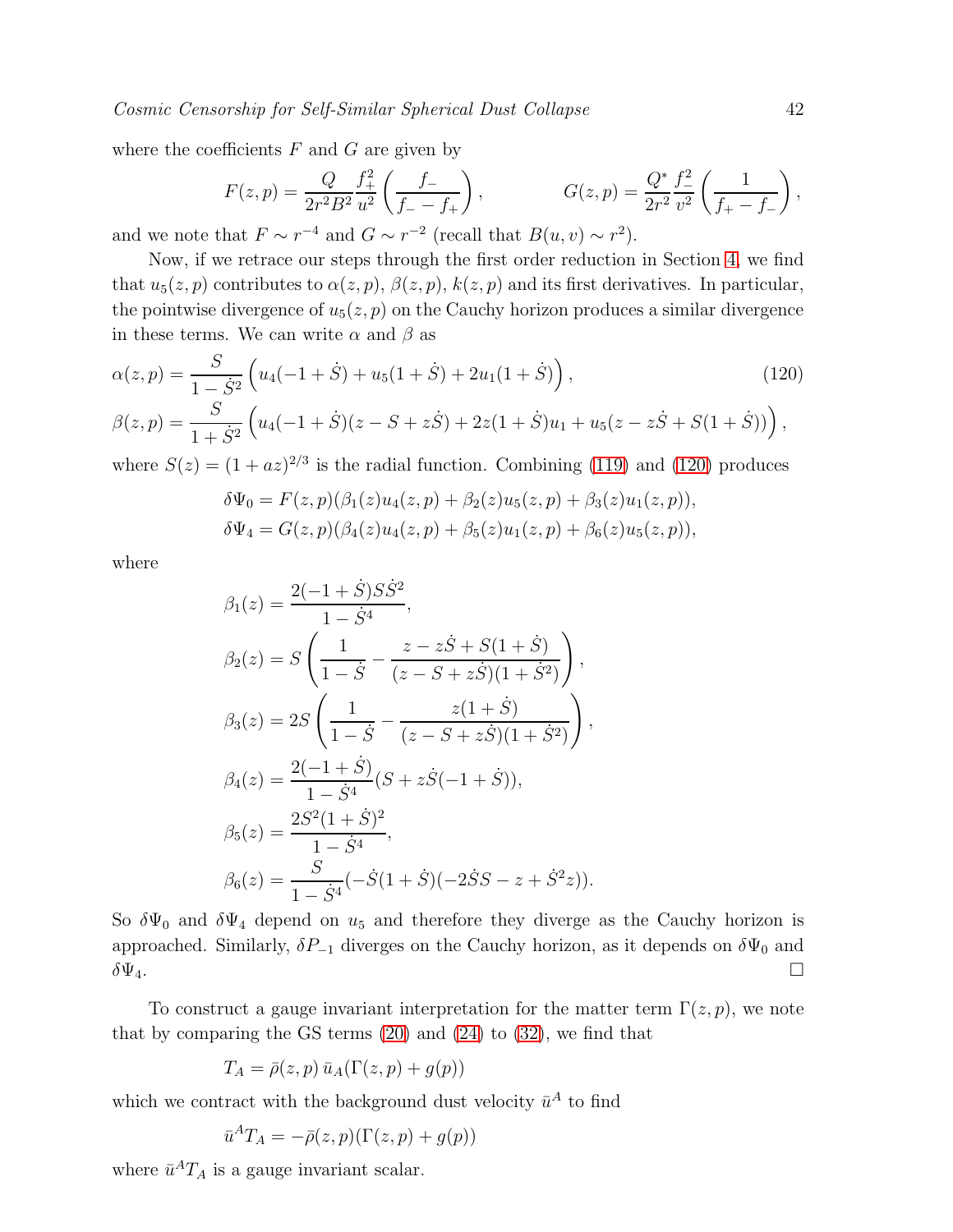### <span id="page-42-0"></span>8. Conclusion

We have considered here the behaviour of even parity perturbations of the self-similar LTB spacetime in the case where there is a naked singularity. In particular, we have examined their evolution in the approach to the Cauchy horizon associated with the naked singularity. We first identified the fundamental system of PDEs which govern the evolution of the even parity perturbations but chose to use the five dimensional system in preference, as its symmetric hyperbolicity is a very useful property. We next considered an averaged form of the perturbation variable and showed that it displayed a generic divergence in its  $L<sup>q</sup>$ -norm. The divergence occurs for all angular number l. Here the term generic refers to the fact that the divergence occurs when solutions evolve from a set of initial data which is open and dense in the set of all initial data. This result is not by itself sufficient to ensure that the perturbation diverges on the Cauchy horizon, as it is perfectly possible for a pointwise finite function to have a diverging  $L<sup>q</sup>$ -norm. However, this result gave us a useful ansatz for investigating the asymptotic behaviour of the solution itself in the approach to the Cauchy horizon.

To determine the pointwise behaviour of the perturbation in the approach to the Cauchy horizon, we introduced a scaled version of the state vector,  $\vec{x} := t^c \vec{u}$ . We used a series of energy methods which produced bounds on  $\vec{x}$  and its p-derivatives in the approach to the Cauchy horizon. By combining these results with the formal solutions for  $\vec{x}$  arising from the method of characteristics, we were able to establish that  $\vec{x} \in L^1$ . Finally, this allowed us to establish a theorem which demonstrated that  $\vec{x}$  is non-zero on the Cauchy horizon over some interval. This result pertains for all angular numbers l.

Iguchi, Harada and Nakao [\[23\]](#page-48-8) studied the behaviour of the quadrupole mode  $(l = 2)$ of the even parity perturbations of the LTB spacetime. They numerically solved the linearised Einstein equations and found that this perturbation diverged on the Cauchy horizon. In one sense, our results are a generalization of theirs, in that this method allows us to treat all perturbations. However, the extra symmetry of self-similarity is needed in order to apply our methods.

We note a potential issue with this work. Our perturbations are at linear order. It follows that it is somewhat strange to conclude that they diverge on the Cauchy horizon, as they are therefore far too large to remain at linear order. However, this result still indicates that this spacetime is not stable to perturbation.

In previous work, we demonstrated that the odd parity perturbations of this background spacetime are finite for all  $l$ , where finiteness was measured with respect to initial values of a natural energy norm for the odd parity system. Taken as a whole, this work supports the hypothesis of cosmic censorship, in that one should expect perturbations on a naked singularity spacetime to diverge as the Cauchy horizon is approached.

The background spacetime investigated here is of course not a serious model of gravitational collapse, as at the very least, it ignores the effects of pressure during the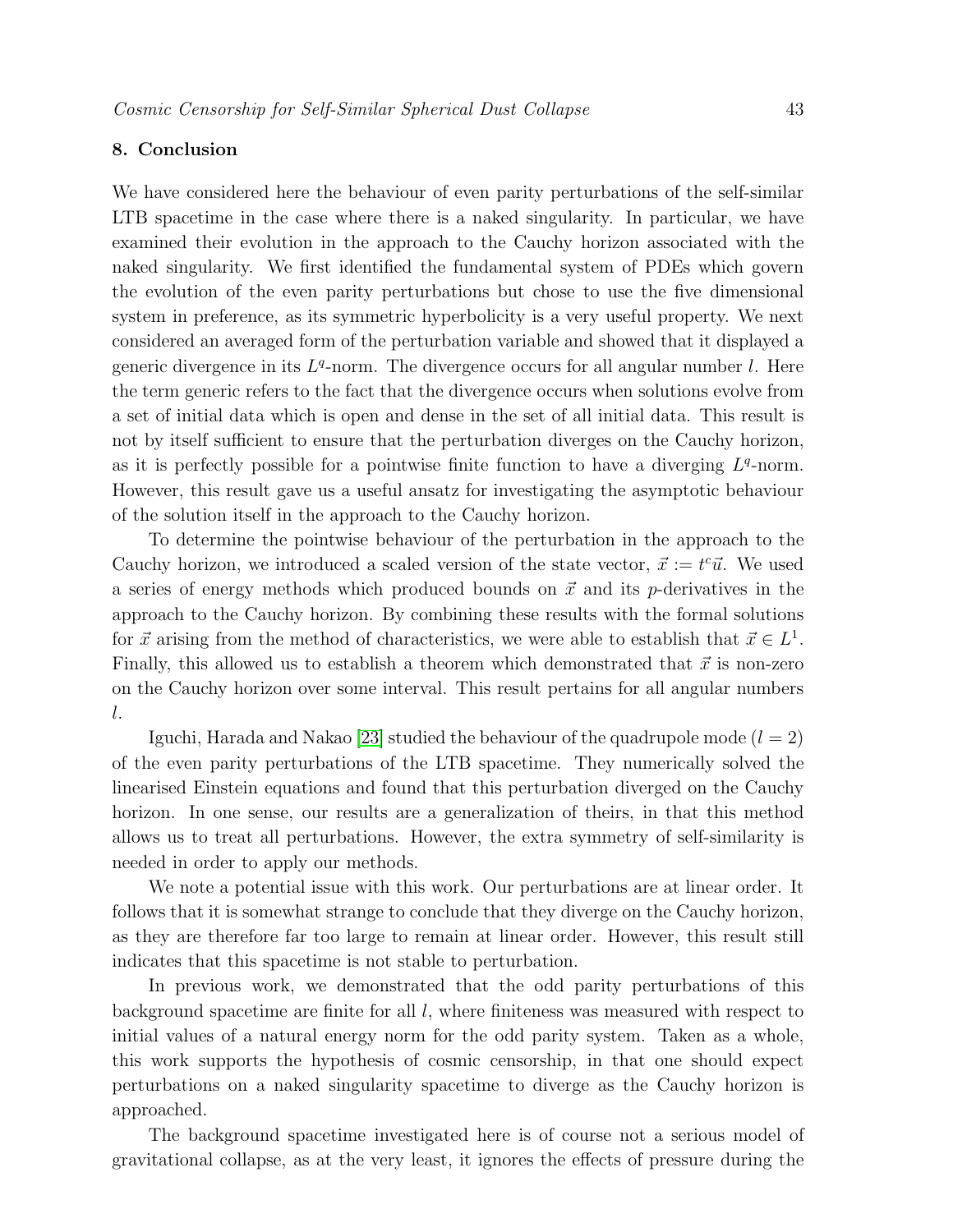collapse. A natural extension of this work would therefore be to consider the self-similar perfect fluid model, which contains a naked singularity for a wide range of the equation of state parameter. The study of the behaviour of perturbations in this spacetime would be a very interesting application of the methods developed here.

### Acknowledgments

We thank Carsten Gundlach for helpful discussions. This research was funded by the Irish Research Council for Science, Engineering and Technology, grant number P02955.

### Appendix A. Equations of Motion

We list here the various matrix coefficients and source terms omitted in sections [4,](#page-10-0) [5](#page-18-0) and [6.](#page-25-0) We neglect to list those terms whose exact form is not important. We note in what follows that  $S = S(z) = (1 + az)^{2/3}$  is the radial function,  $q = q(z) = \lambda/4\pi(-z\dot{S} + S)S^2$ is the density function and  $\cdot = \frac{\partial}{\partial z}$ .

,

The five dimensional system takes the form

$$
\frac{\partial \vec{u}}{\partial z} + \tilde{A}(z)\frac{\partial \vec{u}}{\partial p} + \tilde{C}(z)\vec{u} = \vec{\sigma}(z,p)
$$

where the matrix coefficient  $\tilde{A}(z)$  is given in Section [4.](#page-10-0)  $\tilde{C}(z)$  is given by

$$
\tilde{C} = \left(\begin{array}{cccc} c_{11} & c_{12} & c_{13} & c_{14} & c_{15} \\ c_{21} & c_{22} & 0 & c_{24} & c_{25} \\ c_{31} & c_{32} & c_{33} & c_{34} & c_{35} \\ c_{41} & 0 & c_{43} & c_{44} & c_{45} \\ c_{51} & 0 & c_{53} & c_{54} & c_{55} \end{array}\right)
$$

where

$$
c_{11} = \frac{-3z(-1+\dot{S})\dot{S}^2 - S^2\ddot{S} + S(3\dot{S}^2 - z\ddot{S} + \dot{S}(-3+2z\ddot{S}))}{S(-1+\dot{S})(S-z\dot{S})},
$$
  
\n
$$
c_{12} = -\frac{-1+\dot{S}}{2S}, \qquad c_{13} = \frac{-1+\dot{S}}{2S},
$$
  
\n
$$
c_{14} = \frac{-1+\dot{S}}{2S}, \qquad c_{15} = \frac{-1+\dot{S}}{2S},
$$
  
\n
$$
c_{21} = -\frac{8\pi qS}{-1+\dot{S}}, \qquad c_{22} = -\frac{\dot{q}}{q},
$$
  
\n
$$
c_{24} = -\frac{4\pi qS}{1+\dot{S}}, \qquad c_{25} = -\frac{4\pi qS}{-1+\dot{S}},
$$

$$
c_{31} = \frac{n_1}{zS(-1+\dot{S})(S-z\dot{S})^2},
$$
  
\n
$$
n_1 = 2(2z^3\dot{S}^4 - 2z^2S\dot{S}^2(3\dot{S} + z\ddot{S}) + S^3(-2\dot{S} + z^2S^{(3)})
$$
  
\n
$$
+zS^2(6\dot{S}^2 + z^2\ddot{S}^2 + z\dot{S}(2\ddot{S} - zS^{(3)}))),
$$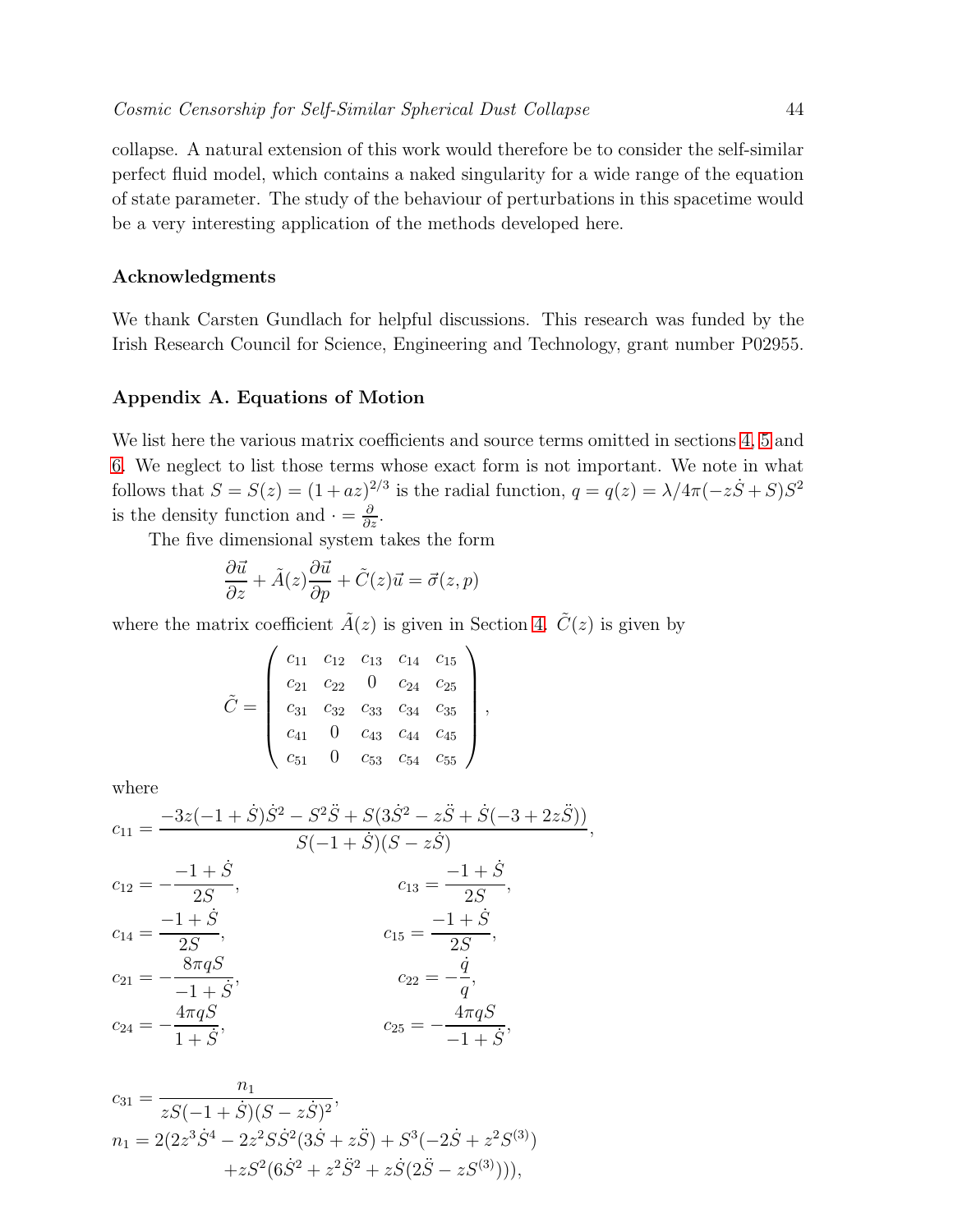$$
c_{32} = -\frac{2}{z} - \frac{\dot{q}}{q}, \qquad c_{33} = \frac{1}{z} + \frac{2\dot{S}}{S},
$$
  
\n
$$
c_{34} = \frac{n_2}{2zS(1+\dot{S})},
$$
  
\n
$$
n_2 = z\dot{S}(2 - L - L^2 + 2\dot{S} + 2\dot{S}^2) - 4S^2\ddot{S} + S(-2 + L + L^2 - 2\dot{S}^2 - 2z\ddot{S} + \dot{S}(-2 + 4z\ddot{S})),
$$
  
\n
$$
c_{35} = \frac{n_3}{2zS(-1+\dot{S})},
$$
  
\n
$$
n_3 = z\dot{S}(-2 + L + L^2 + 2\dot{S} - 2\dot{S}^2) + 4S^2\ddot{S} - S(-2 + L + L^2 - 2\dot{S}^2 + 2z\ddot{S} + \dot{S}(2 + 4z\ddot{S})),
$$

$$
c_{41} = \frac{4(1+\dot{S})(-z\dot{S}^2 + S(\dot{S} + z\ddot{S}))}{S(-1+\dot{S})(z - S + z\dot{S})},
$$
  
\n
$$
c_{43} = \frac{(1+\dot{S})(S - z\dot{S})}{S(z - S + z\dot{S})},
$$
  
\n
$$
c_{44} = \frac{3 + (z+S)\ddot{S} + \dot{S}(3 + z\ddot{S})}{(1+\dot{S})(z - S + z\dot{S})},
$$
  
\n
$$
c_{45} = \frac{(1+\dot{S})(S - z\dot{S})}{S(z - S + z\dot{S})},
$$

$$
c_{51} = -\frac{4(-z\dot{S}^2 + S(\dot{S} + z\ddot{S}))}{S(z + S - z\dot{S})},
$$
  
\n
$$
c_{53} = -\frac{(-1 + \dot{S})(S - z\dot{S})}{S(z + S - z\dot{S})},
$$
  
\n
$$
c_{54} = -\frac{(-1 + \dot{S})(S - z\dot{S})}{S(z + S - z\dot{S})},
$$
  
\n
$$
c_{55} = -\frac{3 + (-z + S)\ddot{S} + \dot{S}(-3 + z\ddot{S})}{(-1 + \dot{S})(z + S - z\dot{S})}.
$$

The five dimensional source term is given by  $\vec{\Sigma}_5 = \vec{f}(t)g(p)$  where  $\vec{f}(t) =$  $(0, 0, f_1(z), f_2(z), f_3(z))^T$  and

$$
f_1(z) = -\frac{16\pi q(-S + z\dot{S})}{zS}, \qquad f_2(z) = -\frac{8\pi q(1+\dot{S})(S - z\dot{S})}{S(z - S + z\dot{S})},
$$

$$
f_3(z) = \frac{8\pi q(-1+\dot{S})(S - z\dot{S})}{S[z](z + S - z\dot{S})}.
$$

In sections [5](#page-18-0) and [6](#page-25-0) we used the system in the form

$$
t\frac{\partial \vec{u}}{\partial t} + A(t)\frac{\partial \vec{u}}{\partial p} + C(t)\vec{u} = \vec{\Sigma}(t, p).
$$

Here  $A(t) = t\tilde{A}(z)$ ,  $C(t) = t\tilde{C}(z)$  and  $\vec{\Sigma}(t, p) = t\vec{\Sigma}_5(z, p)$ .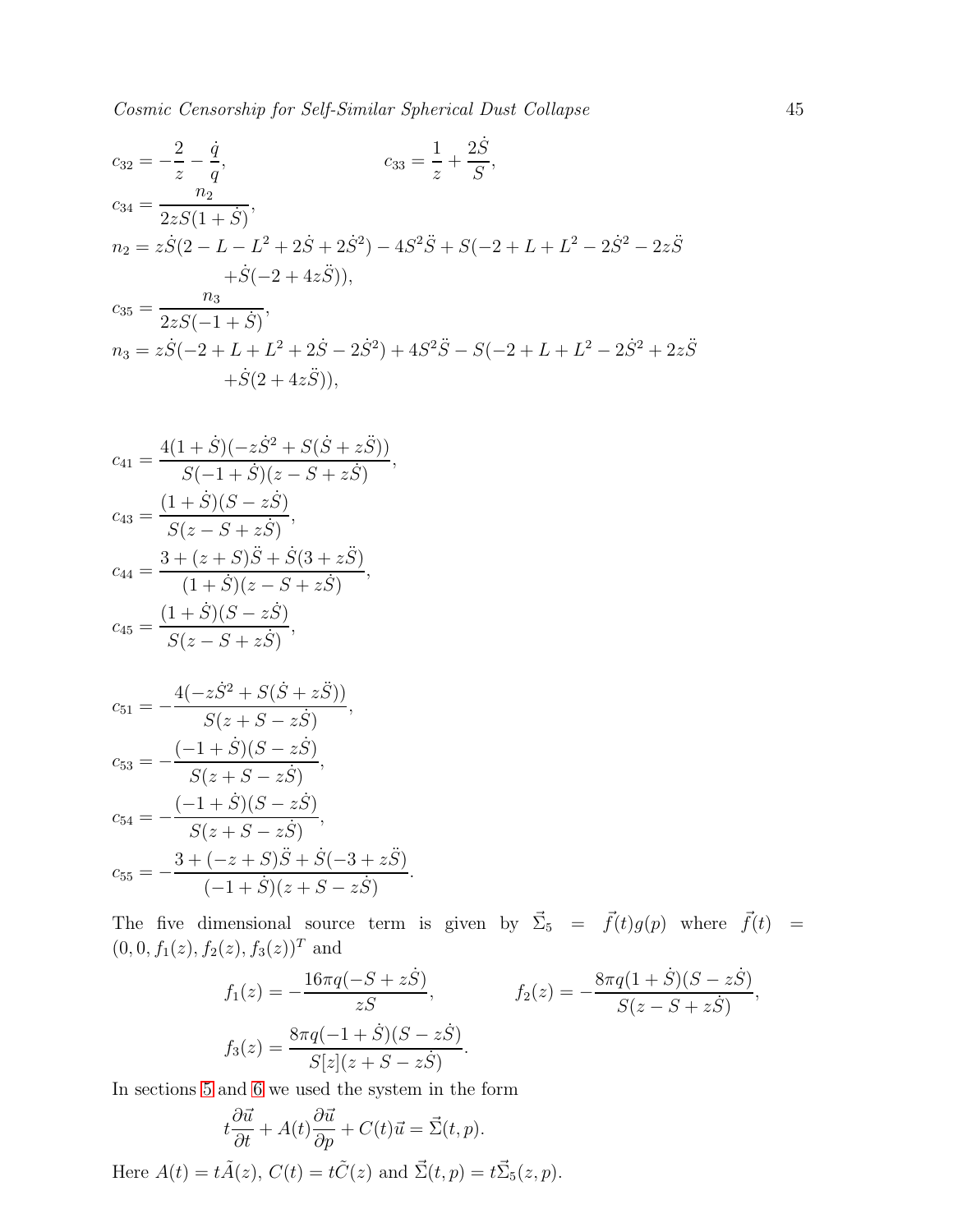The coefficients appearing in [\(42\)](#page-13-0) are given by

$$
g_1(z) = \frac{4S(-6z^2S\dot{S}^3 + 2z^3\dot{S}^4 + 4\pi z qS^2(S - z\dot{S})^2 + S^3(-2\dot{S} + z\ddot{S}) + zS^2(6\dot{S}^2 - z\dot{S}\ddot{S} + z^2\ddot{S}^2))}{(-1 + \dot{S})(-S + z\dot{S})},
$$
  
\n
$$
g_2(z) = 2S(2S^2 + 2z^2\dot{S}^2 + zS(-4\dot{S} + z\ddot{S})),
$$
  
\n
$$
g_3(z) = -2S^2(S + z(-\dot{S} + z\ddot{S})),
$$
  
\n
$$
g_4(z) = -\frac{m_1(z)}{1 + \dot{S}},
$$
  
\n
$$
g_5(z) = \frac{m_2(z)}{1 - \dot{S}},
$$
  
\n
$$
g_6(z) = 2S^2(S - z\dot{S}),
$$
  
\n
$$
g_7(z) = 32\pi qS(S - z\dot{S})^2,
$$
  
\nwhere  
\n
$$
m_1(z) = S(z^2\dot{S}(1 + \dot{S})(-2 + I + I^2 - 2\dot{S} - 2\dot{S}^2) + S^3(8\pi zg - 4\ddot{S})
$$

$$
m_1(z) = S(z^2 \dot{S}(1+\dot{S})(-2+L+L^2-2\dot{S}-2\dot{S}^2)+S^3(8\pi zq-4\ddot{S})
$$
  
\n
$$
-zS(-2+L+L^2-4\dot{S}^3-2z\ddot{S}+2\dot{S}(-3+L+L^2+z\ddot{S})+\dot{S}^2(-6+4z\ddot{S}))
$$
  
\n
$$
+S^2(-2+L+L^2-2\dot{S}^2+4z\ddot{S}+\dot{S}(-2-8\pi z^2q+8z\ddot{S}))),
$$
  
\n
$$
m_2(z) = S(-z^2(-1+\dot{S})\dot{S}(-2+L+L^2+2\dot{S}-2\dot{S}^2)+4S^3(2\pi zq+\ddot{S})
$$
  
\n
$$
-zS(-2+L+L^2+4\dot{S}^3+2z\ddot{S}-2\dot{S}(-3+L+L^2-z\ddot{S})-2\dot{S}^2(3+2z\ddot{S}))
$$
  
\n
$$
-S^2(-2+L+L^2-2\dot{S}^2-4z\ddot{S}+\dot{S}(2+8\pi z^2q+8z\ddot{S}))).
$$

The coefficient matrix  $E(z)$  appearing in [\(43\)](#page-14-1) is given by

$$
E(z) = \begin{pmatrix} 0 & 1 & 0 & 0 \\ 0 & 0 & 0 & 0 \\ 0 & 0 & \frac{3(1+az)^{1/3}}{3+az-3z(1+az)^{1/3}} & 0 \\ 0 & 0 & 0 & -\frac{3(1+az)^{1/3}}{3+az+3z(1+az)^{1/3}} \end{pmatrix},
$$

so we can explicitly see that this system is not symmetric hyperbolic.

Finally, we present the similarity matrix  $S$  (which appears in Section [6.1](#page-26-3) and is used in the proof of Theorem [6.1\)](#page-26-0), a constant matrix which transforms the zero order term of the Taylor expansion of  $C(t)$ ,  $C(t = 0)$ , into  $C_0$ . It is given by

$$
S = \left(\begin{array}{cccc} s_1 & s_2 & s_2 & 0 & 0 \\ 0 & 0 & 0 & 1 & 0 \\ 0 & 0 & 1 & 0 & 0 \\ 0 & 1 & 0 & 0 & 0 \\ 1 & 0 & 0 & 0 & 1 \end{array}\right),
$$

where

$$
s_1 = \frac{S(z_c)(3 + (-z_c + S(z_c))\ddot{S}(z_c) + \dot{S}(z_c)(-3 + z_c\ddot{S}(z_c)))}{4(-1 + \dot{S}(z_c))(z_c\dot{S}(z_c)^2 - S(z_c)(\dot{S}(z_c) + z\ddot{S}(z_c)))},
$$
  
\n
$$
s_2 = \frac{(-1 + \dot{S}(z_c))(-S(z_c) + z_c\dot{S}(z_c))}{4(-z_c\dot{S}(z_c)^2 + S(z_c)(\dot{S}(z_c) + z_c\ddot{S}(z_c)))}.
$$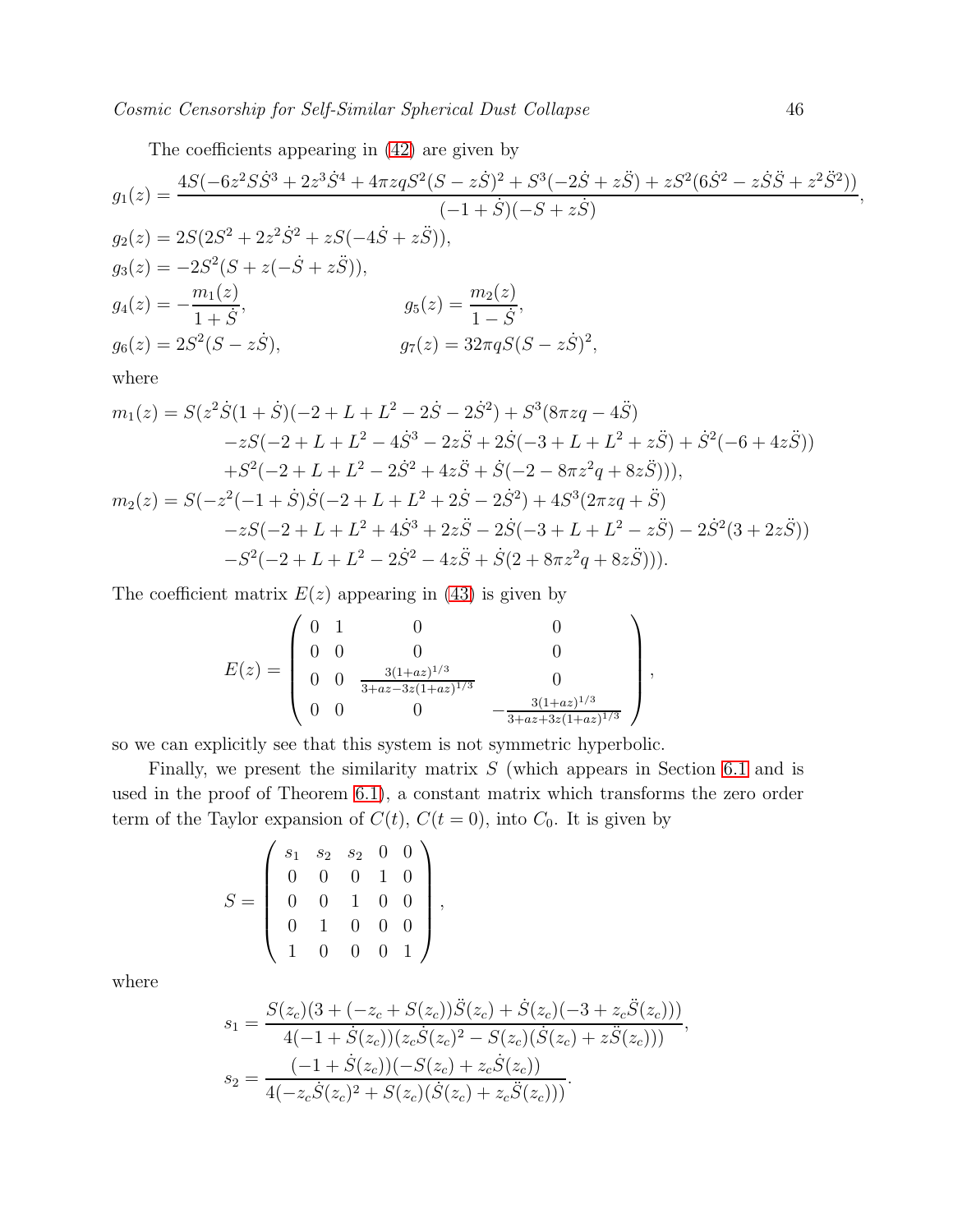### Appendix B. The Behaviour of  $c$

In the statement of Theorem [5.1,](#page-18-2) we looked that the Jordan canonical form of the zero order term in the Taylor expansion of the matrix  $C(t)$ . We claimed that the only nonzero eigenvalue of this matrix was in the range  $c \in (3, +\infty)$ , for  $a \in (0, a^*)$ . Here we prove this claim.

In the previous section, we presented the coefficients of the equation of motion for  $\vec{u}$ . Recall that the coefficient of  $\vec{u}$  was given as  $\tilde{C}(z)$ , where in terms of the notation of [\(44\)](#page-14-0),  $C(t) = t\tilde{C}(z)$ . After we put  $\tilde{C}(z)$  in Jordan canonical form, we find that the only non-zero term is the  $(5, 5)$  entry, which is given by

<span id="page-46-0"></span>
$$
\tilde{c}_{55} = \frac{3 + (S - z)\ddot{S} + \dot{S}(-3 + z\ddot{S})}{(1 - \dot{S})(z + S - z\dot{S})}.
$$
\n(B.1)

Now define  $h(z) := z + S - z\dot{S}$ . On the Cauchy horizon,  $h(z_c) = 0$  by definition. We can use this to Taylor expand the numerator of [\(B.1\)](#page-46-0) and to simplify the zero order term. We can also Taylor expand the factor of  $h(z)$  which appears in the denominator so that  $h(z) = \dot{h}(z_c)(z - z_c) + O((z - z_c)^2) = (1 - z_c \ddot{S}(z_c)) + O((z - z_c)^2)$ . Inserting these expansions into [\(B.1\)](#page-46-0) produces

<span id="page-46-3"></span>
$$
\tilde{c}_{55} = \left(2 + \frac{1}{1 - z_c \ddot{S}(z_c)}\right) \frac{1}{z - z_c} + O(1),\tag{B.2}
$$

as  $z \to z_c$ . So we must determine the value of  $\dot{h}(z_c) = 1 - z_c \ddot{S}(z_c) = 1 + \frac{4}{3}a^2 z_c(a)(1 +$  $az_c(a))^{-4/3}$ , where we use [\(7\)](#page-4-2) to prove the last equality and we write  $z_c = z_c(a)$  to emphasise that the location of the Cauchy horizon depends on the value of a, the nakedness parameter.

We first analyse how  $z_c$  depends on  $a$ , before using this information to determine the behaviour of  $\dot{h}(z_c)$ . We define  $\lambda(z) = (1+az)h(z)^3$ , so that  $\lambda(z) = z^3(1+az)+(1+\frac{a}{3}z)^3$ . The Cauchy horizon corresponds to the first negative root of the quartic equation  $\lambda(z) = 0$ . This root must lie in the interval  $z \in \left(-\frac{1}{a}\right)$  $(\frac{1}{a}, 0)$ , since  $z = -\frac{1}{a}$  $\frac{1}{a}$  corresponds to the singularity (see [\(7\)](#page-4-2)). We know that a root exists for  $a \in (0, a^*)$ , where  $a = a^*$ corresponds to a double root of  $\lambda$ , where  $\lambda(z_c(a^*)) = \dot{\lambda}(z_c(a^*)) = 0$ . Let  $z^* := z_c(a^*)$ . We can easily show (using  $\lambda = 0$ ) that

$$
(1 + \frac{a}{3}z)\dot{\lambda}\Big|_{\lambda=0} = z^2(3 + 4az + \frac{1}{3}a^2z^2),
$$

which implies that  $a^*z^*$  satisfies the quadratic

<span id="page-46-1"></span>
$$
(a^*)^2(z^*)^2 + 12a^*z^* + 9 = 0.
$$
 (B.3)

By solving this for  $a^*z^*$  and picking the larger root, we have

$$
z^* = \frac{1}{a^*}(-6 + 3\sqrt{3}).
$$

Next, we consider the dependence of  $z_c$  on a. If we differentiate the condition  $\lambda = 0$ with respect to a, multiply by  $(1 + az)$  and use  $\lambda = 0$  to simplify, we find that

<span id="page-46-2"></span>
$$
(a2zc2 + 12azc + 9)\frac{dz_c}{da} = 2az_c3.
$$
 (B.4)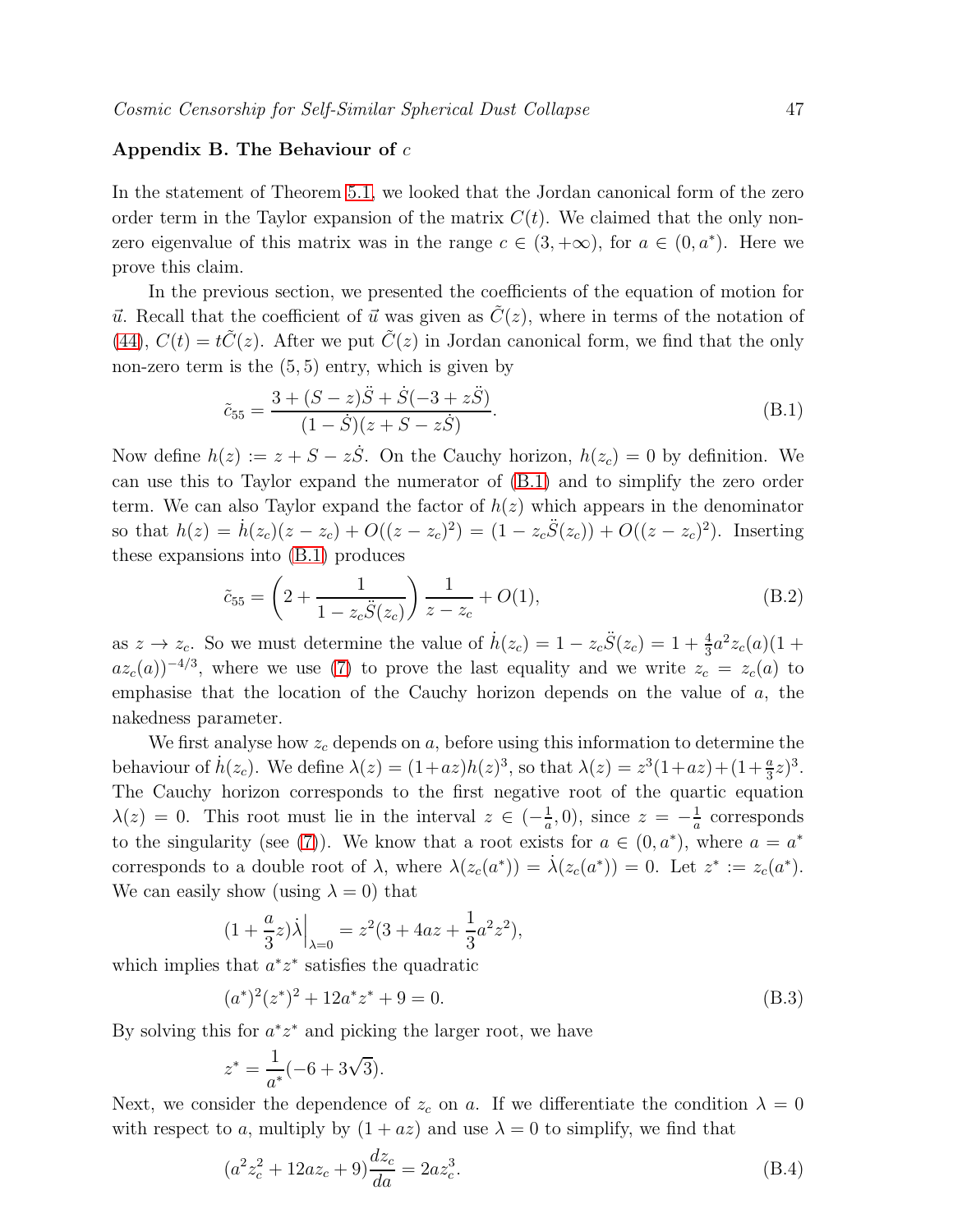We note that the coefficient of  $dz_c/da$  vanishes at  $a = a^*$  (see [B.3\)](#page-46-1) and is positive in the interval  $a \in (0, a^*)$  (we can see this by calculating its roots and noting that for the range of allowable a, we are always above the larger root). Now since  $z_c < 0$ , this implies that  $dz_c/da < 0$  for all  $a \in (0, a^*)$  and

$$
\lim_{a \to a^*} \frac{dz_c}{da} = -\infty.
$$

So to summarise, we know that  $z_c(0) = -1$  (see the definition of  $\lambda$ ),  $z_c(a^*) = z^*$  and  $z_c$ is monotonically decreasing from  $-1$  down to  $z^*$  as a increases from 0 to  $a^*$ .

We now determine the range of  $h(z_c)$ . Define  $u(a) = h(z_c(a))$ . Then  $u(0) = 1$  (since  $u(a) = \dot{h}(z_c) = 1 + \frac{4}{3}a^2z_c(a)(1 + az_c(a))^{-4/3}),$  and by definition  $u(a^*) = 0$  (recall that  $\lambda(a) = (1 + az)h(a)^3$ . A straightforward calculation (using [\(B.4\)](#page-46-2)) shows that

$$
\frac{du}{da} = \frac{4}{9}az_c(1+az_c)^{-4/3}\frac{(3+2az_c)}{3+4az_c+\frac{1}{3}a^2z_c^2}.
$$

Since  $a > 0$ ,  $z_c < 0$ ,  $1 + az_c > 0$  and  $3 + 4az_c + \frac{1}{3}$  $\frac{1}{3}a^2z_c^2 > 0$  on  $a \in (0, a^*)$ , it follows that  $du/da < 0$  for  $a \in (0, a^*)$ . So  $u(a) = h(z_c(a)) \in [0, 1]$  and u decreases monotonically from  $u = 1$  at  $a = 0$  to  $u = 0$  at  $a = a^*$ . It follows that  $\frac{1}{u(a)} \in (1, \infty)$  for  $a \in (0, a^*)$  with

$$
\lim_{a \to 0^+} \frac{1}{u(a)} = 1, \qquad \lim_{a \to (a^*)^-} \frac{1}{u(a)} = +\infty.
$$

We note that [\(B.2\)](#page-46-3) can be written as

$$
\tilde{c}_{55} = \left(2 + \frac{1}{u(a)}\right) \frac{1}{z - z_c} + O(1),
$$

and if we note that the (5, 5) entry in the Jordan canonical form of the zero order term in the Taylor expansion of  $C(t)$  is  $c := c_{55} = t\tilde{c}_{55}$ , where  $t = z - z_c$ , then we can conclude that  $c = (2 + \frac{1}{u(a)}) \in (3, +\infty)$  with

$$
\lim_{a \to 0^+} c = 3, \qquad \lim_{a \to (a^*)^-} c = +\infty.
$$

### <span id="page-47-0"></span>References

- <span id="page-47-1"></span>[1] Wald R.M. General Relativity (Univ. Chicago Press, Chicago, 1984)
- <span id="page-47-2"></span>[2] Gundlach C. 1999, Living Rev. Relativity 2, 4 http:// www.livingreviews.org/lrr-1999-4
- <span id="page-47-3"></span>[3] Carr B.J. and Coley A.A. 2000 Phys. Rev. D62 044023
- <span id="page-47-4"></span>[4] Christodoulou D. 1999 Ann. Math. 149 183
- <span id="page-47-5"></span>[5] Duffy E.M. and Nolan B.C. 2011 Class. Quantum Grav. 28 105020
- <span id="page-47-7"></span>[6] Nolan B.C. and Waters T.J. 2009 Phys. Rev. D79 084002
- <span id="page-47-6"></span>[7] Joshi P.S. and Dwivedi I.H. 1993 Phys. Rev. D47 5357
- <span id="page-47-8"></span>[8] Carr B.J. and Coley A.A. 2005 Gen. Rel. Grav. 37 2165
- <span id="page-47-9"></span>[9] Gerlach U.H. and Sengupta U.K. 1979 Phys. Rev. D19 2268
- <span id="page-47-10"></span>[10] Martin-Garcia J.M. and Gundlach C. 1999 Phys. Rev. D59 064031
- [11] McOwen R.C. Partial Differential Equations: Methods and Applications (Prentice Hall, New Jersey, 2003)
- <span id="page-47-11"></span>[12] Coddington E.A. and Levinson N. Theory of Ordinary Differential Equations (Krieger, Florida, 1955)
- <span id="page-47-12"></span>[13] Nolan B.C. 2006 Class. Quant. Grav 23 4523